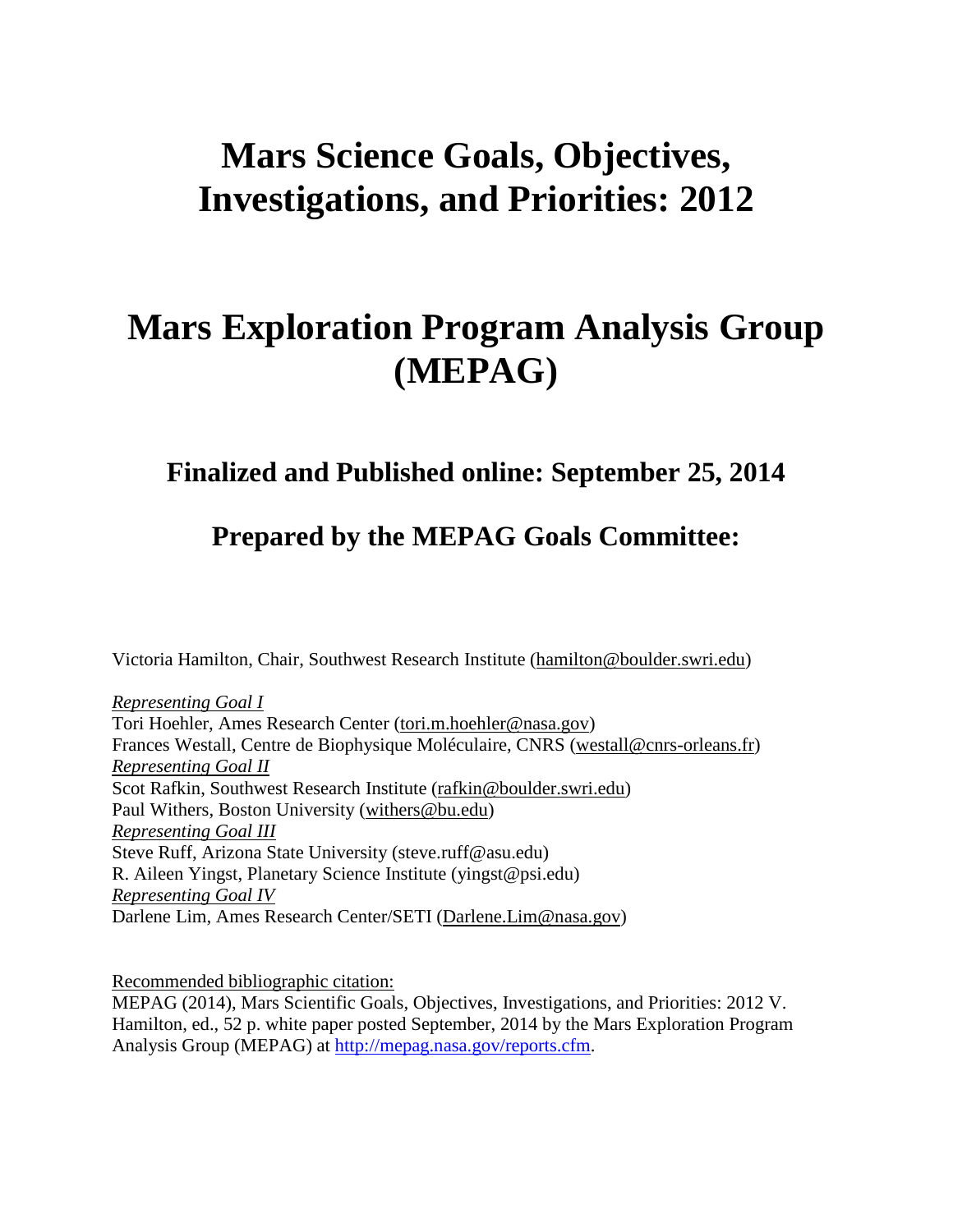### **TABLE OF CONTENTS**

| OBJECTIVE A: CHARACTERIZE PAST HABITABILITY AND SEARCH FOR EVIDENCE OF ANCIENT LIFE 10                                                                                      |
|-----------------------------------------------------------------------------------------------------------------------------------------------------------------------------|
| OBJECTIVE B: CHARACTERIZE PRESENT HABITABILITY AND SEARCH FOR EVIDENCE OF EXTANT LIFE  11                                                                                   |
| OBJECTIVE C: DETERMINE HOW THE LONG-TERM EVOLUTION OF MARS AFFECTED THE PHYSICAL AND<br>CHEMICAL ENVIRONMENT CRITICAL TO HABITABILITY AND THE POSSIBLE EMERGENCE OF LIFE 13 |
|                                                                                                                                                                             |
| <b>GOAL II: UNDERSTANDING THE PROCESSES AND HISTORY OF CLIMATE ON MARS  21</b>                                                                                              |
| OBJECTIVE A.: CHARACTERIZE MARS' ATMOSPHERE, PRESENT CLIMATE, AND CLIMATE PROCESSES UNDER                                                                                   |
| OBJECTIVE B.: CHARACTERIZE MARS' RECENT CLIMATE HISTORY AND CLIMATE PROCESSES UNDER DIFFERENT                                                                               |
|                                                                                                                                                                             |
| GOAL III: DETERMINE THE EVOLUTION OF THE SURFACE AND INTERIOR OF MARS 27                                                                                                    |
| OBJECTIVE A.: DETERMINE THE NATURE AND EVOLUTION OF THE GEOLOGIC PROCESSES THAT HAVE CREATED                                                                                |
| OBJECTIVE B.: CHARACTERIZE THE STRUCTURE, COMPOSITION, DYNAMICS, AND EVOLUTION OF MARS'                                                                                     |
| OBJECTIVE C.: UNDERSTAND THE ORIGIN, EVOLUTION, COMPOSITION AND STRUCTURE OF PHOBOS AND DEIMOS.                                                                             |
|                                                                                                                                                                             |
| A. OBJECTIVE: OBTAIN KNOWLEDGE OF MARS SUFFICIENT TO DESIGN AND IMPLEMENT A HUMAN MISSION                                                                                   |
|                                                                                                                                                                             |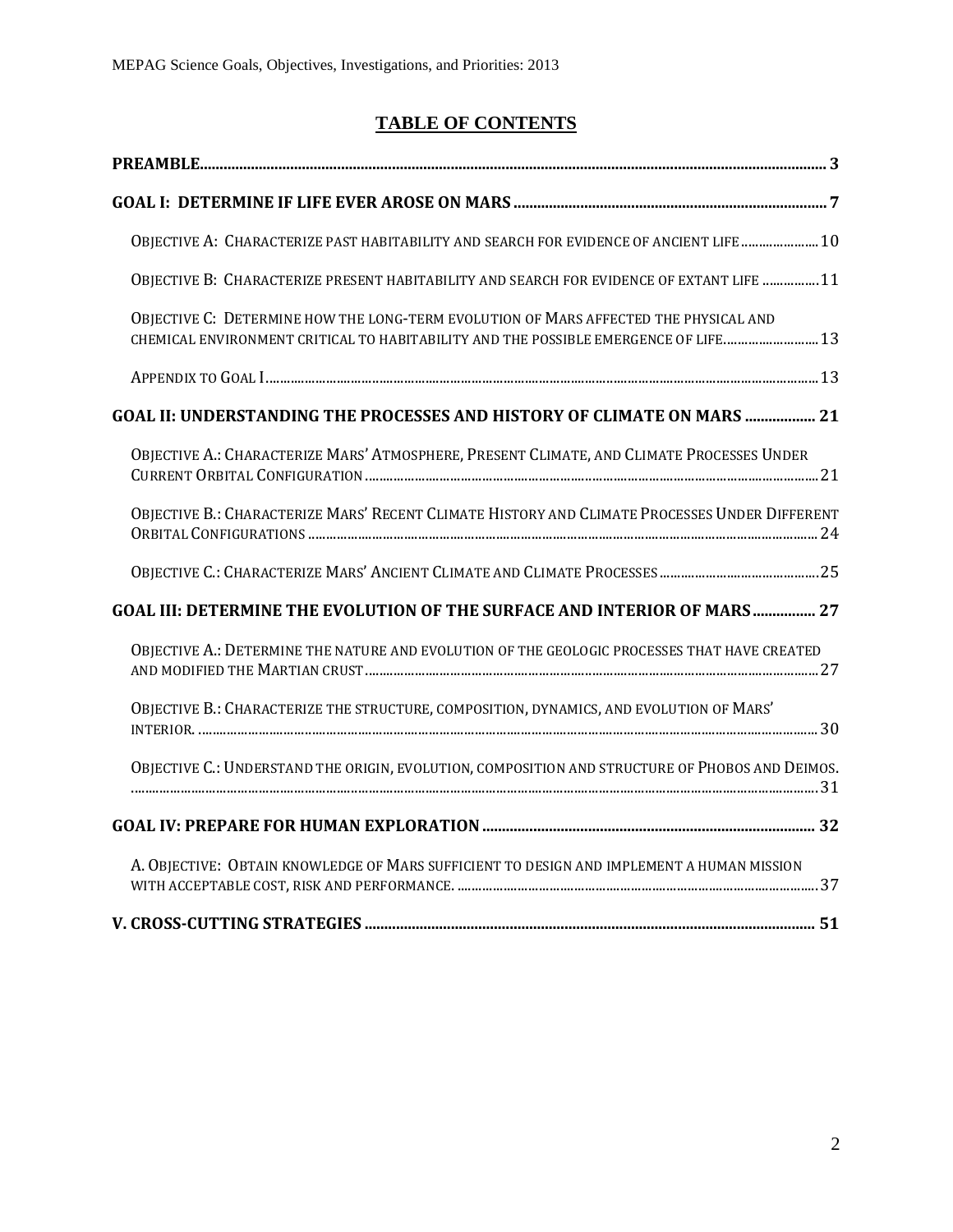# **PREAMBLE**

In 2000, the Mars Exploration Program Analysis Group (MEPAG) was asked by NASA to work with the science community to establish consensus priorities for the future scientific exploration of Mars. Those discussions and analyses resulted in a report entitled *Scientific Goals, Objectives, Investigations, and Priorities*, which is informally referred to as the "Goals Document" (MEPAG 200[1](#page-2-0)<sup>1</sup>). The initial report proved to be very useful for guiding program implementation decisions. It also has become clear since then that the report requires regular updates in light of new results from Mars and changes in the strategic direction of NASA. For this reason, MEPAG periodically revises the Goals Document (MEPAG  $2004^2$  $2004^2$ ; MEPAG  $2005^3$  $2005^3$ ; MEPAG 2006<sup>[4](#page-2-3)</sup>; MEPAG 2008<sup>[5](#page-2-4)</sup>; MEPAG 2010<sup>[6](#page-2-5)</sup>; and this document). As was the case with previous versions, the Goals Document is presented as a statement of community consensus positions.

The MEPAG Goals Document is organized into a four-tiered hierarchy: goals, objectives, investigations, and measurements. The goals have a very long-range character and are organized around major areas of scientific knowledge and highlight the overarching objectives of the Mars Exploration Program (Arvidson *et al.*, 2006<sup>[7](#page-2-6)</sup>). Expanded statements of these goals are found in the report, but they are commonly referred to as Life, Climate, Geology, and Preparation for Human Exploration. Developing a comprehensive understanding of Mars as a system requires

- <span id="page-2-1"></span>ed., 23 p. white paper posted July 2004 by the Mars Exploration Program Analysis Group (MEPAG) at http://mepag.nasa.gov/reports.cfm.
- <span id="page-2-2"></span> $3$  MEPAG (2005), Mars Scientific Goals, Objectives, Investigations, and Priorities: 2005, 31 p. white paper posted August 2005 by the Mars Exploration Program Analysis Group (MEPAG) at [http://mepag.nasa.gov/reports.cfm.](http://mepag.nasa.gov/reports.cfm)<br><sup>4</sup> MEPAG (2006), Mars Scientific Goals, Objectives, Investigations, and Priorities: 2006, 31 p.
- <span id="page-2-3"></span>white paper posted February 2006 by the Mars Exploration Program Analysis Group
- <span id="page-2-4"></span>(MEPAG) at [http://mepag.nasa.gov/reports.cfm.](http://mepag.nasa.gov/reports.cfm)<br><sup>5</sup> MEPAG (2008), Mars Scientific Goals, Objectives, Investigations, and Priorities: 2008, 37 p. white paper posted September 2008 by the Mars Exploration Program Analysis Group (MEPAG) at [http://mepag.nasa.gov/reports.cfm.](http://mepag.nasa.gov/reports.cfm)<br><sup>6</sup> MEPAG (2008), Mars Scientific Goals, Objectives, Investigations, and Priorities: 2008, 37 p.
- <span id="page-2-5"></span>white paper posted September 2008 by the Mars Exploration Program Analysis Group (MEPAG) at [http://mepag.nasa.gov/reports.cfm.](http://mepag.nasa.gov/reports.cfm)
- <span id="page-2-6"></span><sup>7</sup> Arvidson, R.E., Allen, C.C., DesMarais, D.J., Grotzinger, J., Hinners, N., Jakosky, B., Mustard, J.F., Phillips, R., and Webster, C.R., (2006). Science Analysis of the November 3, 2005 Version of the Draft Mars Exploration Program Plan. Unpublished report dated Jan. 6, 2006, 13 p, posted January, 2006 by the Mars Exploration Program Analysis Group (MEPAG) at [http://mepag.nasa.gov/reports.cfm.](http://mepag.nasa.gov/reports.cfm)

<span id="page-2-0"></span> $1$  MEPAG (2001), Scientific Goals, Objectives, Investigations, and Priorities, in Science Planning for Exploring Mars, JPL Publication 01-7, p. 9-38. Available on the web on the MEPAG website, under Reports, Science Goals Document, Archive: [http://mepag.nasa.gov/reports.cfm.](http://mepag.nasa.gov/reports.cfm)<br><sup>2</sup> MEPAG (2004), Scientific Goals, Objectives, Investigations, and Priorities: 2003, G. J. Taylor,  $\overline{a}$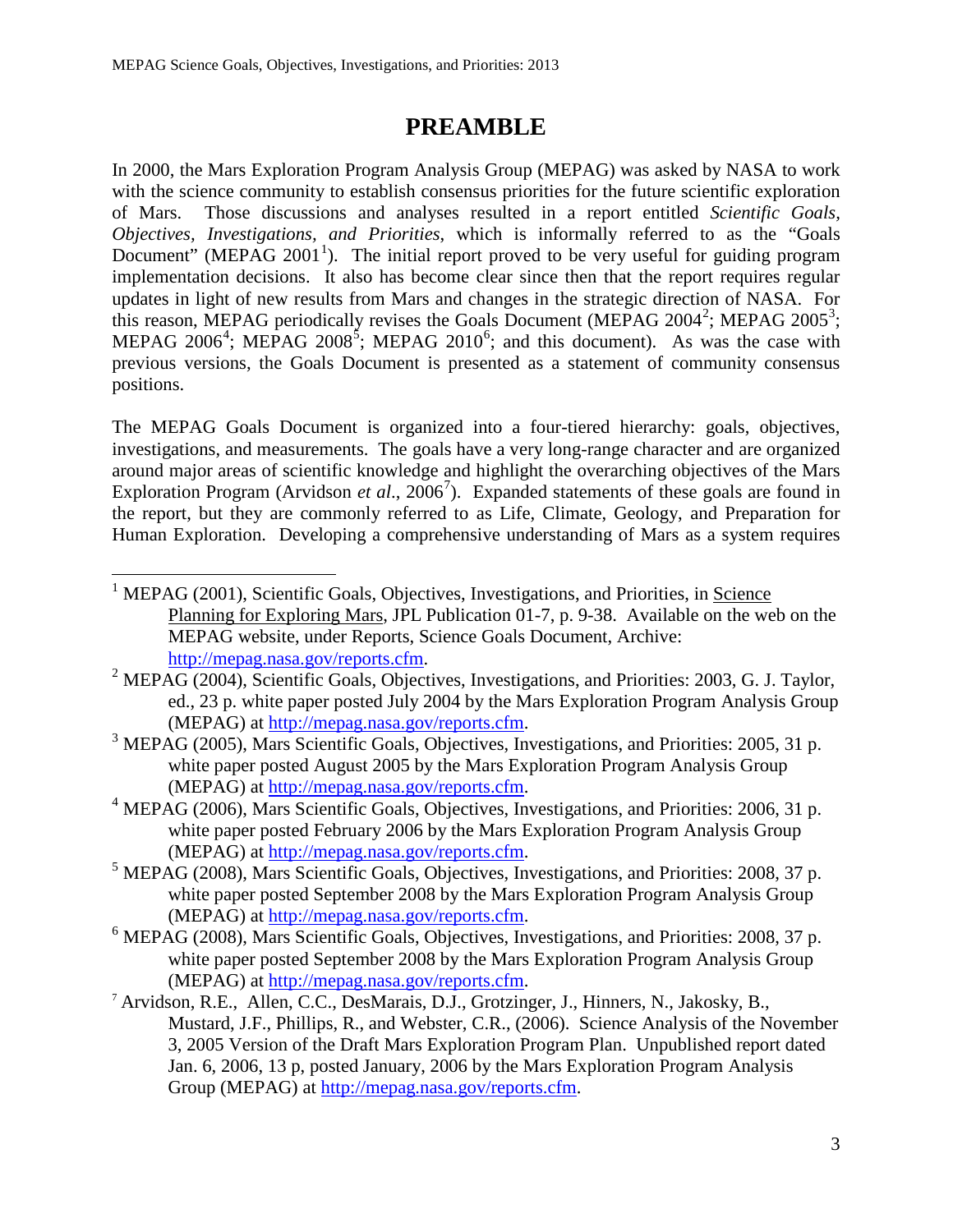making progress in all three science areas, while the goal of preparing for human exploration is different in nature. Thus, MEPAG has not attempted to prioritize among the four goals. A general theme of understanding whether or not habitable zones and life have existed, or do exist, on Mars has emerged within the framework of understanding Mars and all its elements---interior, surface, and atmosphere—as a highly interactive and complex system. However, some of the fundamental science questions included in each goal may address the evolution of Mars as a planet more directly than habitability. Nonetheless, answers to those fundamental questions affect our analysis of habitability issues and ultimately improve the effectiveness of the Mars Exploration Program.

Each Goal includes one to three objectives that embody the strategies and milestones needed to achieve the Goal. Objectives are presented in priority order, because there is often an order within which the scientific questions can most logically be answered, and/or some objectives are perceived to be more important than others. In the present version of the Goals Document, there are a total of 9 objectives, eight of which are scientific in nature, and one of which relates to knowledge needed to prepare for human missions to Mars.

A series of investigations that collectively would achieve each objective is also identified. While some investigations could be achieved with a single measurement, others would require a suite of measurement types conducted across multiple missions. Each set of investigations is independently prioritized for each objective.

Measurements constitute the fourth tier of the hierarchy. Measurements are made by instruments that could be built and flown to Mars. MEPAG has only considered scientific objectives that are amenable to measurements (i.e., theoretical modeling, laboratory analysis, telescopic observations are not considered). As measurement capabilities and techniques evolve, detailed measurement requirements should be defined by Principal Investigators, Science Definition Teams, and Payload Science Integration Groups for program missions and by the Principal Investigator and Science Teams for competed missions. These requirements can then contribute to program planning. An important exception to this strategy, however, is the measurement set associated with Goal IV Objective A, which relates in part to environmental data sets necessary to reduce the risk of future human missions to acceptable levels. In that case, a clear criterion exists (degree of impact on risk reduction) that enables those measurements to be listed in priority order.

Completion of all the cited investigations would require decades and it is possible that many investigations are so complex that they might never be truly completed. Thus, evaluations of prospective missions and instruments should be based on how well the investigations are addressed and how much progress might be achieved in that context. While priorities should influence which investigations are conducted first, they should not necessarily be done serially, except where it is noted that one investigation should be completed first. In such cases, the investigation that should be done first was given a higher priority, even where it is believed that a subsequent investigation would be more important.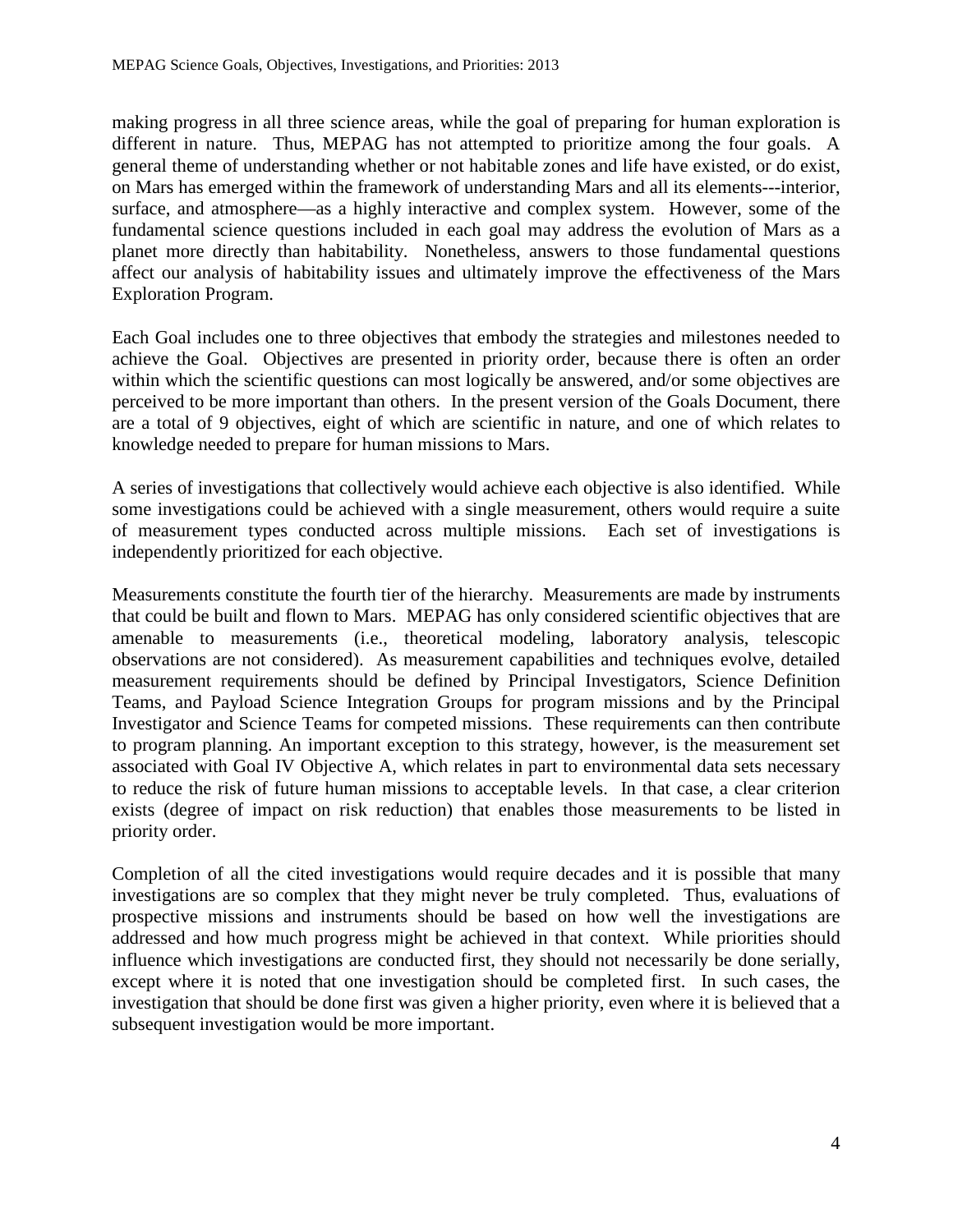#### **Some general thoughts on mission technology planning**

The goals, objectives, and investigations all indicate that several crucial technical capabilities require additional development. The most important of these are: (1) *Global access*--high and low latitudes, rough and smooth surfaces, low and high elevations, in addition to precision landing. (2) *Access to the subsurface*, from a meter to hundreds of meters, directly (e.g., drilling) and indirectly (e.g., geophysical sounding). (3) *Access to time varying phenomena* that would require the capability to make measurements over long periods (e.g., climate studies covering from one to several Martian years). (4) *Access to microscopic scales* with instruments capable of measuring chemical and isotopic compositions and determining mineralogy *as well the ephemeral or continuous presence of liquid water on microscopic scales*. (5) *Planetary protection and sample handling* that would involve implementation of cleaning methods, contamination control, sample acquisition and processing methods, and sample packaging/sealing for possible return to Earth. (6) *Advanced instrumentation*, especially *in situ* life detection and age dating.

Orbital and landed packages could make many of the high priority measurements, but others might require that samples be returned from Mars. As noted in other MEPAG and National Academy of Science reports, study of samples collected from known locations on Mars and from sites whose geological context has been determined from remote sensing measurements have the potential to significantly expand our understanding of Mars. A full discussion of these issues is beyond the scope of this document, but has been addressed by MEPAG science analysis groups, as well as by the 2011 Planetary Sciences Decadal Survey.

### **Notes relating to this version (2012) of the Goals Document**

In this revision of the Goals Document, Goal IV received sustantive revisions and Goal III received minor revisions. The descriptions of Goals I and II, as well as Section V are unchanged from the 2010 version of this document. For Goal IV, a revision was necessitated by the work of the Mars Precursor Science Analysis Group (P-SAG). The P-SAG, jointly sponsored by MEPAG and SBAG, was asked to identify Strategic Knowledge Gaps (SKGs) associated with potential human missions to the martian system for the Science Mission Directorate and the Human Exploration and Operations Mission Directorate, identify Gap-Filling Activities (GFAs), which include potential technology demonstrations for the Office of the Chief Technologist<sup>[8](#page-4-0)</sup> that could be pursued in a near-term, cost-constrained integrated program of Mars exploration, and relate these activities to the science objectives for the martian system. Goal IV was subsequently revised to bring it into alignment with the completion of the P-SAG final report in 2012.

| <b>Section of the Goals Document</b>                                       | <b>Last Signif. Update</b> |
|----------------------------------------------------------------------------|----------------------------|
| Goal I – Determine if Life Ever Arose on Mars                              | 2010                       |
| Goal II – Understanding the Processes and History of Climate on Mars       | 2008                       |
| Goal III – Determine the Evolution of the Surface and the Interior of Mars | 2008                       |
| Goal IV – Prepare for Human Exploration                                    | 2012                       |
| Section $V - Cross-Cutting Strategies$                                     | 2010                       |

<span id="page-4-0"></span> $8$  As of February 2013, the Space Technology Mission Directorate became responsible for technology demonstrations, rather than the Office of the Chief Technologist.  $\overline{a}$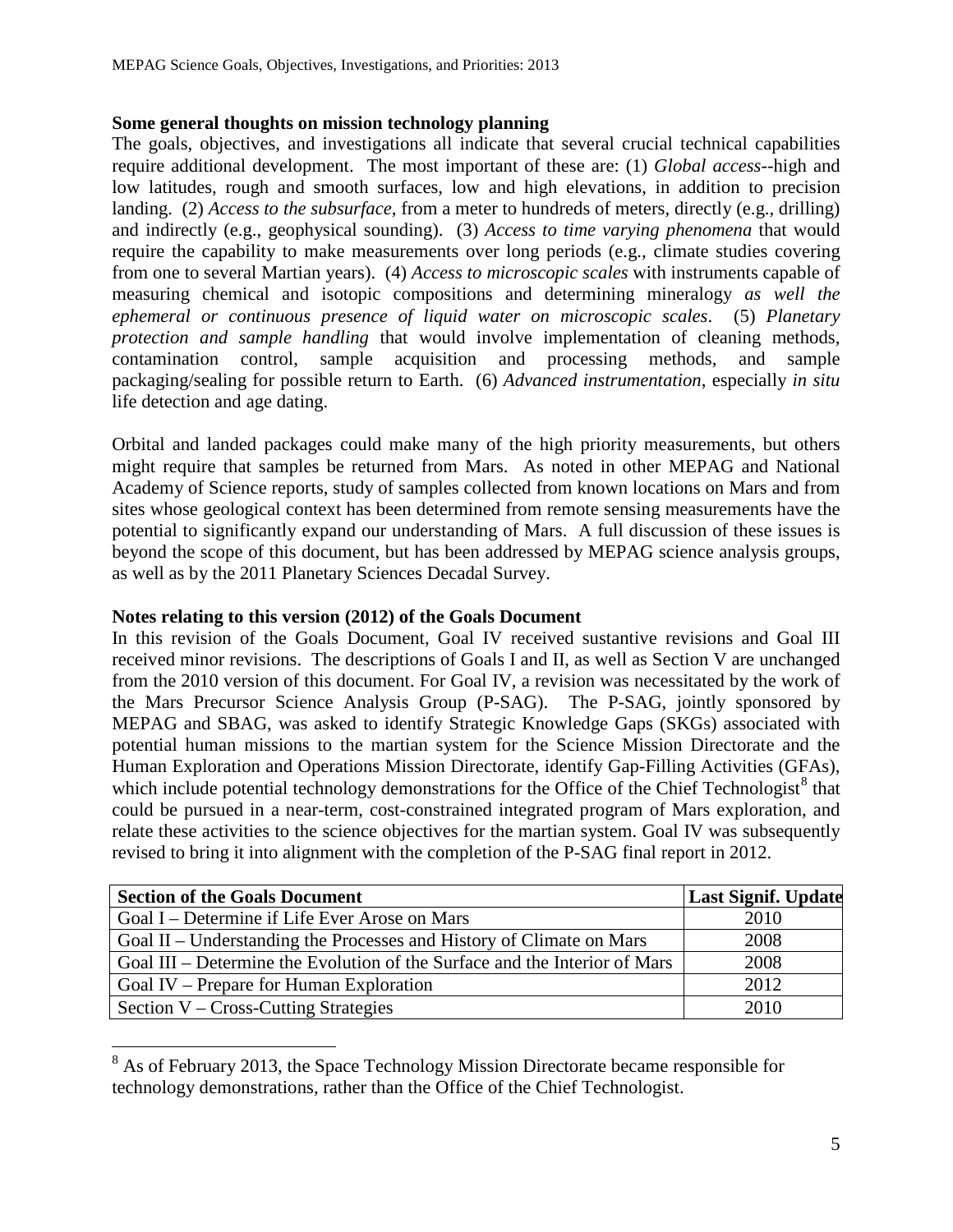#### **Major organizers and contributers to previous versions:**

- Previous versions of the MEPAG Goals document are posted on the MEPAG website at: http://mepag.jpl.nasa.gov/reports.cfm.
- 2010 version: Jeffrey R. Johnson, Tori Hoehler, Frances Westall, Scot Rafkin, Paul Withers, Jeffrey Plescia, Victoria Hamilton, Abhi Tripathi, Darlene Lim, David W Beaty, Charles Budney, Gregory Delory, Dean Eppler, David Kass, Jim Rice, Deanne Rogers, and Teresa Segura
- 2008 version: Jeffrey R. Johnson, Jan Amend, Andrew Steele, Steve Bougher, Scot Rafkin, Paul Withers, Jeffrey Plescia, Victoria Hamilton, Abhi Tripathi, and Jennifer Heldmann,
- 2006 version: John Grant, Jan Amend, Andrew Steele, Mark Richardson, Steve Bougher, Bruce Banerdt, Lars Borg, John Gruener, and Jennifer Heldmann
- 2005 version: John Grant
- 2004 version: G. Jeffrey Taylor, Dawn Sumner, Andy Steele, Steve Bougher, Mark Richardson, Dave Paige, Glenn MacPherson, Bruce Banerdt, John Connolly, and Kelly Snook

2001 Version: Ron Greeley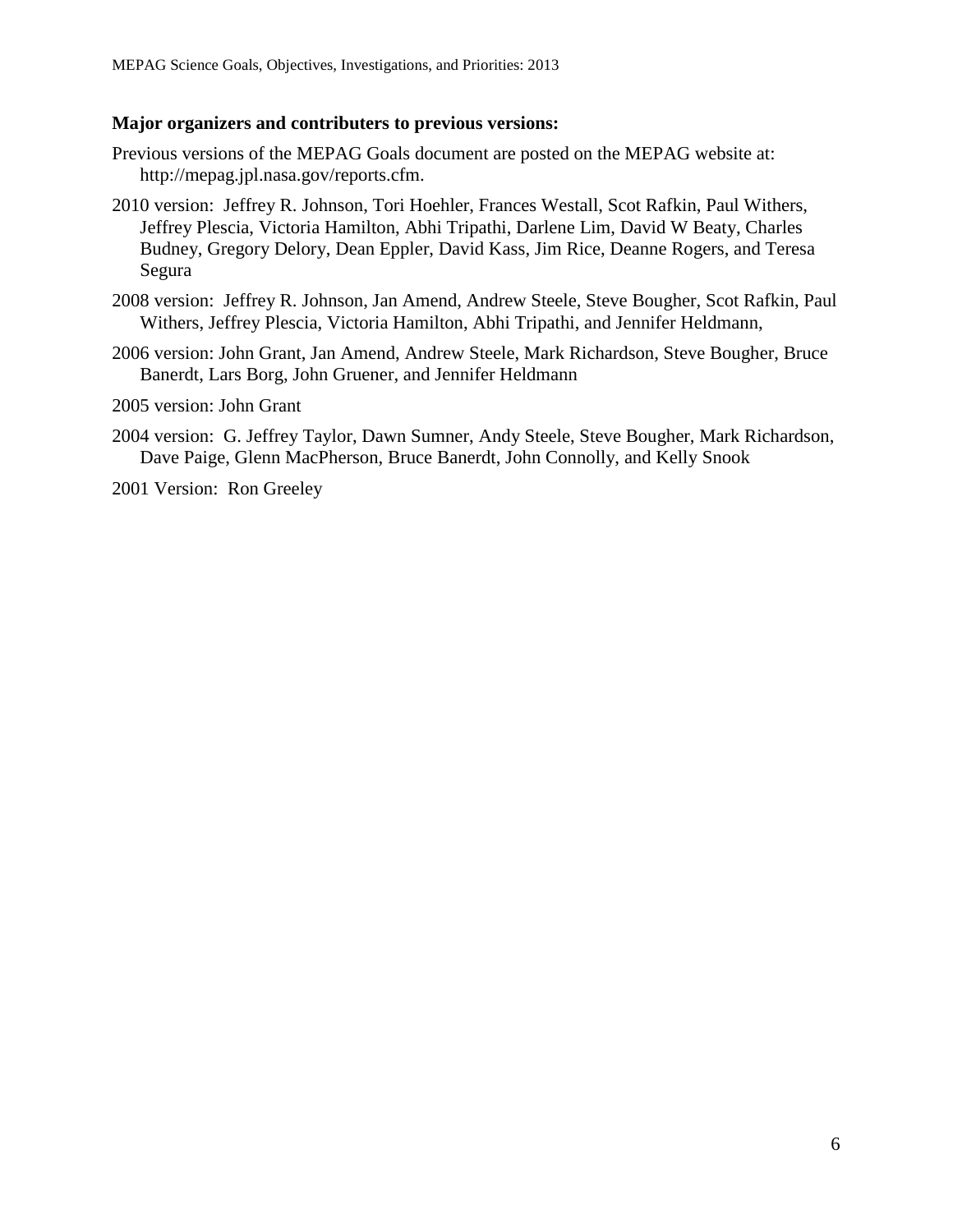# **GOAL I: DETERMINE IF LIFE EVER AROSE ON MARS**

The search for evidence of past or extant life is a key driver of the Mars exploration program. The general notion that Earth and Mars may have been relatively similar worlds during their early histories, combined with the relatively early emergence of life on Earth, has led to speculation about the possibility of life on Mars. Current and emerging technologies would enable us to evaluate this possibility with scientific rigor.

The implications of such an investigation are far reaching. Finding life on another world would have great impact at both social and scientific levels, and would undoubtedly motivate a variety of follow-up investigations to understand how that life functioned or functions; which attributes of structure, biochemistry, and physiology are shared with terrestrial life; what mechanisms underlie those attributes that differ; and whether Mars preserves evidence relating to the origin of that life. An apparent negative result (noting that it is not possible to demonstrate definitively that life *did not* take hold on Mars) would also be important in the context of understanding life as an emergent feature of planetary systems. If a careful investigation yields no evidence of life in systems that could clearly have both supported and preserved evidence of it, it would become important to understand whether such absence could be understood in reference of differences between Earth and Mars in the nature, extent, and duration of conditions that could support the origin and proliferation of life.

Life-related investigations also serve as a unifying theme for Mars system science. Habitability and the potential emergence and fate of life are intimately linked to the evolving planetary environment. Understanding the interplay of factors ranging from geophysical to climatological is thus an essential part of the search for evidence of life on Mars.

Presumably, the search for life would ultimately take the form of dedicated life-detection missions. Importantly, however, a variety of precursor missions – both landed and orbital – could and should be employed to develop a detailed and global perspective on where and how to conduct those dedicated missions. The purpose of this document is to lay out such a strategy.

### **Challenges Inherent in a Search for Extraterrestrial Life: The Need for a Working Model**

Any effort to search for life beyond Earth must confront the potential for bias and "tunnel vision" that arises from having only one example – terrestrial life – on which to base our concepts of habitability and biosignatures. Such efforts should accommodate the possibility for exotic organisms that may differ in biochemistry or morphology, by conceiving life, habitability, and biosignatures in general terms. Nonetheless, the design and implementation of search-for-life strategies and missions would require concreteness, and therefore a working model of what would be sought.

It is difficult (and perhaps not presently possible) to define life, but for the purposes of formulating a search strategy, it is largely suitable to simply consider life's apparent properties – what it needs, what it does, and what it is made of. To this end, the NRC Committee on an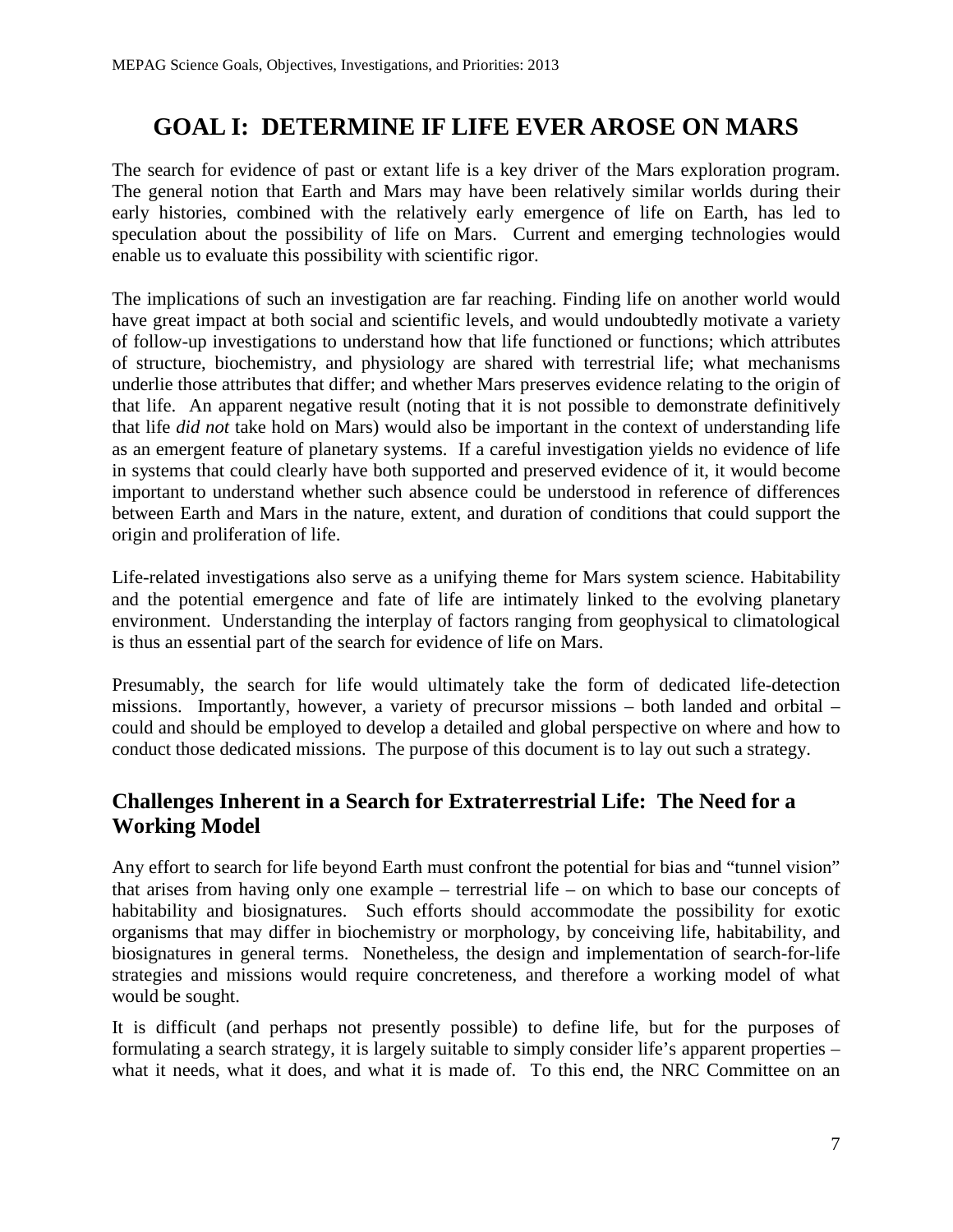Astrobiology Strategy for the Exploration of Mars assumed that hypothetical Martian life forms would exhibit the following characteristics<sup>1</sup> (quoting verbatim):

- They are based on carbon, hydrogen, oxygen, nitrogen, phosphorus, sulfur, and the bioessential metals of terrestrial life.
- They require water.
- They have structures reminiscent of terran [Earth-based] microbes. That is, they exist in the form of self-contained, cell-like entities rather than as, say, a naked soup of genetic material or free-standing chemicals that allow an extended system (e.g., a pond or lake) to be considered a single living system.
- They have sizes, shapes and gross metabolic characteristics that are determined by the same physical, chemical, and thermodynamic factors that dictate the corresponding features of terran organisms. For example, metabolic processes based on the utilization of redox reactions seem highly plausible. But the details of the specific reactions, including the identities of electron donors and electron acceptors, will be driven by local conditions and may well not resemble those of their terran counterparts.
- They employ complex organic molecules in biochemical roles (e.g., structural compounds, catalysis, and the preservation and transfer of genetic information) analogous to those of terran life, but the relevant molecules playing these roles are likely different from those in their terran counterparts.

This set of characteristics is adopted here as a working model. The bearing of this model on the approach to characterizing habitability and seeking biosignatures is discussed briefly below, and in greater detail in the Appendix to Goal I.

### **Delineating Objectives: Past versus Extant Life**

Finding evidence of *either* past or extant life on Mars would be a watershed event. However, significant differences exist in the strategies, technologies, target environments, and forms of evidence that would be most appropriate in searching for ancient versus extant life. For example, it is generally thought that definitive evidence of life in ancient samples might only be obtained through return of samples from Mars to Earth, whereas some investigations for extant life might be best, or obligately, conducted *in situ*. Likewise, it might be necessary to access the Martian subsurface to find currently habitable zones, while a variety of environments that are presently accessible at the surface of Mars exhibit evidence of previously habitable conditions. For this reason, separate Objectives are delineated for ancient and extant life (Objectives A and B, respectively), with associated investigations that are specifically tailored to each search type. Ancient systems are given higher priority here based on a majority view that deposits formed in various ancient habitable environments are presently more accessible to characterization at the level of detail needed to constitute a viable search for evidence of life. However, recent findings (e.g., the reported detection of methane on Mars, and an expanding understanding of the potential for extant photosynthesis-independent subsurface life on Earth) emphasize the significance of potential subsurface habitats on Mars. The order of priority should thus remain open to reversal based on new findings, technology, or a changing consensus with respect to the accessibility of presently habitable environments.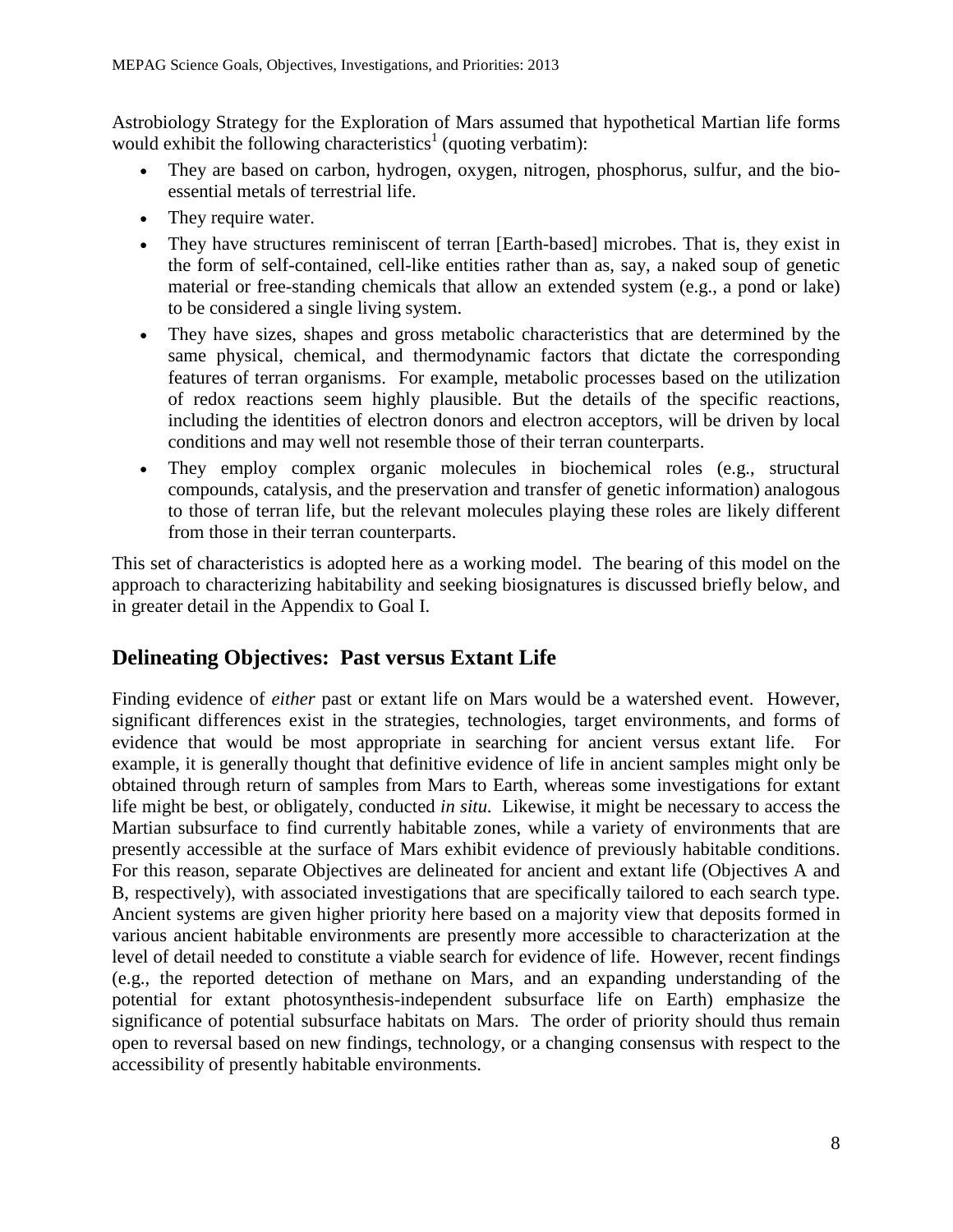#### *Delineating Investigations: Habitability, Biosignatures, and Preservation Potential*

Mars presents a diverse array of environments that may vary widely in the type, abundance, and quality of biosignature evidence they could or do preserve. The targeting of life-detection missions should thus be strongly informed by assessment of (a) habitability, i.e., how much and what sorts of evidence of life a given environment could expectedly have accumulated when/if it was inhabited, and (b) biosignature preservation potential, i.e., what sorts of evidence of life could have accumulated, how well differing lines of evidence could have been preserved, and what information may have been lost, to the point in space and time at which we could access it. The structure of Objectives A and B below reflects this notion, with separate investigations for characterizing habitability and preservation potential that would serve as precursors to lifedetection investigations. Within the context of Objectives A and B, the chief purpose of the habitability and preservation potential investigations would be to inform life detection, and they should be conducted in this spirit, rather than as ends to themselves. A third Objective (C) recognizes the stand-alone importance of investigating the long-term evolution of habitability in the context of planetary processes. The concepts of habitability, biosignatures, and preservation potential, as they bear on Goal I and Mars exploration, are discussed in detail in the appendix. Key considerations are as follows:

#### *Habitability:*

In the context of Mars exploration, "habitability" has been previously defined as the potential of an environment (past or present) to support life of any kind, and has been assessed largely in reference to the presence or absence of liquid water. To support site selection for life-detection missions, additional metrics should be developed for resolving habitability as a continuum (i.e., more habitable, less habitable, uninhabitable) rather than a one-or-zero function, and this would require that additional determinants of habitability be characterized. Based on the working model above, the principal determinants of habitability for life on Mars would be: the presence, persistence, and chemical activity of liquid water; the presence of thermodynamic disequilibria (i.e., suitable energy sources); physicochemical environmental factors (e.g., temperature, pH, salinity, radiation) that bear on the stability of covalent and hydrogen bonds in biomolecules; and the presence of bioessential elements, principally C, H, N, O, P, S, and a variety of metals. An expanded discussion of the bearing of these factors on habitability is included in the appendix. *Preservation Potential:*

Once an organism or community of organisms dies, its imprint on the environment begins to fade. Understanding the processes of alteration and preservation related to a given environment, and for specific types of biosignatures, is therefore essential. This is true not only in the search for fossil traces of life, but also for extant life. For example, metabolic end-products that are detected at a distance, in time and space, from their source, may be subject to some level of alteration. Degradation and/or preservation of physical, biogeochemical and isotopic biosignatures is controlled by a combination of biological, chemical and physical factors, and a combination that would best preserve one class of features may not favorable for another. These factors include diagenetic processing from water, heat, and pressure, radiation and oxidation degradation, and physical destruction by impact shock, wind and water agitation and fragmentation, abrasion, and dissolution. These factors might have varied substantially from one potential landing site to the next, even among sites that had been habitable at sometime in the past. *Characterization of the environmental features and processes on Mars that preserve specific lines of biosignature evidence is a critical prerequisite in the search for life.*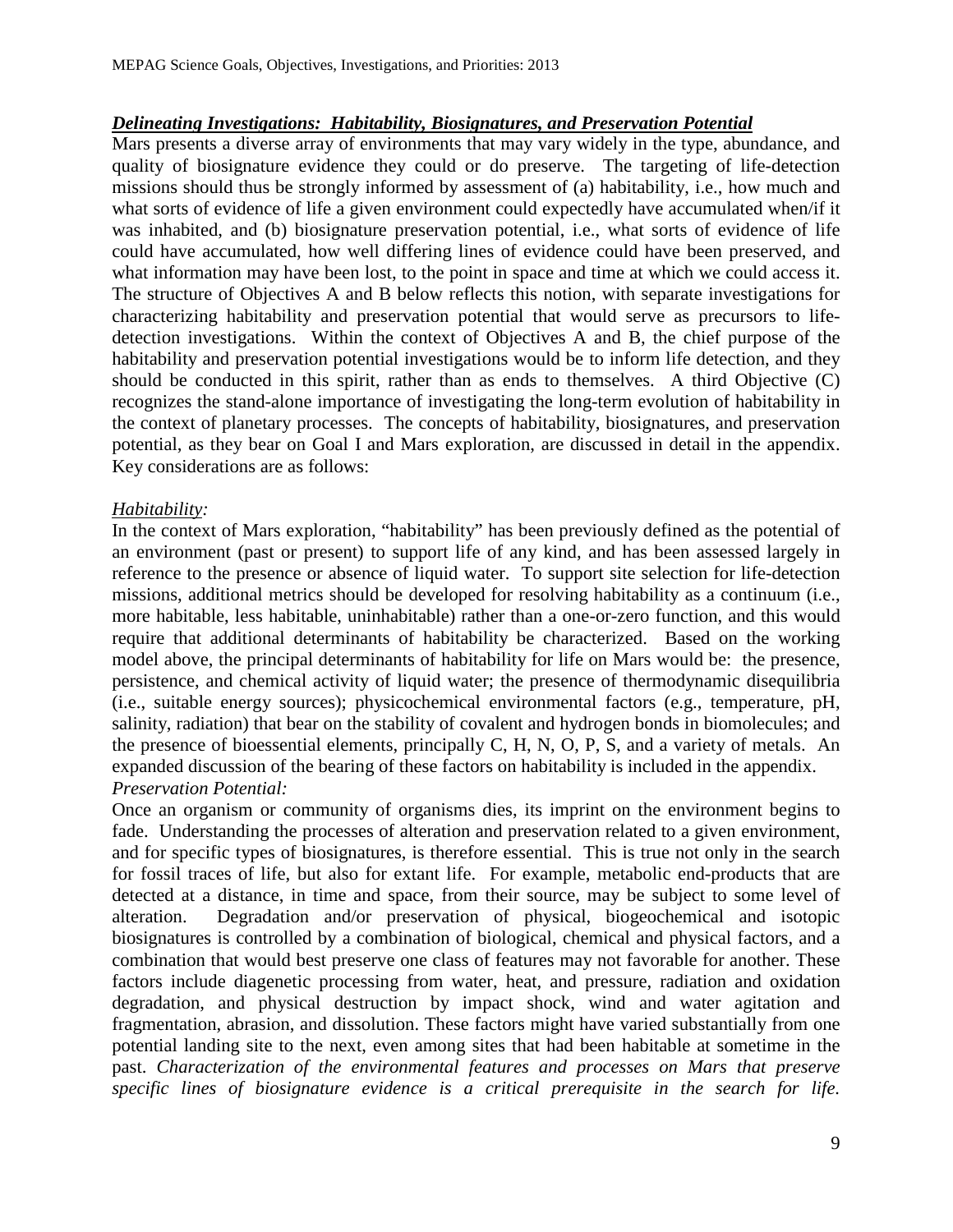Accordingly the selection of landing sites should assess the capacity for any candidate sites to have preserved such evidence. Further discussion of preservation potential may be found in the Appendix.

### *Biosignatures:*

Biosignatures can be broadly organized into three categories: physical, biomolecular, and metabolic. Physical features range from individual cells to communities of cells (colonies, biofilms, mats) and their fossilized counterparts (mineral-replaced and/or organically preserved remains) with a corresponding range in spatial and temporal scale. Molecular biosignatures relate to the structural, functional, and information-carrying molecules that characterize life forms. Metabolic biosignatures comprise the unique imprints upon the environment of the processes by which life extracts energy and material resources to sustain itself – e.g., rapid catalysis of otherwise sluggish reactions, isotopic discrimination, biominerals, and enrichment or depletion of specific elements. Significantly, examples can be found of abiotic features or processes that bear similarity to biological features in each of these categories. However, biologically mediated processes are distinguished by speed, selectivity, and a capability to invest energy into the catalysis of unfavorable processes or the handling of information. It is the imprint of these unique attributes that resolves clearly biogenic features within each of the three categories. A detailed discussion of biosignatures appears in the Appendix.

### *Ordering and Prioritization of Goal I Objectives, Investigations, and Sub-investigations*

Objectives are listed in priority order, based on the rationale outlined above (see "*Delineating objectives…*"). Within Objectives A and B, Investigations are listed in preferred order of execution (not priority), based on the rationale outlined above (see "*Delineating investigations...*"). More specifically, the habitability Investigations (A.1 and B.1) and preservation potential Investigations (A.2 and B.2) are considered prerequisite "screening" to support the life detection Investigations (A.3 and B.3), which have overall highest priority within each Objective. Priority is implied in the ordering of Sub-investigations within Objectives A and B, and Investigations within Objective C. However, it should be noted that an Investigation would not be "complete" without the conduct of each Sub-investigation. In this case, priority implies a sense of which Sub-investigations would yield the greatest "partial progress" with respect to a given Investigation.

### **Objective A: Characterize past habitability and search for evidence of ancient life**

1. Characterize the prior habitability of surface environments, with a focus on resolving formerly more habitable versus less habitable sites.

Sub-investigations are focused on establishing overall geological context and constraining each of the factors thought to influence habitability. Importantly, it must be noted that the purpose of such investigations is to constrain *ancient* conditions by inference, based on the presently available record of such conditions. Data relevant to each sub-investigation could potentially be obtained by orbital measurements – in particular, by characterizing morphology and mineralogy in concert. Such measurements should be heavily utilized as a screening tool with which to target landed platforms capable of more detailed measurements.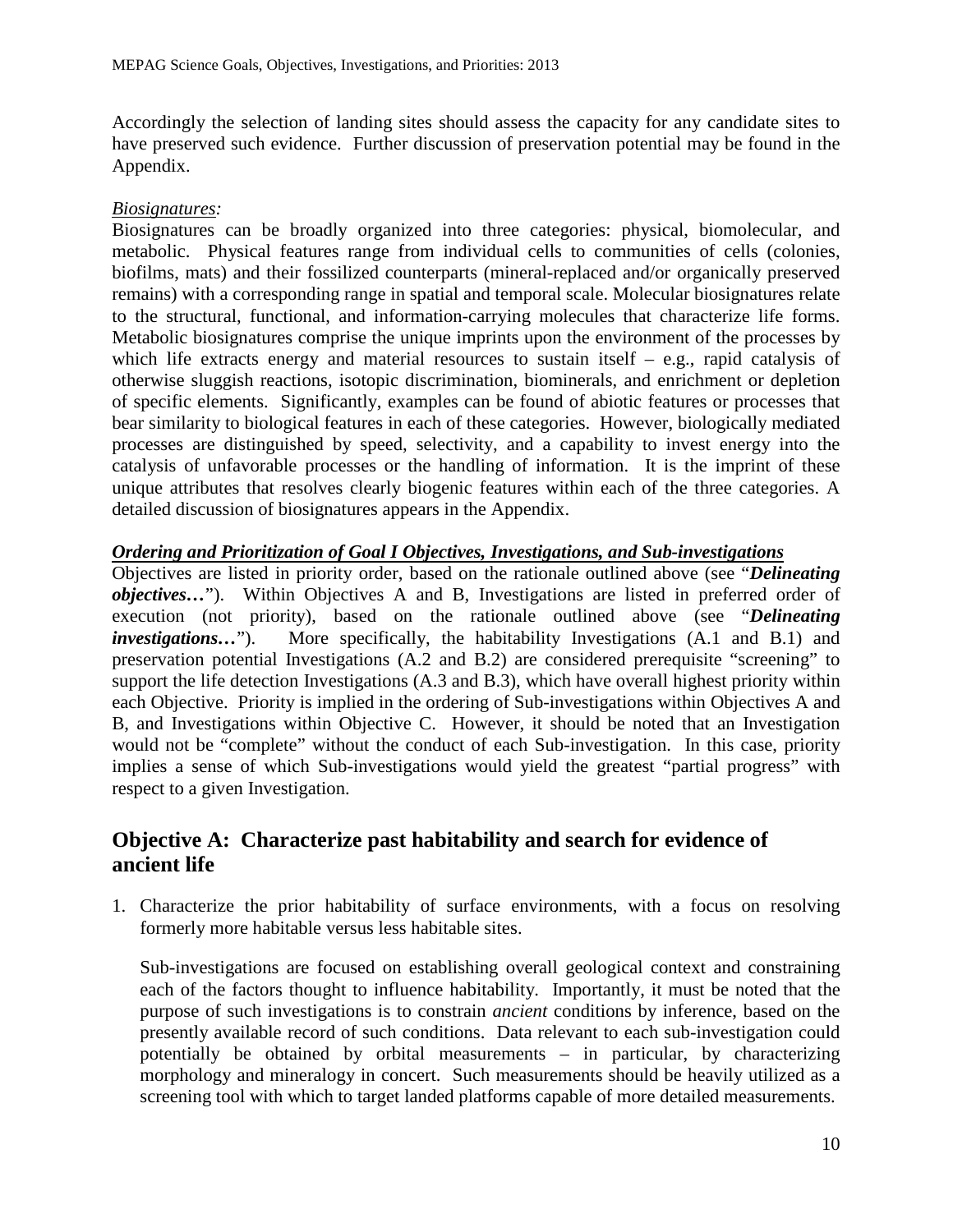- 1.1. Establish overall geological context.
- 1.2. Constrain prior water availability with respect to duration, extent, and chemical activity.
- 1.3. Constrain prior energy availability with respect to type (e.g., light, specific redox couples), chemical potential (e.g., Gibbs energy yield), and flux.
- 1.4. Constrain prior physicochemical environment, emphasizing temperature, pH, water activity, and chemical composition.
- 1.5. Constrain the abundance and characterize potential sources of bioessential elements.
- 2. Assess the potential of various environments and processes to enhance preservation or hasten degradation of biosignatures. Identify specific environments having high preservation potential for either individual or multiple types of biosignatures.
	- 2.1. Determine the major processes that degrade or preserve complex organic compounds, focusing particularly on characterizing oxidative effects in surface and near-surface environments (including determination of the "burial depth" in regolith or rocks that may shield from such effects), the prevalence, extent, and type of metamorphism, and potential mechanisms and rates for obscuring isotopic or stereochemical information.
	- 2.2. Identify the processes and environments that preserve or degrade physical structures on micron to meter scales.
	- 2.3. Characterize processes that preserve or degrade environmental imprints of metabolism, including blurring of chemical or mineralogical gradients and loss of stable isotopic and/or stereochemical information.
- 3. Search for evidence of ancient life in environments having high combined potential for prior habitability and preservation of biosignatures (as determined by A.1 and A.2).
	- 3.1. Characterize organic chemistry, including (where possible) stable isotopic composition and stereochemical information. Characterize co-occurring concentrations of possible bioessential elements.
	- 3.2. Seek evidence of possibly biogenic physical structures, from microscopic (micronscale) to macroscopic (meter-scale), combining morphological, mineralogical, and chemical information where possible.
	- 3.3. Seek evidence of the past conduct of metabolism, including: stable isotopic composition of prospective metabolites; mineral or other indicators of prior chemical gradients; localized concentrations or depletions of potential metabolites (especially biominerals); and evidence of catalysis in chemically sluggish systems.

### **Objective B: Characterize present habitability and search for evidence of extant life**

1. Identify and characterize any presently habitable environments.

Sub-investigations are built on the assumption that, because liquid water is not presently stable at the surface of Mars, any modern habitable environments would be in the near- to deep-subsurface. Sub-investigations are focused (and priorities based) on the information needed to fully characterize habitability in such environments without reference to the present ability or difficulty in obtaining such information. The purpose of this approach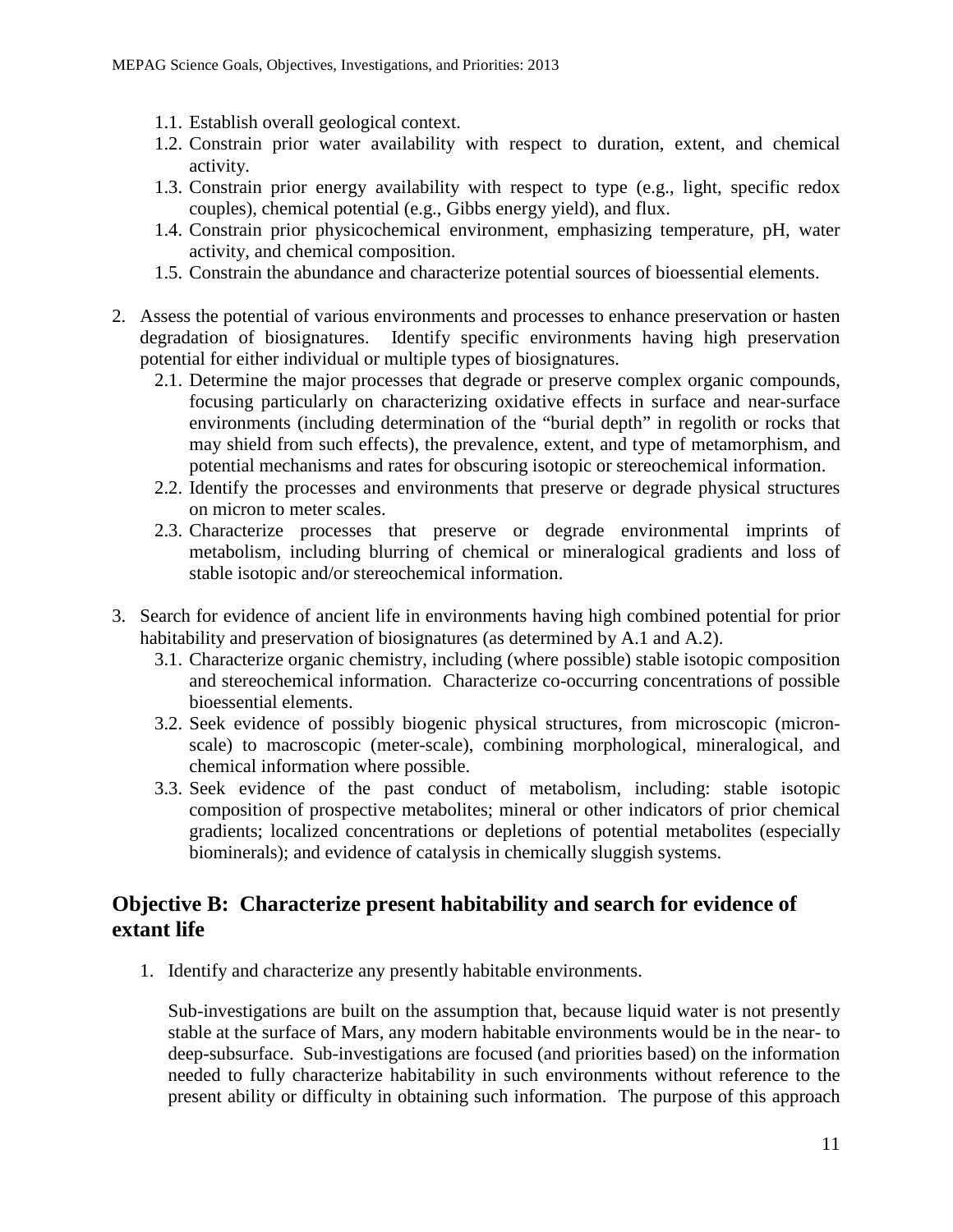is to accommodate potential future missions and technologies that might enable direct measurements to be made by virtue of direct access to the subsurface. However, orbital platforms might be capable of providing some information in each category, either by direct measurement (e.g., radar sounding to search for possible aquifers) or by inference (e.g., trace gas emissions that may imply a source region having liquid water and well constrained redox conditions). Significant use should be made of such orbital measurements in providing global screening-level constraints on subsurface habitability.

- 1.1. Identify areas where liquid water presently exists, with emphasis on reservoirs that are relatively extensive in space and time.
- 1.2. Identify areas where liquid water (including brines) may have existed at or near the surface in the relatively recent past including periods of significant different obliquity.
- 1.3. Establish general geological context (e.g., rock-hosted aquifer or sub-ice reservoir; host rock type)
- 1.4. Identify and constrain the magnitude of possible energy sources (e.g., water-rock reactions, radiolysis) associated with occurrences of liquid water.
- 1.5. Assess the variation through time of physical and chemical conditions in such environments. Of particular importance are temperature, pH, and fluid composition.
- 1.6. Identify possible supplies of bioessential elements to these environments.
- 2. Assess the potential of specific processes and types of environments to affect the preservation or degradation of signatures of extant life.
	- 2.1. Evaluate the physicochemical conditions of actual surface regolith or rock environments in terms of the potential for degrading or preserving biosignatures, and the effects of these processes on specific types of potential biosignatures.
	- 2.2. Evaluate the potential rate of physical degradation from wind abrasion, dust storms, dust devils, and frost action.
	- 2.3. Evaluate the physicochemical conditions at depth in regolith, ice, or rock environments in terms of the potential for degrading or preserving biosignatures.
- 3. Search for extant life at localities identified by Investigations B.1 and B.2.
	- 3.1. Seek evidence of ongoing metabolism, in the form of rapid catalysis of chemically sluggish reactions, stable isotopic fractionation, and/or strong chemical gradients. Seek biogenic gases, which have potential to migrate from potentially habitable deep subsurface environments to surface environments where they might be accessible to remote or *in situ* characterization.
	- 3.2. Characterize organic chemistry and co-occurring concentrations of bioessential elements, including stable isotopic composition and stereochemistry. Analyses might include but should not be limited to known molecular markers of terrestrial life, such as membrane lipids, proteins, nucleic acid polymers, and complex carbohydrates.
	- 3.3. Seek evidence of organic and mineral structures or assemblages that might be associated with life. Seek evidence of mineral transformations bearing evidence of biological catalysis (e.g., depletion of possibly bio-essential elements in mineral surfaces).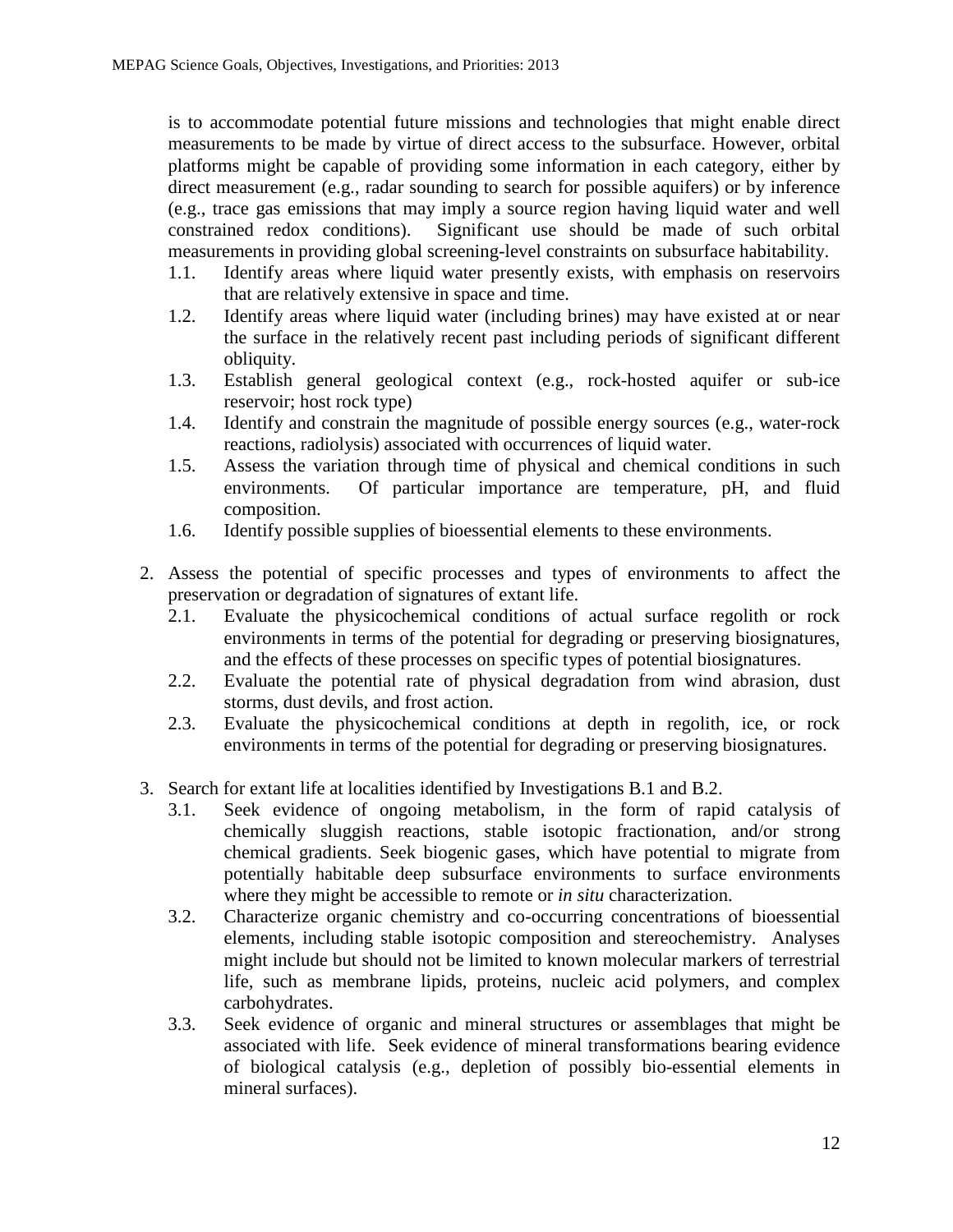### **Objective C: Determine how the long-term evolution of Mars affected the physical and chemical environment critical to habitability and the possible emergence of life**

In Objectives A and B, the principal aim of characterizing habitability is to inform the selection of sites for potential subsequent life-detection missions. However, understanding the factors and processes that give rise to habitable conditions at planetary and local scales, and how those conditions might change in concert with planetary and stellar evolution, is an important standalone pursuit for Mars science. Investigations below focus on constraining the major planetary processes that collectively affect habitability through time.

### *Investigations:*

- 1. Characterize the evolution of the Martian hydrological cycle, emphasizing likely changes in the location and chemistry of liquid water reservoirs.
- 2. Constrain evolution in the geological, geochemical, and photochemical processes that control atmospheric, surface, and shallow crustal chemistry, particularly as it bears on provision of chemical energy, and availability (abundance, mobilization, and recycling) of bioessential elements.
- 3. Constrain the nature and abundance of possible energy sources as a function of changing water availability, geophysical and geochemical evolution, and evolving atmospheric and surface conditions.
- 4. Evaluate the presence and magnitude of oxidative or radiation hazards at the surface and in the shallow crust.

# **Appendix to Goal I**

The specific approach and methods involved in any search for life beyond Earth depend critically on how the concepts of life, habitability, and biosignatures are conceived. Below, these concepts are discussed in specific reference to Mars exploration and the strategy outlined in this document.

### **Life**

The NRC Committee on the Limits of Organic Life noted that the only unquestionably universal attribute of life is that it must exploit (and therefore requires) thermodynamic disequilibrium in the environment, in order to perpetuate its own state of disequilibrium. Beyond this absolute, the Committee cited a set of traits that it considered likely be common to all life<sup>2</sup>:

- It is chemical in essence, and most probably consists of interacting sets of molecules having covalently bonded atoms, including a diversity of "heteroatoms" (such as N, O, P, etc. in terrestrial organisms) that promote chemical reactivity.
- It probably requires a liquid solvent to support such molecular interactions.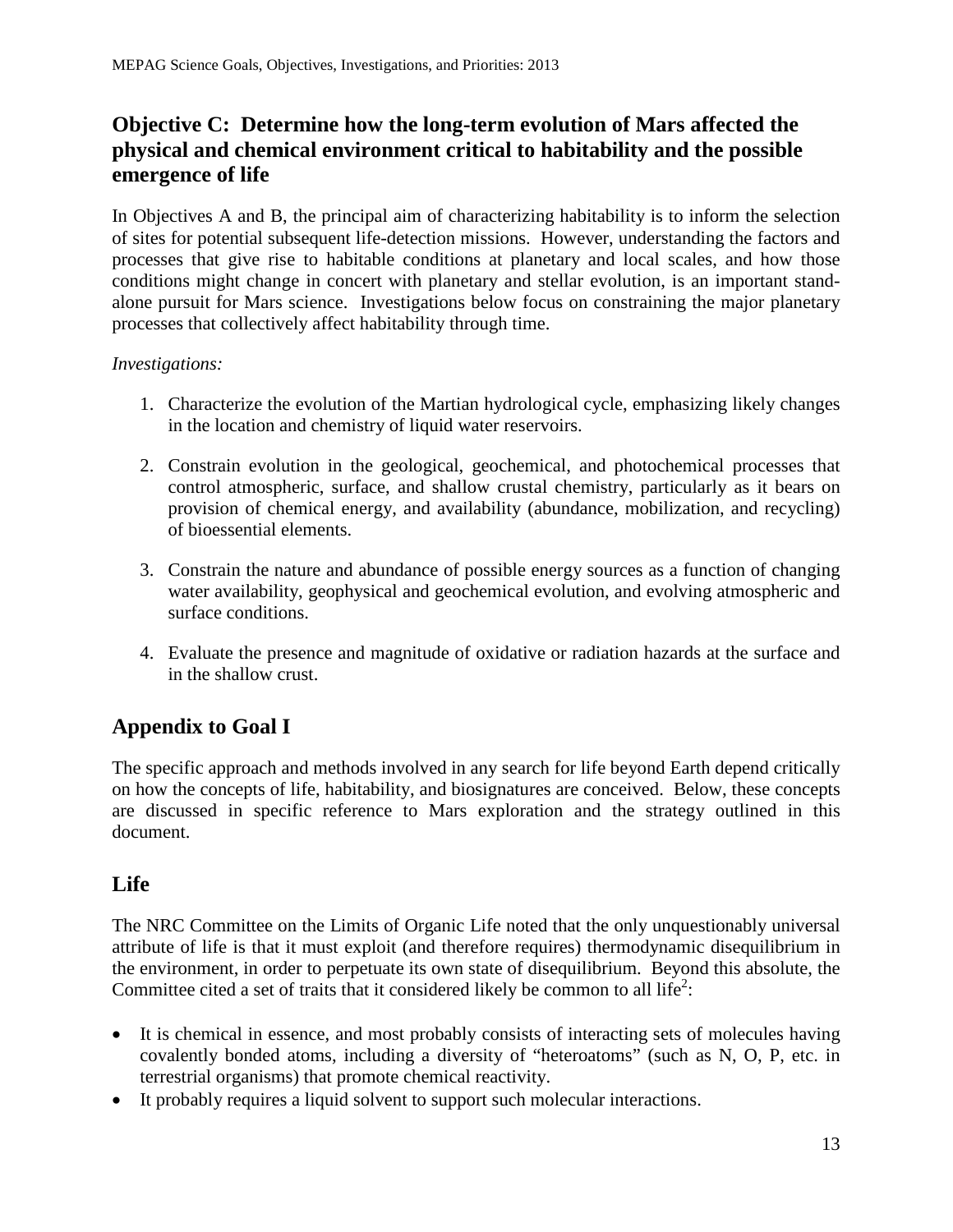• It probably employs a molecular system capable of Darwinian evolution.

Reference to the known characteristics of life on Earth can serve to add detail and constraint within each of these categories, but heavy reference to this single example carries the risk of "terracentricity" – a potential to overlook life that may be unlike our own. A key challenge for Mars astrobiology is thus to find a point of balance between the all-encompassing generality of the descriptions above and the specificity and concreteness that comes from reference to life on Earth. The NRC Committee on an Astrobiology Strategy for the Exploration of Mars developed a working set of characteristics of life (as quoted above) that reflects such a balance, and which serves as the basis for the approach outlined here. This approach generally corresponds to the following logic:

The relative similarity of Earth and Mars (in comparison to, for example, gas giants or icy moons) suggests that differences in life forms that originated independently on the two bodies would likely occur at a secondary, rather than first-order level. That is, notions of life that differ at the fundamental levels of biochemical scaffolding (alternatives to carbon) or required solvent (alternatives to water) require planetary conditions and chemistries that differ dramatically from those of either Earth or Mars. However, differences from terrestrial life become increasingly possible, and ultimately probable, with increasing levels of biochemical specificity. These considerations bear differently on the conceptualization of the habitability and life detection objectives. For the most part, habitability relates to the core needs and attributes of life, so a presumed first-order similarity between terrestrial and Martian life allows terrestrial notions of habitability to be applied, with somewhat relaxed boundary conditions, to Mars. On the other hand, as developed in studies of terrestrial systems, biosignatures (especially organic molecular/ biosignatures) commonly represent extremely specific attributes of biochemistry (e.g., specific lipids or particular sequences of amino or nucleic acids), morphology, or process. While such specific markers of life would be unquestionably valuable if detected on Mars, the likelihood that the *same* markers (the same specific choices of biomolecules) would arise through an independent origin and elaboration of life seems low. Thus, while life detection strategies for Mars should ideally allow for the detection and characterization of Earth-like biosignatures, highest priority should be given to approaches and methods that define and seek biosignatures in a broader sense. Strategies for framing and applying concepts of habitability and biosignatures are addressed in greater detail below.

## **Prebiotic Chemistry**

Even if life itself never existed on Mars, the planet could have hosted, and might still preserve evidence of, a pre-biotic chemistry. Identifying aspects of such chemistry on Mars would make an important contribution to our overall understanding of life as an emergent feature of planetary systems. Prebiotic chemistry can be conceived as the set of chemical processes – including chemical synthesis, non-genomic molecular evolution, and self-organization of structures and catalytic cycles – that collectively lead to the emergence of minimally functional life. Here, "minimal functionality" is assumed to be conferred by a compartmentalized, interacting set of molecular systems for (a) information storage; (b) catalytic function; and (c) energy transduction. Progress in understanding any of these processes would constitute an important contribution in the context of Goal I. However, the most tractable near-term focus may be to understand the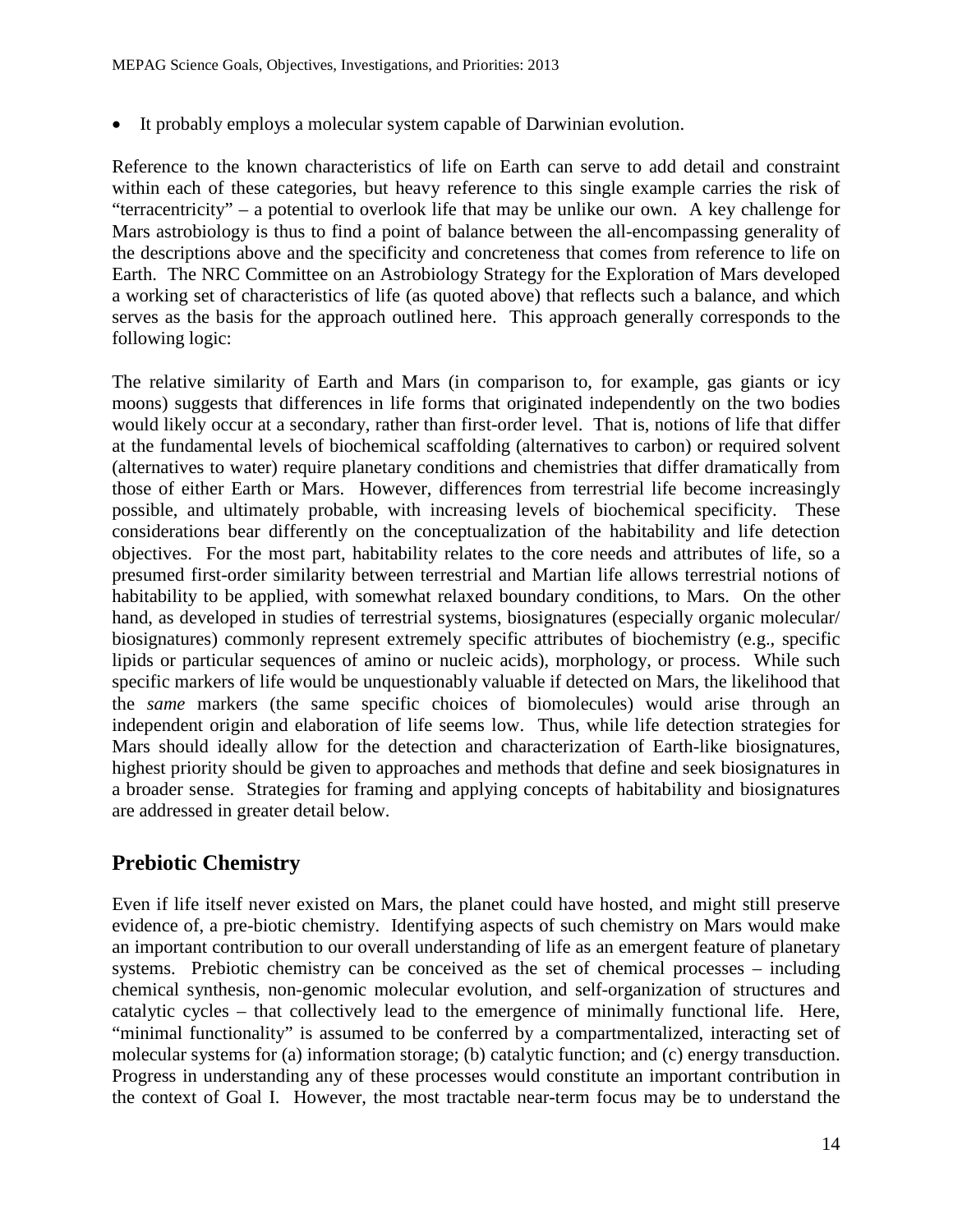processes – whether endogenous synthesis from simple molecules or delivery from exogenous sources – that supply basic biochemical building blocks, such as sugars, amino acids, and nucleobases, as well as comparable alternatives that are not used in present terrestrial living systems but might nonetheless play a role in an emerging biochemistry. More advanced stages of prebiotic chemistry – which could be viewed as partially complete representations of each of the main classes of biosignatures described below – could be difficult to discern from degraded remnants of living cells. The potential for confusing prebiotic chemicals or structures with degraded biosignatures emphasizes the importance of establishing multiple lines of evidence in definitively identifying life. In particular, finding evidence of extreme selectivity in isotopic composition or stereochemistry would be a strong indicator of life, rather than prebiotic chemistry. As with life itself, the emergence of prebiotic chemistry must be considered within the context and boundary conditions supplied by the physicochemical environment, and evidence of such chemistry will be subject to the same processes of degradation as evidence of life. Thus, investigations relating to prebiotic chemistry should be pursued within the framework and context provided by the habitability and preservation potential investigations that are outlined above.

### **Defining and Quantifying Habitability**

In the context of Mars science, habitability has thus far been defined (for example, in the NRC "An Astrobiology Strategy for the Exploration of Mars") as the potential of an environment to support life. Assessment of this potential has focused to a very large degree on determining whether liquid water was or is present in the environment in question. These constitute an inherently "binary" approach to habitability – liquid water was either present or was not; life could either be supported, or could not – that has served to identify a wide spectrum of apparently water-formed (nominally habitable) Mars environments. Reference to life on Earth – with habitats that exhibit a continuum from sparsely to densely inhabited – suggests that significant variation in habitability could likewise exist within the set of water-bearing environments on Mars. As described above, the main purpose of Habitability Investigations A.1 and B.1 is to narrow and prioritize the search space for life detection efforts. Investigations and methodologies capable of resolving "more habitable" environments from "less habitable" ones should therefore be emphasized. A key challenge for the coming decades of Mars exploration is thus to augment the liquid water metric that has served as a guide to habitability with additional metrics that would aid in prioritizing sites for potential life detection missions. Although a consensus approach for characterizing "relative habitability" does not yet exist within the Mars community, it is clear that additional resolving power in any model would depend on the ability to resolve (by measurement or inference) variations in each of the parameters thought to underpin habitability:

- A solvent capable of supporting complex biochemistry. For terrestrial life, liquid water (above minimum chemical activity levels) is an absolute requirement.
- A source of energy to drive metabolism. Organisms on Earth require energy availability to meet discrete minimum flux and Gibbs energy requirements. Light (from the near infrared to visible range) and chemical energy are known to be utilized by life on Earth; the viability of alternative energy sources has yet to be sufficiently explored or validated.
- Raw materials for biosynthesis. All life on Earth requires the elements C, H, N, O, P, and S, and also variously requires many "micronutrients" (notably transition metals). Traditionally,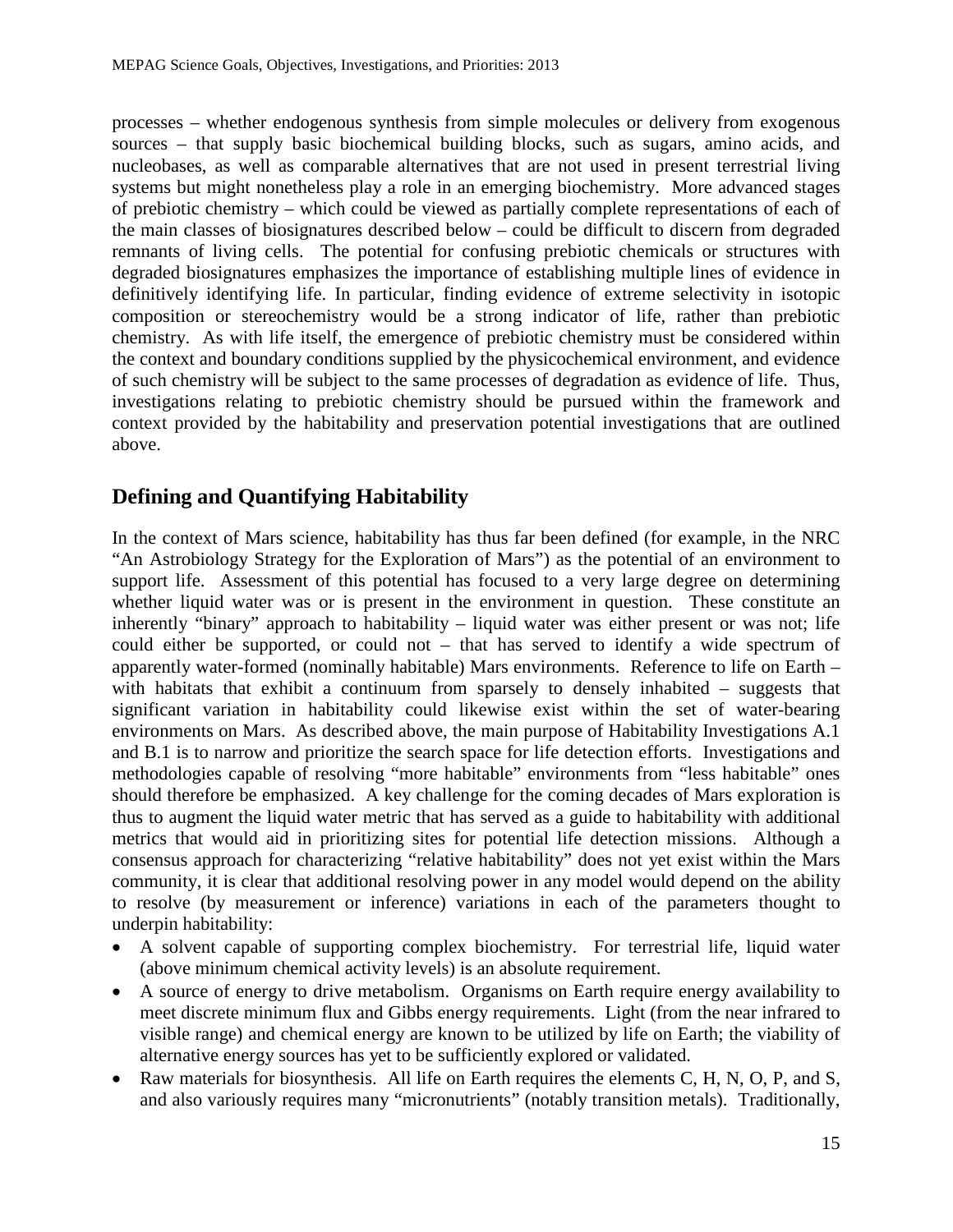these are collectively referred to as "bioessential elements". As applied in this document, this term refers primarily to C, N, O, P, and S.

Sustained physicochemical (environmental) conditions that allow for the assembly, persistence, and function of complex structures and biomolecules (especially biopolymers, like proteins and nucleic acid polymers, whose backbones contain relatively labile bonds). Extremes of temperature, pH, radiation, and salinity can, individually or in combination, render an environment uninhabitable.

Given the working model and rationale described above, habitability shall be considered to correspond closely to the parameters known to constrain life on Earth. While environments that could be habitable for exotic organisms may be missed by this approach, it is appropriately conservative. Conditions that could support terrestrial life can be said to be definitively habitable. Some level of divergence from a strictly Earth-centric view of habitability can also be adopted by (a) focusing more on "core requirements" (e.g., water, carbon, and energy) than on requirements that underpin the more specific attributes of biochemistry (e.g., micronutrient requirements), and (b) allowing for the possibility, at least at a screening level, that Martian organisms might conceivably transcend the currently known physicochemical boundaries (e.g., the biologically tolerated temperature range) of life on Earth.

Whatever models emerge for resolving habitability may differ in parameterization of, and sensitivity to, each of these basic factors that underpin habitability. Yet all will be supported by an effort to constrain "degree" in reference to each parameter: How long liquid water was available, at what chemical activity level, and whether intermittently or continuously; How much energy was available, in what forms, and how fast it could have been delivered into a system; What concentrations or fluxes of bioessential elements were present, and what processes may have served to mobilize or cycle them; And what range of temperature, pH, radiation level, and other relevant environmental parameters an environment may have experienced. All such measurements should be placed, to the greatest extent possible, within geological and environmental context.

While the ability to resolve almost any of these parameters would likely be greater with landed platforms and instruments, a key aspect of the proposed habitability investigations is the capability of orbital measurements to yield several lines of "screening level" information, beyond evidence of liquid water. Of particular interest is the ability of combined morphological and mineralogical evidence to establish geological context and place screening-level constraints on possible energy sources and physicochemical regimes; and of trace gas and other measurements to infer conditions of formation in subsurface source regions. Such measurements should serve as a key initial step in resolving habitability among the variety environment types that could be targeted for life-detection investigations.

### *Biosignature types and contamination challenges*

Biosignatures can be broadly organized into three categories: biomolecular, metabolic, and structural. Significantly, examples can be found of abiotic features or processes that bear similarity to biological features in each of these categories. However, biologically mediated processes are characterized by speed, selectivity, and a capability to invest energy into the catalysis of unfavorable processes or the handling of information. It is the imprint of these unique attributes that resolves clearly biogenic features within each of the three categories. Most of the biosignatures can be, to a certain degree, imitated by non-biological processes. Robust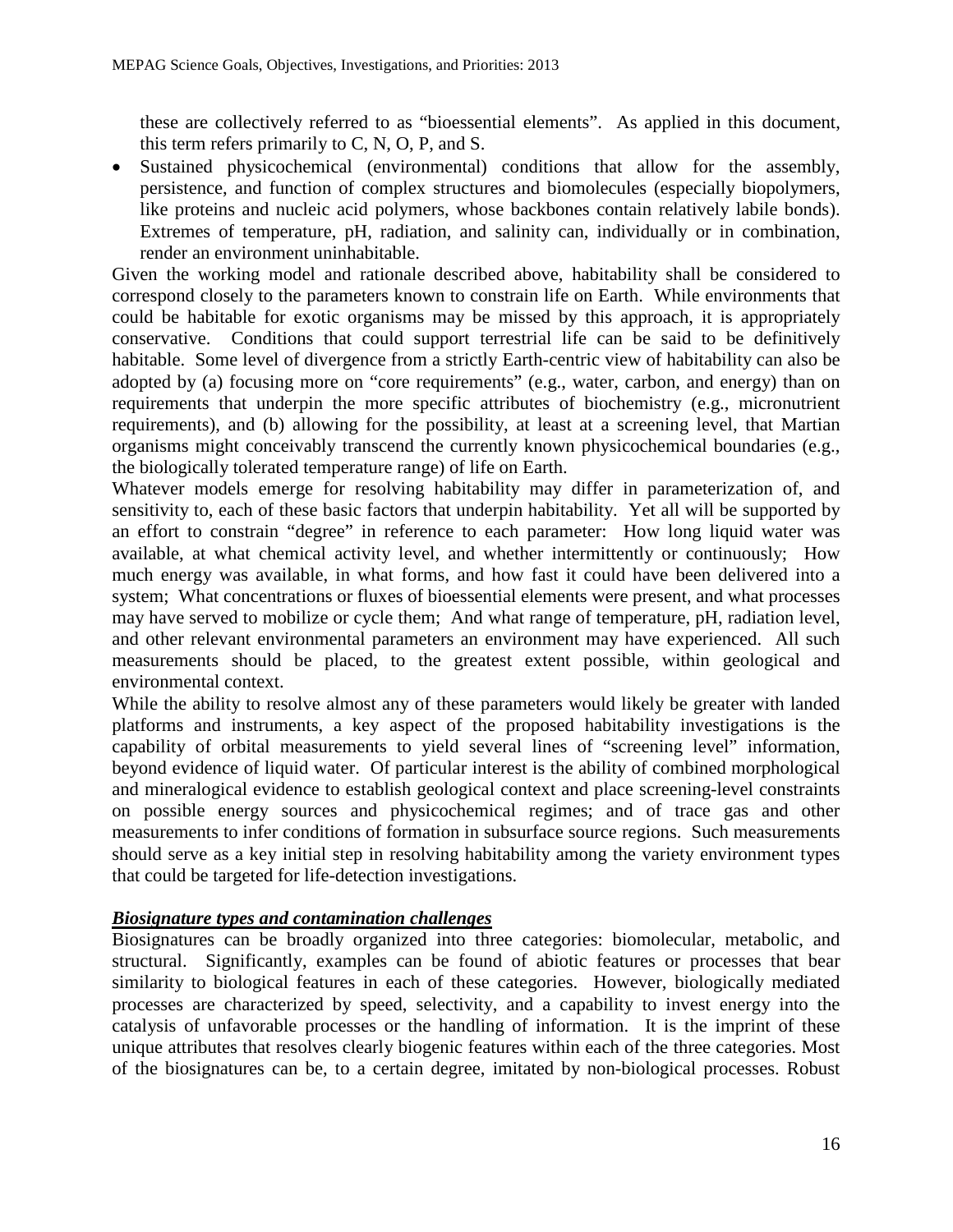identification of traces of life therefore requires a variety of evidence, ideally from the following three categories.

*1. Biomolecular.* Life invests energy into the synthesis of complex structural, functional, and information-carrying molecules. Identifying terrestrial versions of these molecules (e.g., membrane lipids, proteins, and nucleic acid polymers, respectively) on Mars would aid in attributing a biological origin, but would likewise increase the importance of ruling out terrestrial contamination. Likewise, because these represent specific biochemical "choices," our search must allow for alternative possibilities. Accordingly, the methods employed should be as inclusive as possible with the broad spectrum of organic compounds, and should seek to capture information about structure, complexity, and organization. In synthesizing the suite of biomolecules that constitutes a functional organism, life also concentrates key elements (e.g., C, N, P, S, and various micronutrients, in terrestrial life) in stoichiometric ratios, and evidence of such co-occurring elements (particularly in organic form) should be sought. Finally, the enzymatic processes that synthesize biomolecules frequently also impose significant kinetic isotope fractionation effects and exhibit high stereochemical or enantiomeric selectivity. These additional layers of information within the basic organic chemistry should be sought when possible.

*2. Metabolic.* In constructing and maintaining itself, life extracts energy and material resources from its surroundings, and may leave unique overprints on the environment in the process. Photosynthetic energy harvesting is evident in light-absorption by pigments (for example, characteristic deep absorption features in the NIR to visible) and may confer on organisms an ability to build up significant redox disequilibrium in their surroundings (as with the strong oxidizing effect of oxygenic photosynthesis). Chemosynthetic metabolism extracts energy from chemical reactions that are thermodynamically favored to proceed even in the absence of life. Life distinguishes itself in these reactions by speed (catalysis  $10^6$ -fold or greater, in many terrestrial examples) and selectivity (as expressed in kinetic isotope effects and, sometimes, stereoselectivity). Catalytic speed may be evident in progress toward equilibrium in chemical reactions that are abiotically sluggish under ambient conditions, concentration or depletion of specific elements or chemical species, or strong chemical gradients or zonation (including in redox and pH). The latter can sometimes be recorded in biomineralization, which may be an important class of evidence for ancient systems. Selectivity may be evident in isotopic fractionation between candidate substrate and product pairs (noting that abiotic processes may also fractionate), or in deposition of structurally or chemically distinctive mineral forms. Where possible, chemical information (e.g., analysis of potential metabolic product/reactant pairs) should be coupled with isotopic and other information, to capture combined evidence of life's catalytic and selective effects. An important aspect of the metabolic class of biosignatures is that, unlike biomolecular markers, life's role in imposing an imprint on the environment is simply catalytic. Hence, special allowance need not be made, in this category, for "alternative" or exotic biochemical machineries – it is the reactants and products of catalyzed reactions (and the imprints of speed and selectivity thereon) that constitute the biosignature, and not the catalyst (organism) itself.

*3. Physical structures.* Life imposes organization and order on its physical environment at many levels, from the structure and sub-structures within a cell to community-level structures formed by trillions of individuals (e.g., microbialites and microbial fabrics). The structural components, cells, colonies, biofilms, mats and extracellular polymeric substances (EPS), may be preserved in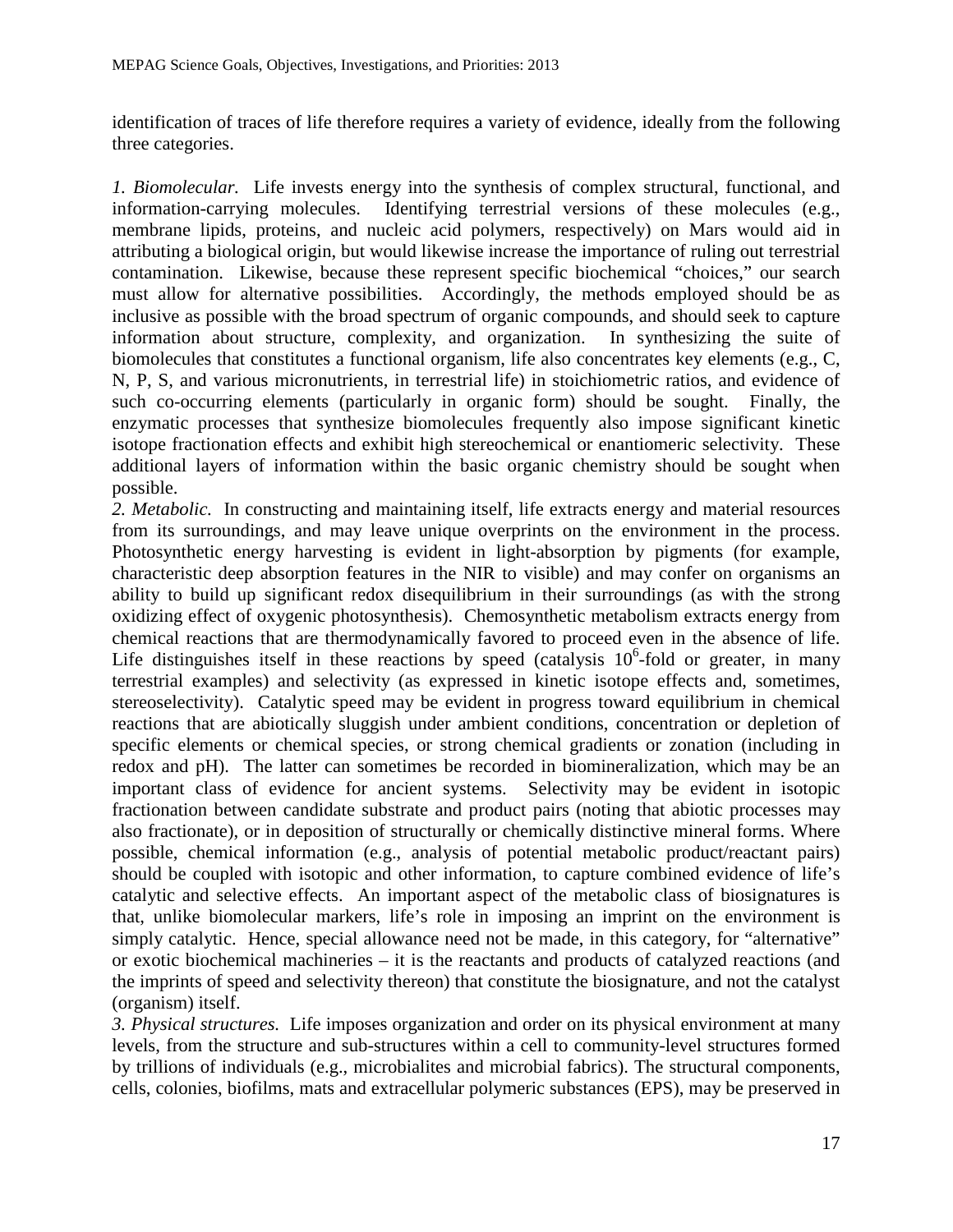fossilized form in a number of ways. Cells may leave organic walled impressions, mineralcoated or impregnated structures, or empty casts in a mineral precipitate. Biofilms and mats may also be preserved as organic impressions in sediments or mineralized structures.

Cells walls can be preserved as organic impressions in fine-grained, anaerobic sediments. This kind of preservation can be aided by the fixation of metals, such as Fe, on cell envelopes, which may retard lysis. The most common form of preservation of microbial structures is mineralassisted fossilization. In this process, minerals bind to the organic surfaces of the cells and/or their polymers in a passive reaction resulting in encrustation or permeation of the organic structure. The microbial surfaces and exopolymers therefore act as "mineralizing templates." Depending upon the availability of the minerals in solution, the microorganisms may be completely entombed in a mineral precipitate. Many mineral phases can bind to microbial cell walls including silica, carbonates (Ca, MgCa, Fe, Mn), metal oxides/hydroxides (Fe/Mn and magnetite), sulfates (Ca, Sr, Ba, Fe), sulfides (Fe, Ni, Pb, Zn, CuFe), phosphates (Ca), clays, and zeolites. In anaerobic environments, the macromolecules can be entombed within the mineral precipitate. However, in order for the fossilised cells or cell comunities to be preserved in the rock record, the mineral-coated or permeated microbial structure needs to become encased in a mineral cement or by fine-grained sediments. Here, further diagenetic changes may take place, including changes in mineralogy (e.g. transformation of oxyhydroxides to oxides), replacement (complete or partial) of one mineral by another (e.g., silicification of carbonate mineralized remains), or dissolution. The final mineral or sediment-encased microbial fossils may exhibit different morphological preservation modes.

On a cautionary note, abiological mineral precipitates can be notoriously confused with fossilized microorganisms. Many minerals, for instance silica, may form simple spherical, oval, elongated and even twisted morphologies.

### *The problem of contamination*

Any of the classes of biosignature evidence that might be sought in our investigations is potentially subject to contamination. However, this is perhaps most critical for the "biochemical" class, where any of a broad range of organic contaminants have potential to be introduced by the spacecraft itself. Investigations targeting biochemicals must therefore include appropriate controls against terrestrial contamination. To this end, new techniques and instruments are presently being developed for cleaning and monitoring of spacecraft contamination. In searching for life on Mars, sample handling and analytical procedures must include procedural blanks that allow for the tracking and quantification of contamination introduced by the spacecraft and its processes, for any analytes that might serve as evidence of life. Planning along these lines should also address the potential that the aging of a spacecraft, or its exposure to different environments, could alter its potential to introduce contamination over the course of a mission.

### *Preservation of features related to assessing habitability or biosignatures*

Once an organism or community dies, its imprint on the environment, in any of the classes of features described above, begins to fade. Preservation/degradation of the different types of biosignatures is controlled by the combination of biological, chemical and physical factors, and a combination that would best preserve one class of features may not be favorable for another. *Characterization of the environmental features and processes on Mars that preserve specific lines of biosignature evidence is a critical prerequisite in the search for life.* Along with an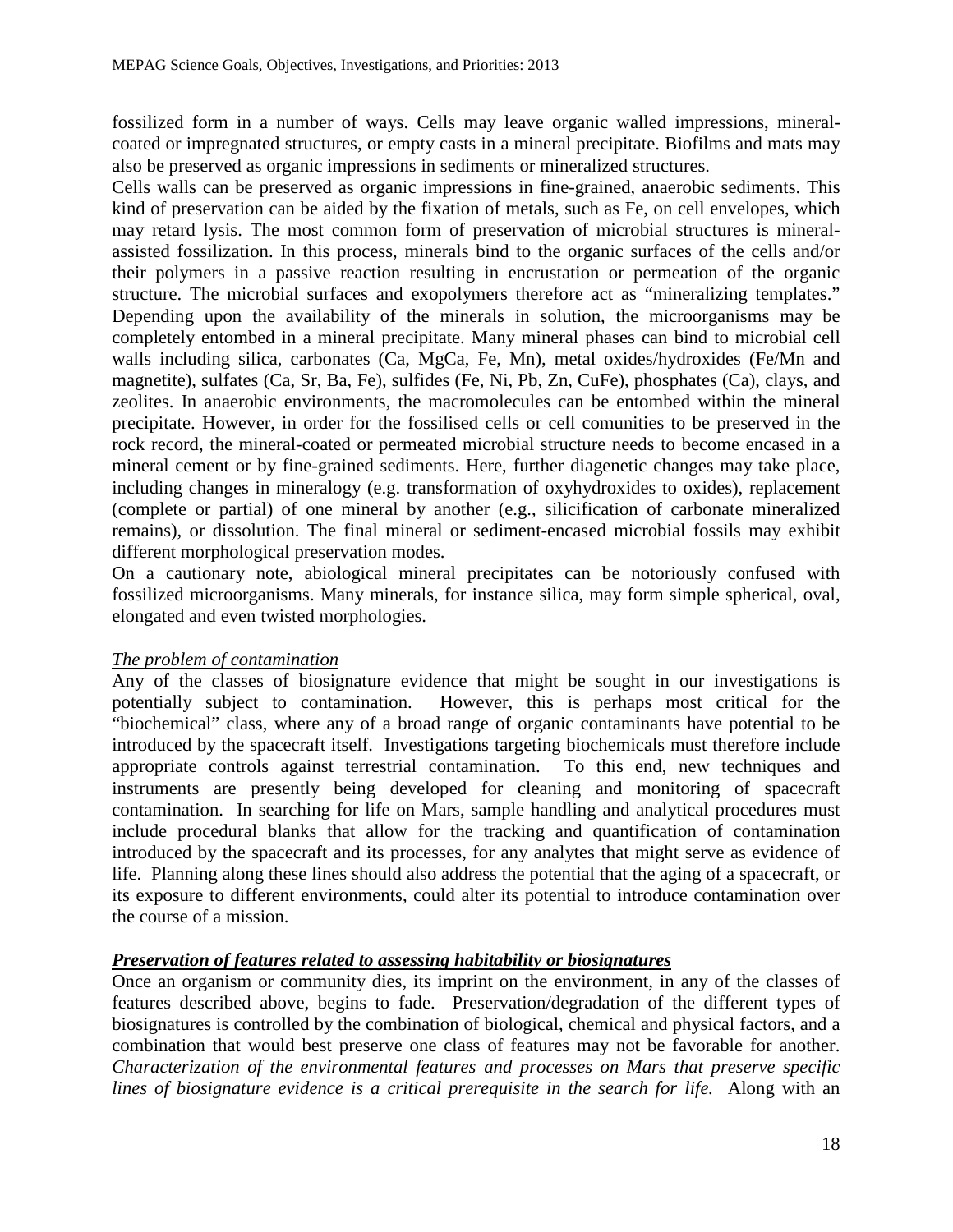assessment of relative habitability, assessment of preservation potential should serve as a key criterion in selecting sites for life detection missions. It should not, however, have high priority as a *stand-alone* enterprise, since life detection is the ultimate and highest priority objective of Goal I.

It will be important to consider an environment's potential to preserve evidence in each of the three categories of biosignatures. Often, preservation within the biochemical category is given the most attention, because such molecules (in undegraded form) may present the most diagnostic evidence of life, but may also be among the most labile forms of evidence. However, obtaining clear evidence of life on Mars would likely require multiple biosignatures in different categories. Thus, recognizing physical structures in context, identifying associated biominerals, and finding the chemical and isotopic imprints of metabolism would be no less important. Investigations of ancient communities on Earth might provide a preliminary guide for understanding preservation potential on Mars. However, it should be noted that the differing histories and surface environments of those two worlds may translate into quite significant differences in the processes that degrade or preserve specific lines of evidence. For example, metamorphic alteration represents a major destructive mechanism for biosignatures from early Earth environments, while radiation and oxidation may present the greater challenge to biosignatures on Mars.

#### *Preservation of biochemicals*

Organic molecules in sediments are rapidly degraded in natural environments by a number of chemical and biological processes during early diagenesis and rock lithification, as well as during low temperature burial metamorphism to high temperature metamorphism (on Mars this will be equated with impact shock and/or volcanism). Chemical and radiolytic degradation on the surface of Mars would include the effects of UV and ionizing radiation, radionuclide decay, oxidation in the presence of liquid water and certain minerals, such as Fe(III), and exposure to oxidants, such as  $H_2O_2$ . Furthermore, in the presence of liquid water, racemization of chiral organic molecules could occur within a couple of million years. The ideal locality for searching for biomolecules on Mars would therefore be in the subsurface in materials that have not been exposed to liquid water since their burial and preservation. Molecules that have a greater chance of long-term preservation are those that have undergone restructuring to become resistant crosslinked aliphatic or aromatic macromolecules and that have been preserved by association with certain lithologies and minerals, such as clays, silica, sulfates, carbonates, and ices. The isotopic composition of organic compounds is relatively stable, to the extent that basic molecular skeletons are preserved. On Earth, the effect of thermal metamorphism on organic matter is to degrade it chemically, typically forming isotopically lighter volatile species and isotopically heavier residual refractory solids.

### *Preservation of physical structures*

On Earth, long-term preservation of physical microbial structures depends upon several factors, in particular the following. (1) The rapid burial of organic structures in anaerobic conditions by fine-grained impermeable siliceous sediments, such as clays, where they are protected from oxidizing fluids. This preserves the structures as flattened organic compressions between sediment layers. (2) Replacement or coating by a wide range of minerals. It must be noted that different microorganisms have different susceptibilities for mineral fossilization and those that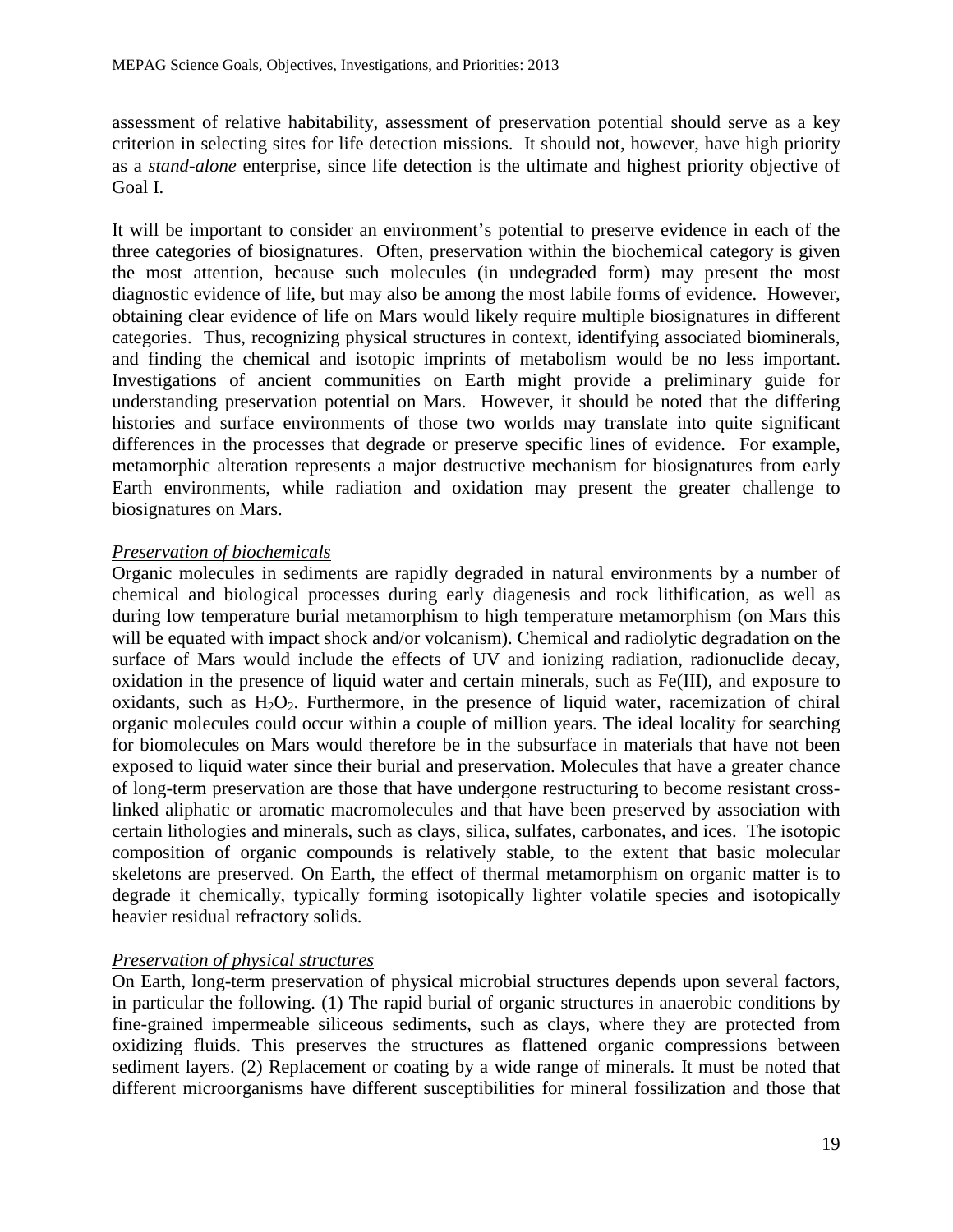are particularly delicate may not fossilize at all; thus, the microfossils preserved in a rock will not necessarily represent the original microbial community.

The preservation of larger scale biological constructs (such as biolaminated deposits or stromatolites) is aided by the association with sediments and carbonate precipitation. Such physical biosignatures may be mechanically destroyed by erosion (including impact erosion). As mineralogical structures, they can be corroded, for instance by acidic ground waters if they have a carbonate composition. The complicated post-diagenetic history of aqueous alteration of the sediments at Meridiani Planum is illustrative of the processes that could have affected potential Martian microbial structures. Changes to the rock encasing the physical structures brought about by different types of metamorphism (shock, thermal), will induce gradual destruction of the structures depending upon the degree of metamorphism. For example, Early Archaean terrestrial rocks that have undergone little more than burial metamorphism (prehnite-pumpellyite to lowermost greenschist facies) contain well preserved physical biosignatures. In the long term, because the degradation of organic biosignatures over time is inevitable, physical biosignatures have a greater chance of preservation than complex organic markers.

### *Preservation of biominerals*

The range of minerals passively formed as a result of microbial metabolism is very large. As with fossilized microbial structures (as above), the preservation of biominerals will depend on the history of alteration (metamorphic, chemical, physical) of the rock after formation.

### **References**

<sup>1</sup>Jakosky, B.M. (2007) An Astrobiology Strategy for the Exploration of Mars, National Academies Press, Washington, D.C., 118 p.

 ${}^{2}$ Baross, J.A. (2007) The limits of organic life in planetary systems, National Academies Press, Washington, D.C., 100 p.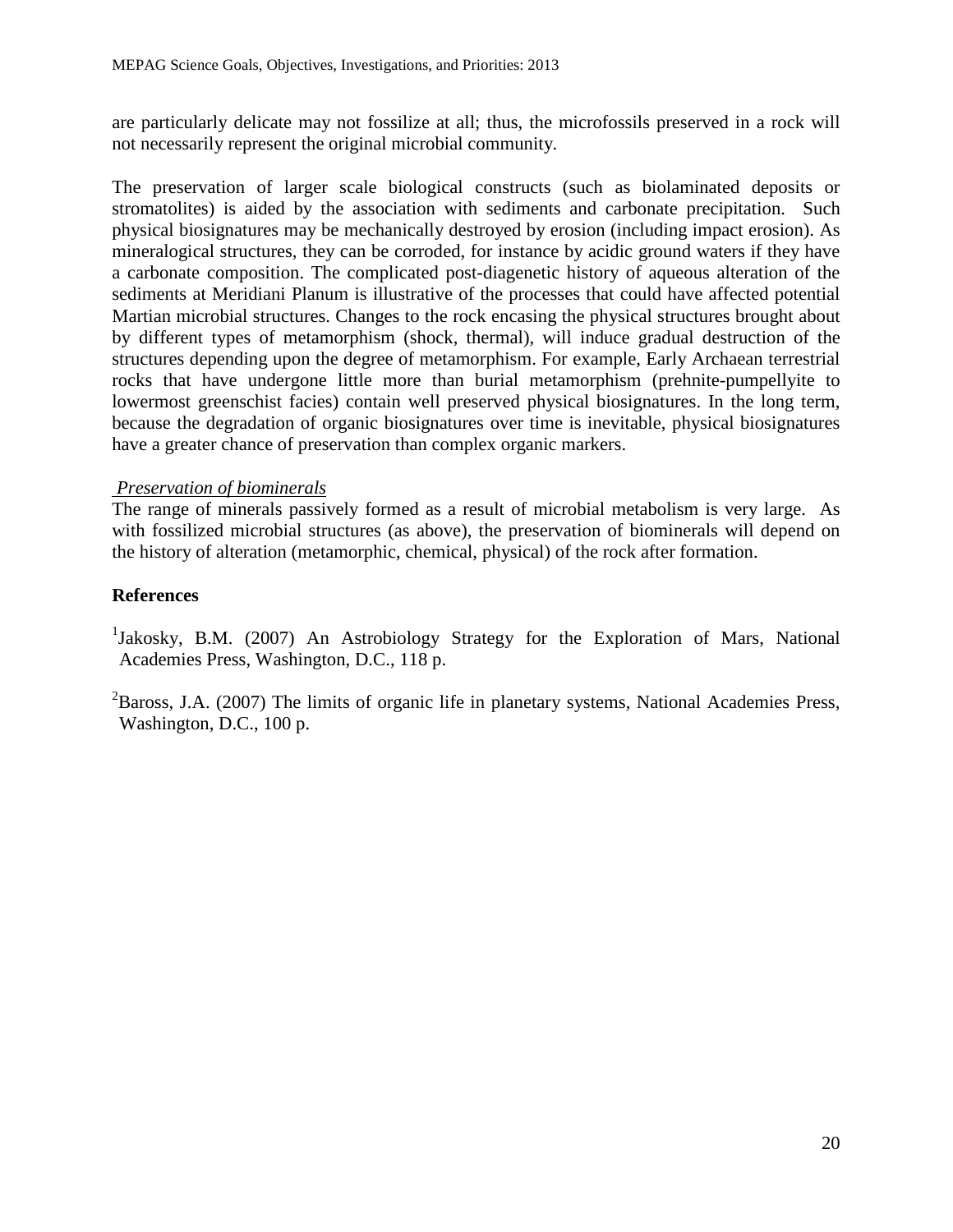# **GOAL II: UNDERSTANDING THE PROCESSES AND HISTORY OF CLIMATE ON MARS**

The fundamental scientific questions that underlie this goal are how the climate of Mars has evolved over time to reach its current state, and what processes have operated to produce this evolution. These scientific questions are in accord with several key science objectives found in the NASA Solar System Exploration Roadmap (2003). Mars climate can be defined as the mean state and variability of its atmosphere and exchangeable volatile reservoirs (near the surface) evaluated from diurnal to geologic time scales. The climate history of Mars can be divided into three distinct epochs: (i) Present, operating under the current obliquity; (ii) Recent past, operating under similar pressures and temperatures but over a range of orbital variations (primarily obliquity); and (iii) Ancient, when the pressure and temperature may have been substantially higher than at present and liquid water may have been stable on the surface. An understanding of Mars climatic evolution rests upon gaining a full understanding of the fundamental processes governing its climate system, and thus upon obtaining detailed observations of the current (observable) system. Goal II also is in line with the recommendation of the Solar System Exploration Survey [2002], which calls out the explicit need for Mars upper atmosphere measurements to characterize current volatile escape rates for application to climate evolution studies. Each Objective below corresponds to a different climate epoch and are given in priority order. Objective A is focused on the present state of the entire atmospheric system (from the surface-atmosphere boundary to the exosphere). It would form the baseline for interpreting past climates of Mars. Objective B is focused on specific investigations that would provide information on the recent period of climate history driven primarily by obliquity changes. Objective C is focused on the ancient climate history, when Mars may have been warmer, wetter and more habitable than today.

### **Objective A.: Characterize Mars' Atmosphere, Present Climate, and Climate Processes Under Current Orbital Configuration**

Our understanding of the composition and dynamics of the present Martian atmosphere is the basis for understanding past climates on Mars. Investigations of the upper and lower atmosphere plus the surface and near-surface reservoirs of CO2, H2O and dust would be essential because they are integral parts of an interconnected system. Measurements of both atmospheric regions and the reservoir exchange region of the regolith would enable us to explore different suites of processes that play unique roles in understanding the Martian climate and its evolution. In short, a ground-to-exosphere approach to monitoring the Martian atmospheric structure and dynamics would be needed for a proper characterization of the present day climate of Mars.

### **1. Investigation: Determine the processes controlling the present distributions of water, carbon dioxide, and dust by determining the short- and long-term trends (daily, seasonal and solar cycle) in the present climate. Determine the present state of the upper atmosphere (neutral/plasma) structure and dynamics; quantify the processes that link the Mars lower and upper atmospheres.**

To understand the present climate system, from the surface to the exosphere, would require longterm (multi-year) continuous global monitoring from both landed and orbital platforms.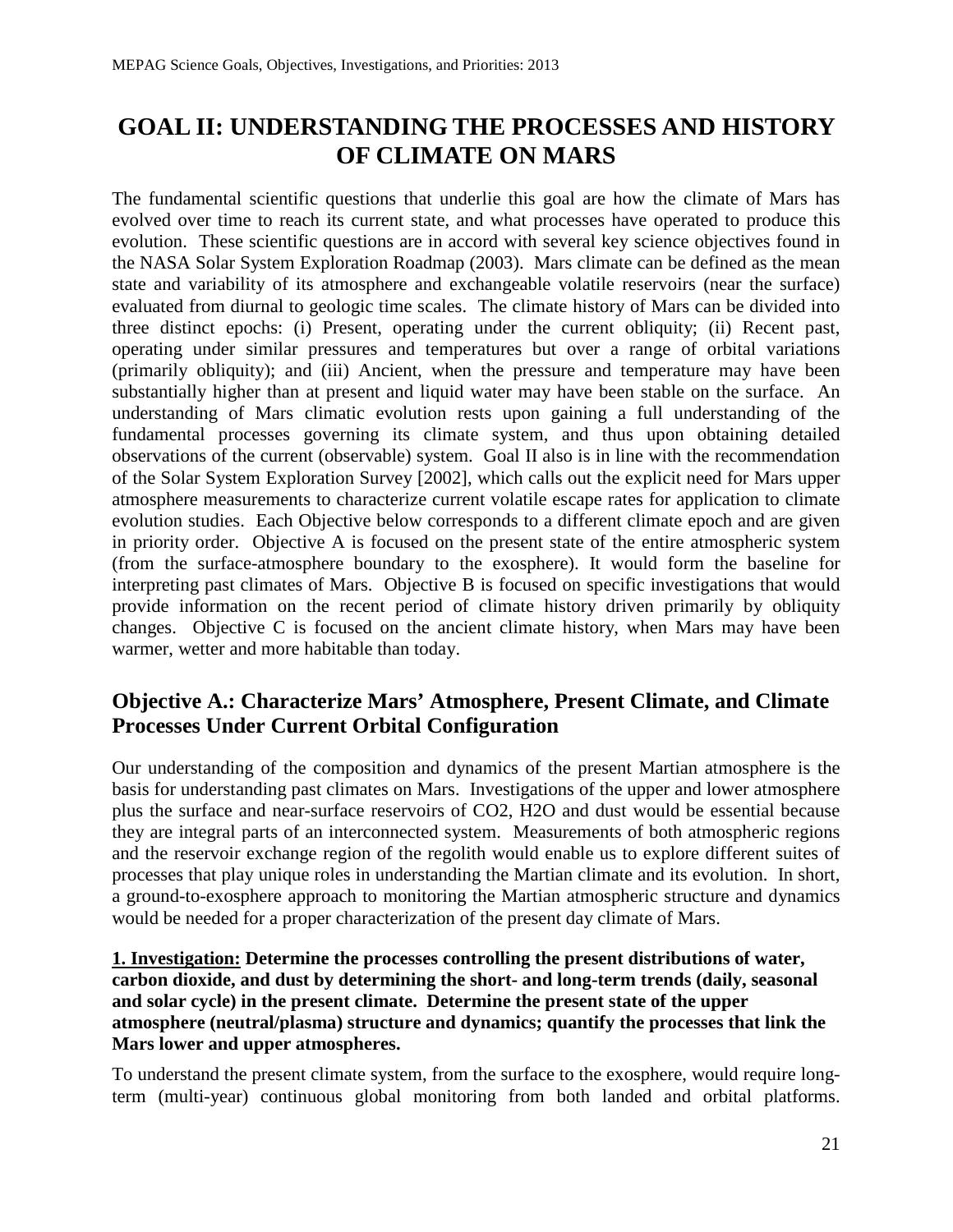Understanding the factors that control the annual variations of volatiles and dust is necessary to determine to what extent processes operating today have controlled climate change in the past.

#### *(i) Lower atmosphere climate and processes*

In situ measurements are uniquely suited to measure locally near-surface water vapor, winds, heat, momentum, and mass fluxes, and other variables that control the exchange of volatiles and dust between the surface and atmosphere. In situ measurements could be obtained by stationary landed observatories (individual or networked), mobile platforms (e.g., rovers), and aerial platforms (e.g., balloons). Each of these platforms could provide unique measurements critical to a complete understanding of the climate system. In situ measurements could also provide calibration and validation for complementary measurements retrieved from orbit.

Orbital missions could provide information on the global and vertical structure of the atmosphere, direct measurement of winds, and information on the spatial distribution of aerosols, water vapor, clouds (both water and  $CO<sub>2</sub>$ ) and potentially other important trace species. This information leads to the elucidation of the local- through global-scale processes that operate to maintain the climate and transport volatiles and dust. The global meteorological, radiative, and mass balance observations gathered from these platforms on daily- to decade-long timescales would establish the magnitude of inter-annual variability, aid in the identification of the responsible mechanisms, and demonstrate whether there are any long-term trends in the present climate system. Specifically, these measurements would provide a means to characterize the annual variations and cycling of volatiles, condensates, and dust. These observations would also assist in identifying the causes of the north/south asymmetry in the nature of the polar caps, and the physical characteristics of the layered deposits. Ultimately, these data would serve as the foundation for the development of more realistic models to assess the effects of various external forcing-factors (such as obliquity and increased atmospheric pressure) on the climate of Mars.

#### *(ii) Upper atmosphere climate and processes*

Orbiter missions would also be needed to investigate the mean state and variability of the neutral and plasma environment above ~80 km. These data would improve our understanding of the coupling of the lower and upper atmospheres, and characterize the regions of the upper atmosphere that interact with the solar wind. Also, the global characterization of the present lower and upper atmosphere structure and dynamics would be required over various timescales (daily, seasonal, and solar cycle) in order to properly interpret volatile escape measurements and the subsequent volatile evolution model results. This objective reemphasizes the need for a ground-to-exosphere approach to monitoring of the Martian atmospheric structure and dynamics.

#### *(iii) Planetary boundary layer: heat, momentum and mass exchange*

Thermal variation between the surface and the atmosphere combined with mechanical interactions between the wind and surface roughness element drives turbulence. The links between surface and air temperature (via aerosol radiative heating) and the thermodynamic state of the lower atmosphere would be studied under this investigation. Turbulence and heat transport in the lowest portion  $\langle \leq 5km \rangle$  of the atmosphere would also be a concern for thermal design of spacecraft.

#### **2. Investigation: Determine the production/loss, reaction rates, and global 3-dimensional**  distributions of key photochemical species (e.g., O<sub>3</sub>, H<sub>2</sub>O, CO, OH, CH<sub>4</sub>, SO<sub>2</sub>), the electric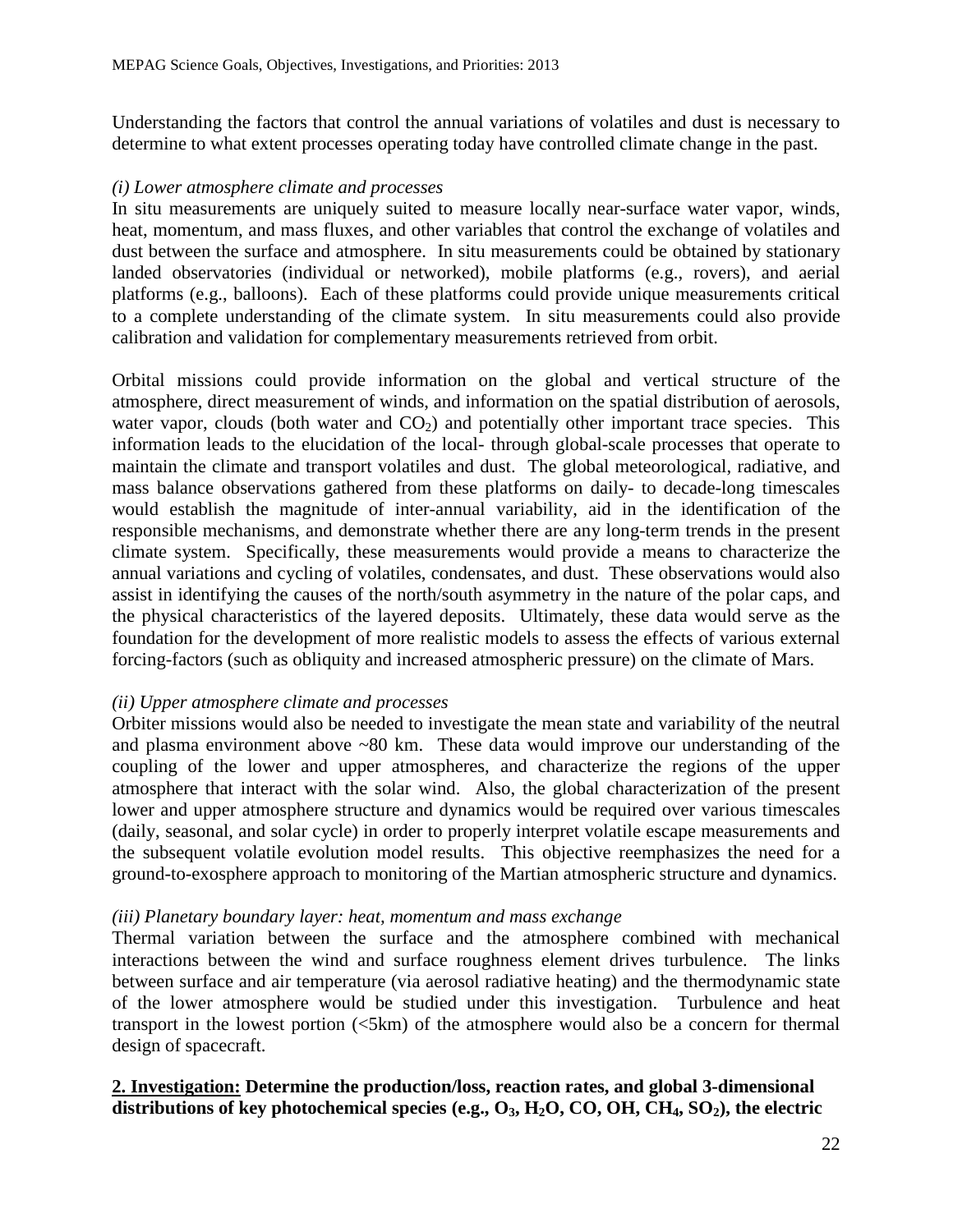### field and key electrochemical species (e.g.,  $\text{H}^2\text{O}_2$ ), and the interaction of these chemical **species with surface materials.**

This investigation would necessarily involve study of both the lower and upper atmosphere. Surface sinks and sources and lower atmospheric distribution would be required to interpret atmospheric escape rates and upper atmosphere aeronomic processes. Current multi-dimensional photochemical models predict global distributions of these species. Such models require validation to confirm key reactions and rates and the role of dynamics in the transport of these constituents. There is, however, considerable uncertainty in the surface fluxes of major species. In particular, the absolute abundance and the corresponding spatial/temporal variability of CH<sub>4</sub> are uncertain, but have important implications for Mars biological or non-biological processes (see section I.B). In addition, electro-chemical effects may be important for production of certain species (e.g.,  $H_2O_2$ ) and promoting surface-atmosphere reactions, but confirmation is needed. This investigation would require global orbiter observations of neutral and ion species, temperatures, and winds in the lower and upper atmospheres, and the systematic monitoring of these atmospheric fields over multiple Mars years to capture inter-annual variability induced by the solar cycle, seasons, and dust storms.

#### **3. Investigation: Understand how volatiles and dust exchange between surface and atmospheric reservoirs, including the mass and energy balance. Determine how this exchange has affected the present distribution of surface and subsurface ice as well as the Polar Layered Deposits (PLD).**

The current Martian seasonal cycle is dominated by condensation and evaporation of 1/3 of the carbon dioxide atmosphere into the seasonal caps. Both dust and water ice are entrained in this seasonal wave and may be incorporated into more permanent icy deposits. Mechanisms of deposition ("snow", direct condensation) as well as evolution and densification of deposits bear directly on the stability, evaporation and venting of those deposits in spring. The onset of sporadic, planet-encircling dust events coincides with the retreat of the south seasonal cap, but their timing and causes are still not well understood. Exposure of permanent water ice deposits in the north drives the water cycle and exchange with the atmosphere. Transport of dust and water in and out of the polar regions are seasonally, annually, and decadally variable, requiring long-term monitoring. Large scale sub-surface ice deposits exist at high latitudes in both hemispheres and may buffer long-term surface-atmosphere exchange. This investigation would require measurement of both mass and energy balances of volatiles and dust within the permanent and seasonal volatile reservoirs: polar layered deposits, buried ice rich soils, seasonal ice deposits and the atmosphere. Assessment of net accumulation or loss of the residual ice deposits and mass, density and volume of the seasonal ice as function of location and time are important components of this investigation.

### **4. Investigation: Search for microclimates.**

Detection of exceptionally or recently wet or warm locales, exceptionally cold localities, and areas of significant change in surface accumulations of volatiles or dust would identify sites for in situ exploration. This would require a global search for sites based on local surface properties (e.g., geomorphic evidence, topography, thermal properties, albedo) or changes in volatile (especially  $H_2O$ ) distributions.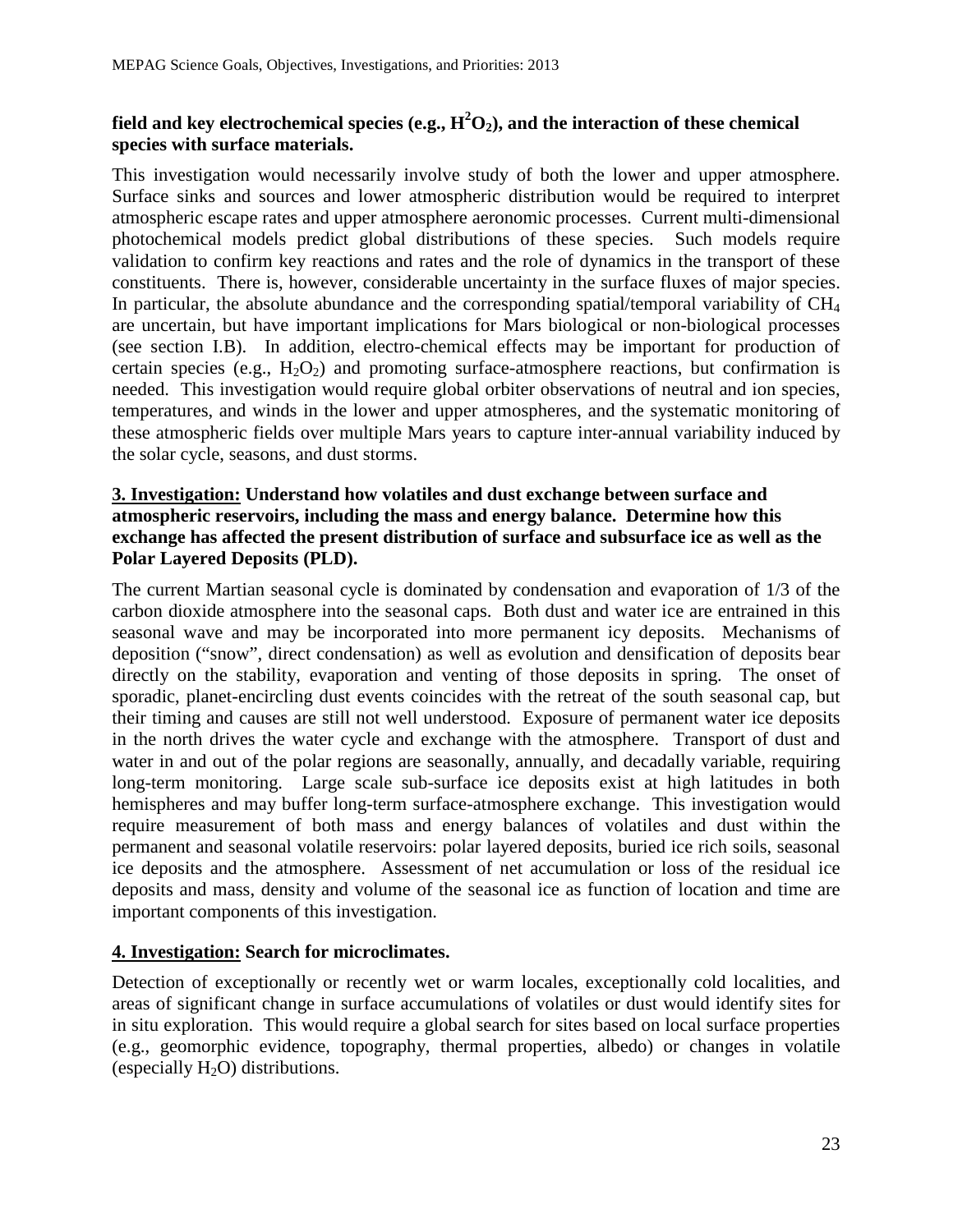### **Objective B.: Characterize Mars' Recent Climate History and Climate Processes Under Different Orbital Configurations**

Understanding the climate and climate processes of Mars under past, but geologically recent, orbital configurations would require interdisciplinary study of the Martian surface and atmosphere. The investigations described below focus on quantitative measurements (concentrations and isotopic compositions) of important gases in the atmosphere and trapped in surface materials. It also would require the study of geologic materials to search for the record of past climates. The most likely location of a preserved record of recent Mars climate history is contained within the north and south polar deposits and circumpolar materials. The polar layered deposits and residual ice caps may reflect the last few hundred thousand to few million years, while terrain softening, periglacial features, and glacial deposits at mid- to equatorial-latitudes may reflect recent high obliquity cycles within the last few million years.

#### **1. Investigation: Determine how the stable isotopic, noble gas, and trace gas composition of the Martian atmosphere has evolved over obliquity cycles to its present state.**

This investigation would require knowledge of the composition of the atmosphere at various times within recent climate history to provide quantitative constraints on the evolution of atmospheric composition and on the sources and sinks of the major gas inventories. It is important to understand the temporal and spatial variability of atmospheric composition. In situ or returned sample high precision isotopic measurements of the present atmosphere, and analogous measurements of trapped guesses within polar layered deposits or other gaspreserving ices, would be required.

### **2. Investigation: Determine the chronology, including absolute ages, of compositional variability, and determine the record of recent climatic change that are expressed in the stratigraphy of the PLD.**

The presence of extensive layered deposits suggests that the climate of Mars has undergone frequent and geologically recent change. A key to understanding the climatic and geologic record preserved in these deposits is to determine the environmental conditions and processes that were necessary to produce them. Specific examples of the type of information these deposits may preserve include a stratigraphic record of volatile mass balance; insolation variations; atmospheric composition; dust storm, volcanic and impact activity; cosmic dust; catastrophic floods; solar luminosity (extracted by comparisons with terrestrial ice cores); supernovae and perhaps even a record of microbial life. Clues to climate evolution are recorded in the stratigraphy and physical and chemical properties of the layers. Keys to understanding the climatic and geologic record preserved in these deposits are to determine the relative and absolute ages of the layers, their thickness, extent and continuity, and their petrologic/geochemical characteristics (including both isotopic and chemical composition). Addressing this investigation would require high-resolution imaging, in situ and remote sensing measurements of stratigraphy and layer properties, and absolute ages determined either in situ or from returned samples.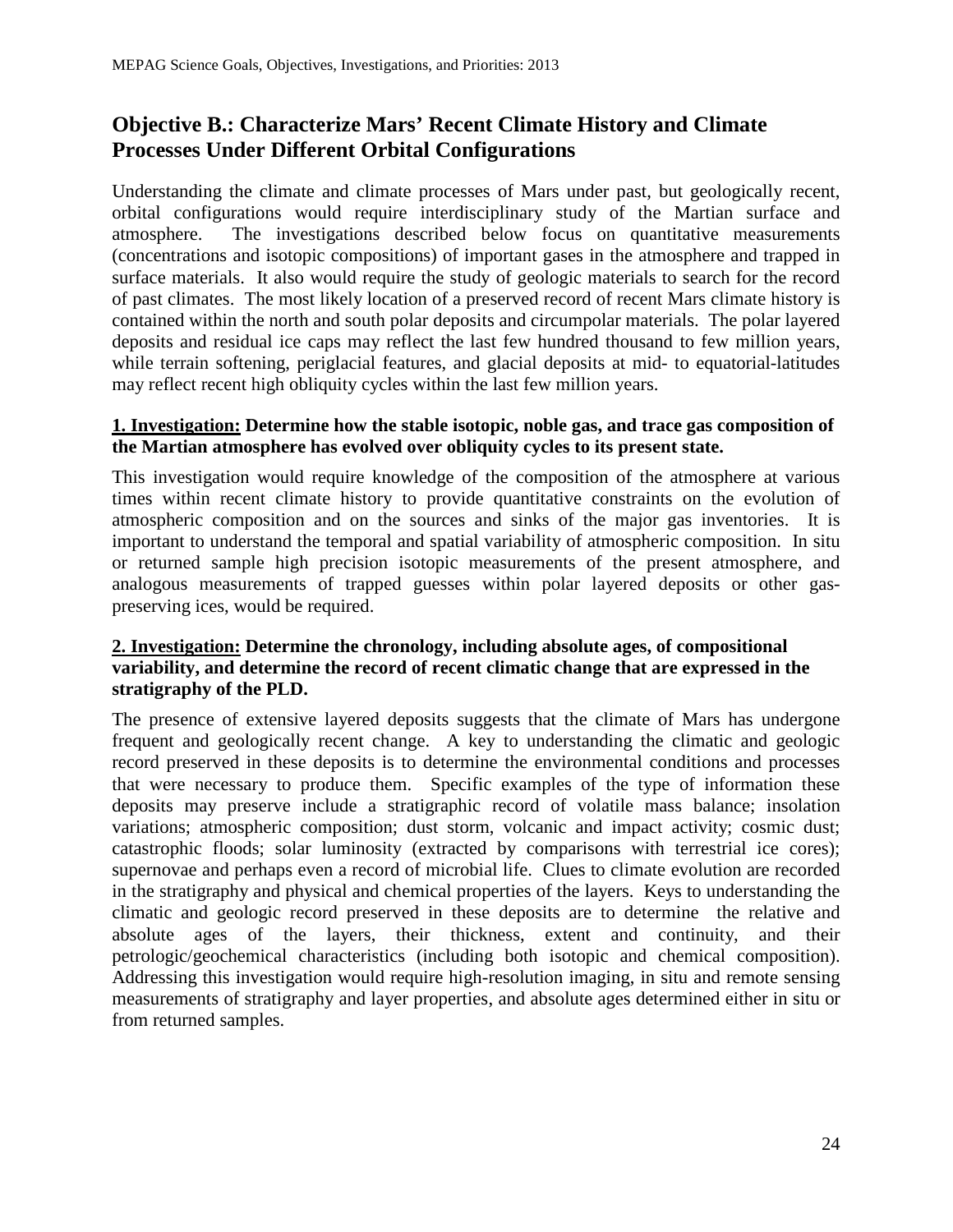### **3. Investigation: Relate low latitude terrain softening and periglacial features to past climate eras.**

Recent high resolution imaging has shown numerous examples of flow-like features on the slopes of Tharsis volcanoes and in other lower-latitude regions. These features, interpreted to be glacial and peri-glacial, may be related to ground ice accumulation in past obliquity extremes. This investigation would link observed deposits to past orbital conditions primarily through models and age dating and additional investigations in Goal III.A.

### **Objective C.: Characterize Mars' Ancient Climate and Climate Processes**

Understanding the ancient climate and climate processes on Mars requires interdisciplinary study of the Martian surface and atmosphere. There is great uncertainty about the composition and state (pressure and temperature) of the ancient atmosphere and its ability to support liquid water on the surface. The investigations described below would focus on the study of atmospheric escape processes and the study of geologic features and geochemical signatures. Understanding atmospheric loss processes enable extrapolation backwards in time to better estimate the atmospheric conditions present during the ancient climate regime and better understand the evolution of the ancient climate to its present day condition. Observations of present geomorphology and geochemistry record the integrated climate history of Mars from ancient times to present. The atmospheric and geologic record must be used synergistically to decode a self-consistent picture of the ancient climate and climate evolution of Mars.

### **1. Investigation: Determine the rates of escape of key species from the Martian atmosphere, their correlation with seasonal and solar variability, the influence of remnant crustal magnetic fields, and their connection with lower atmosphere phenomenon (e.g., dust storms). From these observations, quantify the relative importance of processes that control the solar wind interaction with the Mars upper atmosphere in order to establish the magnitude of associated volatile escape rates.**

These measurements would provide crucial constraints to atmospheric evolution models that extrapolate these rates to determine past climates. This investigation would require global orbiter observations of neutral and plasma species, crustal magnetic fields, temperatures, and winds in the extended upper atmosphere. The systematic monitoring of these fields over multiple Mars years would be needed to capture the inter-annual variability induced by the solar cycle, seasons, and dust storms. This investigation also would require more thorough and higher-resolution measurements of crustal magnetic fields.

### **2. Investigation: Find physical and chemical records of past climates.**

This investigation would center on finding geomorphic and chemical evidence of past climates or of prior environmental events or conditions that may have perturbed the local or global climate in unexpected ways (e.g., the former presence of an ocean or seas or of global magnetic fields, large impacts, episodic volcanism or outflow channel activity). These would provide the basis for understanding the extent, duration (e.g., gradual change or abrupt transition), and timing of past climates on Mars. This investigation would require, for example, determining sedimentary stratigraphy and the distribution of aqueous weathering products. Specific investigations are further elaborated in Goal III.A.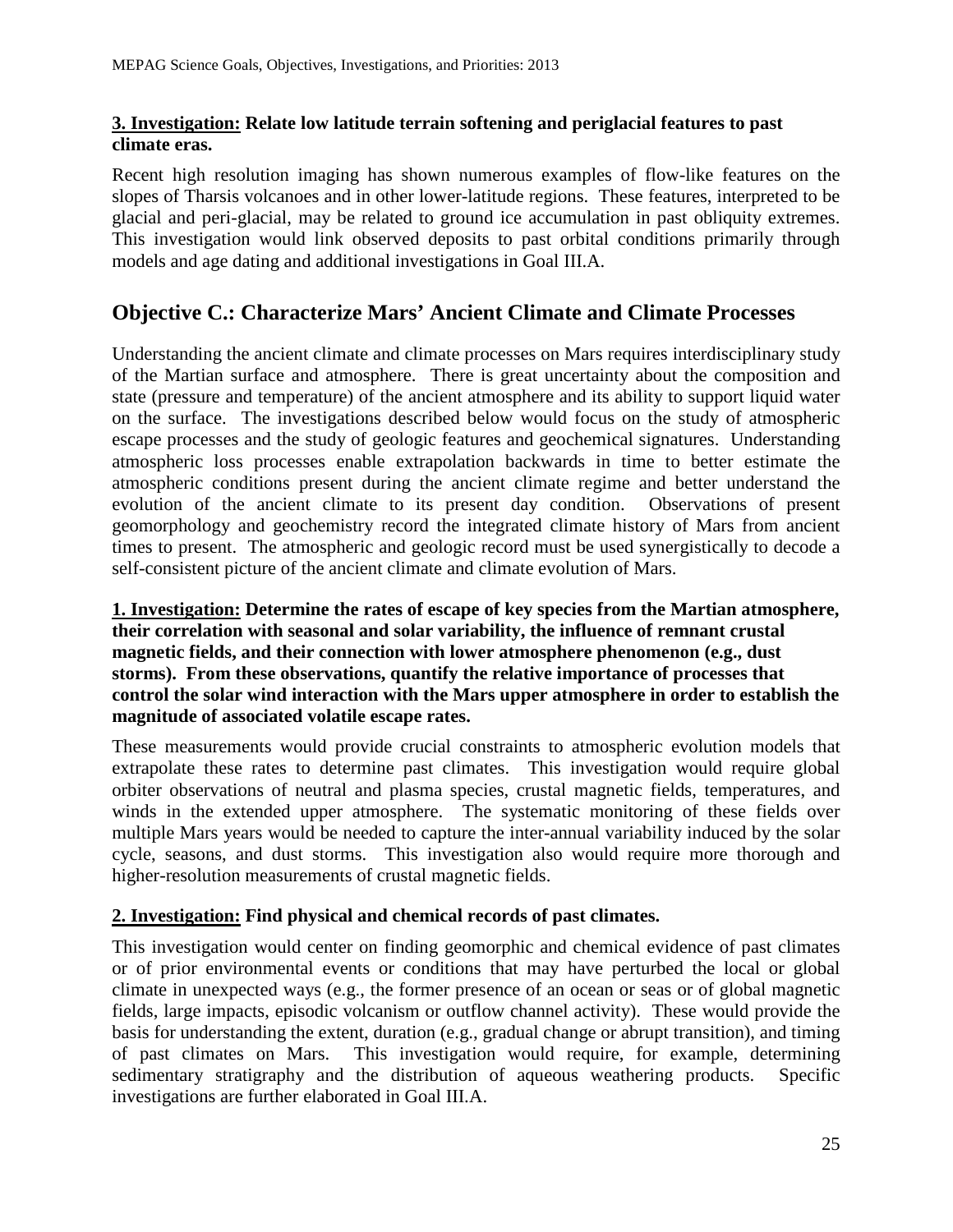### **3. Investigation: Determine how the stable isotopic, noble gas, and trace gas composition of the Martian atmosphere has evolved through time from the ancient climate state.**

These provide quantitative constraints on the initial atmospheric inventory of gases that are needed to determine the evolution of atmospheric composition to its present state. It would require high-precision dating and isotopic measurements of Martian meteorites and returned samples.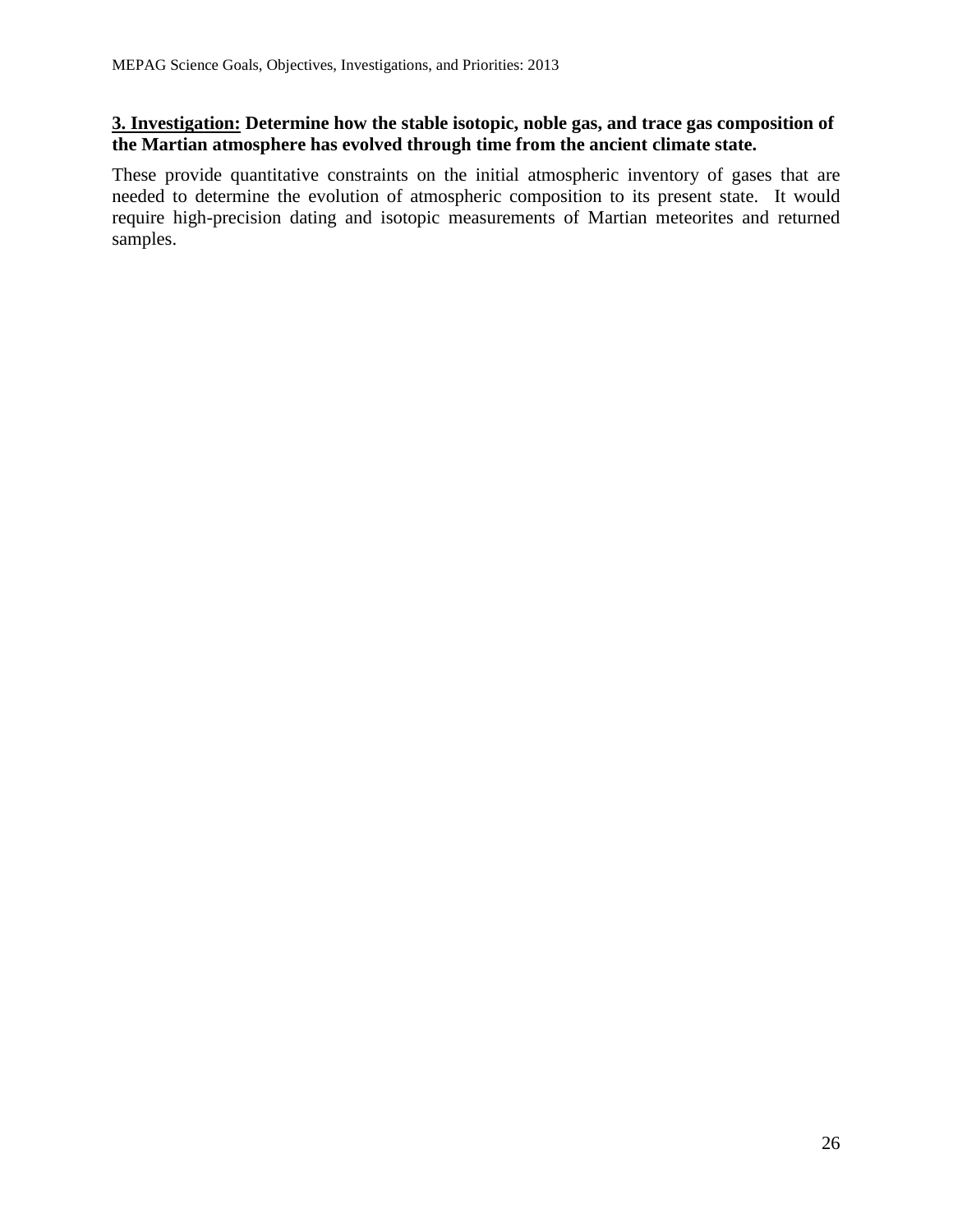# **GOAL III: DETERMINE THE EVOLUTION OF THE SURFACE AND INTERIOR OF MARS**

Insight into the composition, structure, and history of Mars is fundamental to understanding the solar system as a whole, as well as providing insight into the history and processes of our own planet. There are compelling scientific motivations for the study of the surface and interior of the planet in its own right. The geology of Mars sheds light on virtually every aspect of the study of conditions potentially conducive to the origin and persistence of life on that planet, and the study of the interior provides important clues about a wide range of topics, such as geothermal energy, the early environment, and sources of volatiles.

A critical aspect of Mars is the evidence for the presence and activity of liquid water on or near the surface over an extended period of time. This has enormous geological implications affecting, for example, erosion, weathering, heat flow, and the possibility of life (which can, in turn, have significant effects on geological processes).

### **Objective A.: Determine the nature and evolution of the geologic processes that have created and modified the Martian crust**

The Martian crust contains the record of all the processes that shaped it, from initial differentiation and volcanism, to modification by impact, wind, and water. Understanding that record would help us understand the early environment (as reflected, for example, in the alteration mineralogy), the total inventory and role of water, regions likely to have been habitable, processes involved in surface-atmosphere interactions, and the planet's thermal history. Many of the listed investigations are interrelated and could be addressed by common data sets and/or methodologies. In many cases, the reasons for separating some subjects into different investigations have to do with issues of scale (both vertical and lateral) or geologic/geophysical process. For the purposes of Goal III, "regolith" refers to the upper few meters to hundreds of meters of the Martian surface; greater depths are treated as part of the crust.

#### **1. Investigation: Determine the formation and modification processes of the major geologic units and surface regolith as reflected in their primary and alteration mineralogies.**

The regolith is a filter through which we view most of the Martian surface by remote sensing. In addition, it may provide a valuable record of the history of surface conditions and processes. Understanding Mars' geologic/environmental history, including regolith formation and modification, requires quantitative measurement of mineralogy and chemistry. Identification of alteration processes requires characterization of both unaltered and altered rock. There have been considerable advances in the understanding of surface mineralogy based on remote sensing and limited in situ observations. Orbital remote sensing with high spatial and spectral resolution has demonstrated the ability to correlate mineralogy with specific geologic units. However, calibration of the orbital data with in situ direct determination of mineralogy is critical, both to ensure the interpretations based on orbital data are correct and to understand those species that either have limited spatial extent or concentration or which cannot be detected in remote observation.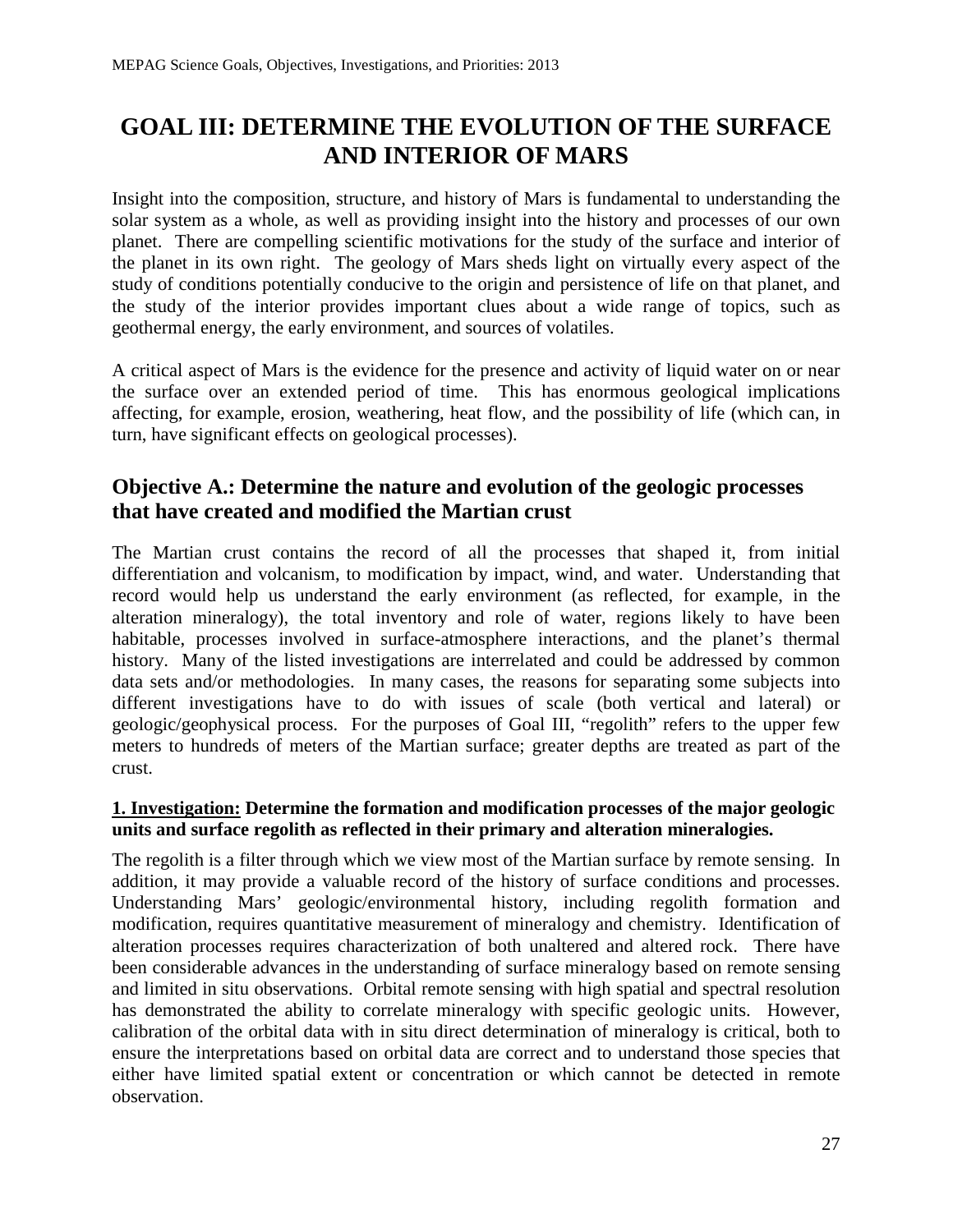### **2. Investigation: Evaluate volcanic, fluvial/laucustrine, hydrothermal, and polar erosion and sedimentation processes that modified the Martian landscape over time.**

Sediments and sedimentary rocks formed in and near fluvial, laucustrine, or other deposition regimes are the most likely materials to preserve traces of prebiotic compounds and evidence of life. Sediments and sedimentary rocks record the history of aqeuous processes. Aeolian sediments record a combination of globally averaged and locally derived fine-grained sediments and weathering products. Pyroclastic deposits record a style of volcanism that commonly involves interactions with or compositions containing relatively abundant volatiles. Understanding this wide variety of sedimentary processes requires knowledge of the ages, sequences, and mineralogies of sedimentary rocks; as well as the rates, durations, environmental conditions, and mechanics of weathering, cementation, and transport.

### **3. Investigation: Constrain the absolute ages of major Martian crustal geologic processes, including sedimentation, diagenesis, volcanism/plutonism, regolith formation, hydrothermal alteration, weathering, and the cratering rate.**

The evolution of the interior and surface, as well as the possible evolution of life, must be placed in an absolute timescale, which is presently lacking for Mars. Without an understanding of the absolute timing of events, the potential for current geologic/biologic activity remains unknown. Developing this chronology requires determining the absolute ages of crystallization or impact metamorphism of individual units with known crater frequencies. This would allow calibration of Martian cratering rates and interpretations of absolute ages of geologic units. This investigation could be approached with both in situ and returned sample analysis, although with different precision.

### **4. Investigation: Hydrothermal environments.**

Hydrothermal environments provide a potentially unique environmental niche in which life may presently exist, or in which life may have existed in the past. It is also an important indicator of past volcanic and thermal activity. Should life (extant or extinct) be found in such an environment, it would serve as a possible basis for understanding the earliest evolution of life on the Earth. Hydrothermal systems may also play an important role in the chemical and isotopic evolution of the atmosphere and the formation of the regolith, and may record the histories of these events. The search for active hydrothermal systems would require high spatial resolution thermal data; the search for active or past hydrothermal systems might be conducted by searching for high-temperature alteration minerals or those associated with those environments, such as amorphous silica.

### **5. Investigation: Evaluate igneous processes and their evolution through time.**

This investigation includes the broad range of igneous processes such as the mineralogy and petrology of the rocks as well as, for example, volcanic outgassing and volatile evolution. In addition to dramatically shaping the surface of the planet, volcanic processes are the primary mechanism for release of water and atmospheric gasses. Sites of present day volcanism, if any, might be prime sites to investigate. Understanding primary lithologies also is a key to interpreting alteration processes that have produced secondary mineralogies.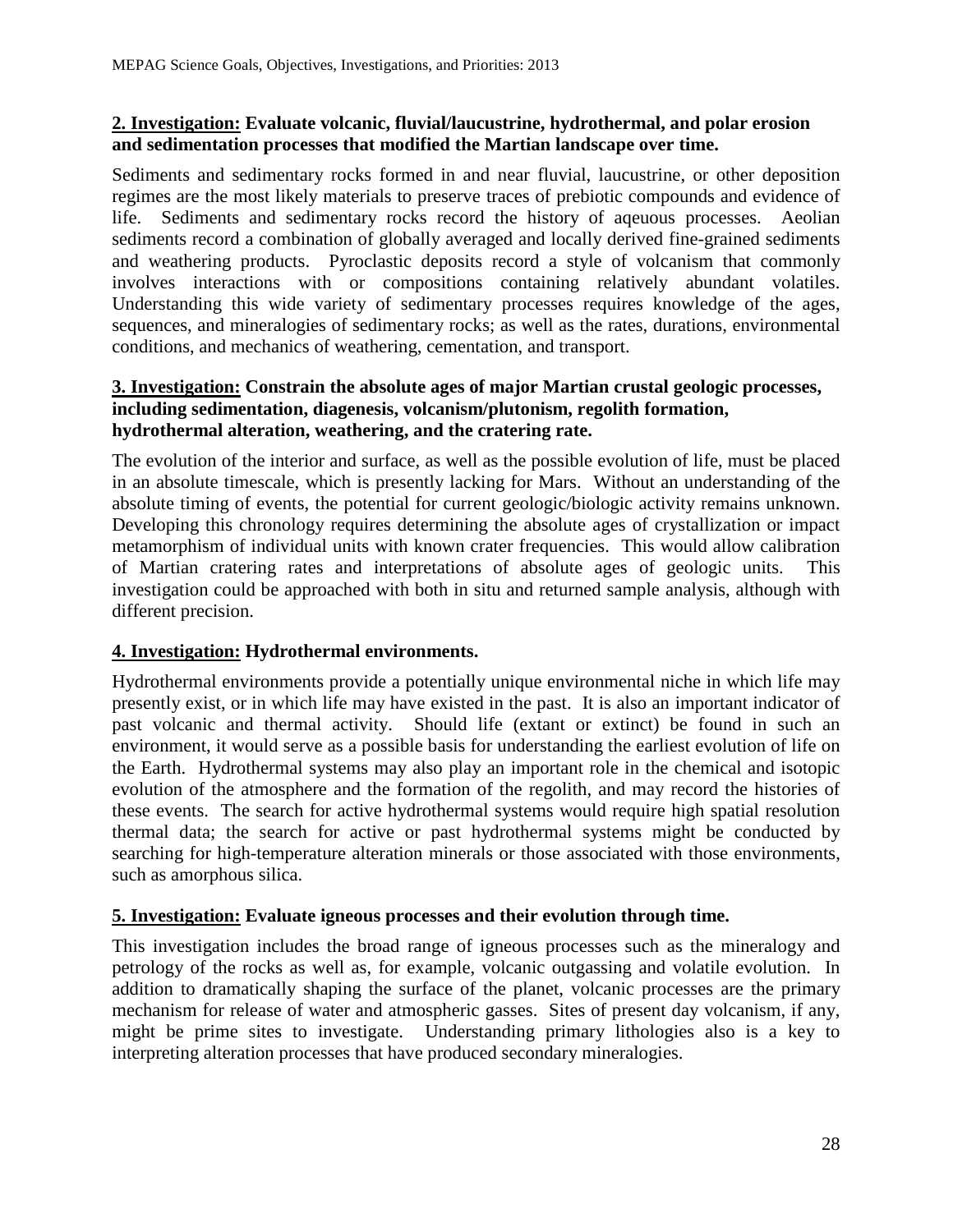### **6. Investigation: Characterize surface-atmosphere interactions on Mars, as recorded by aeolian, glacial/periglacial, fluvial, chemical and mechanical erosion, cratering and other processes.**

The focus of this investigation would be on the processes that have operated within the recent past. Studying surficial features resulting from recent hydrologic, glacial/periglacial, cratering, and atmospheric processes, as well as those associated with chemical and physical erosion, contributes to our understanding of which features may (or may not) indicate possible locations for near-surface water and helps us interpret features formed in past environments. Integrating information about the morphology, chemistry and mineralogy of surface deposits is essential for understanding alteration processes. It would require orbital and surface-based remote sensing of the surface (microns to centimeters) and direct measurements of sediments and atmospheric boundary layer processes.

### **7. Investigation: Determine the present activity, tectonic history, and large-scale vertical and horizontal structure of the crust. This includes, for example, the structure and origin of hemispheric dichotomy.**

Understanding the natural seismicity, tectonic record, and the structures within the crust over large vertical and horizontal scales is crucial for understanding the geologic history as well as the temporal evolution of internal processes. This, in turn, places constraints on release of volatiles from differentiation and volcanic activity and the effect of tectonic structures (faults and fractures in particular) on subsurface hydrology. Determining these structures would require gravity data, deep subsurface sounding (100s of meters to kilometers), detailed geologic and topographic mapping (including impact mapping/studies), and determination of the compositions of major geologic units. Because the present level of seismicity on Mars is essentially unknown, a single, well-coupled seismic station would be of great value as a "pathfinder" for a full network, providing distance to and level of seismicity, and character of seismic signals and noise in this unexplored environment. The accurate localization of marsquakes in space and time provided by a long-term, continuously active seismic network composed of multiple stations would be required to fully understand the distribution and intensity of current tectonic activity.

### **8. Investigation: Determine the present state, 3-dimensional distribution, and cycling of water on Mars including the cryosphere and possible deep aquifers.**

Water is an important geologic agent on Mars, influencing most geological processes including the formation of sedimentary, igneous and metamorphic rocks, the weathering of geological materials, and deformation of the lithosphere. Determining the distribution of water in its various phases and in different locations would require global observations using various types of subsurface sounding techniques and remote sensing, coupled with detailed local and regional sounding and measurements.

### **9. Investigation: Determine the nature of crustal magnetization and its origin.**

The magnetization of the Martian crust is only poorly understood from Mars Global Surveyor magnetometer data, but is intimately related to the geothermal history of the planet. Addressing this problem would require high-resolution (spatial and field strength) mapping of the magnetic field and determining of the crustal mineralogy (particularly the magnetic carries), geothermal gradient, and magnetization of geologic units.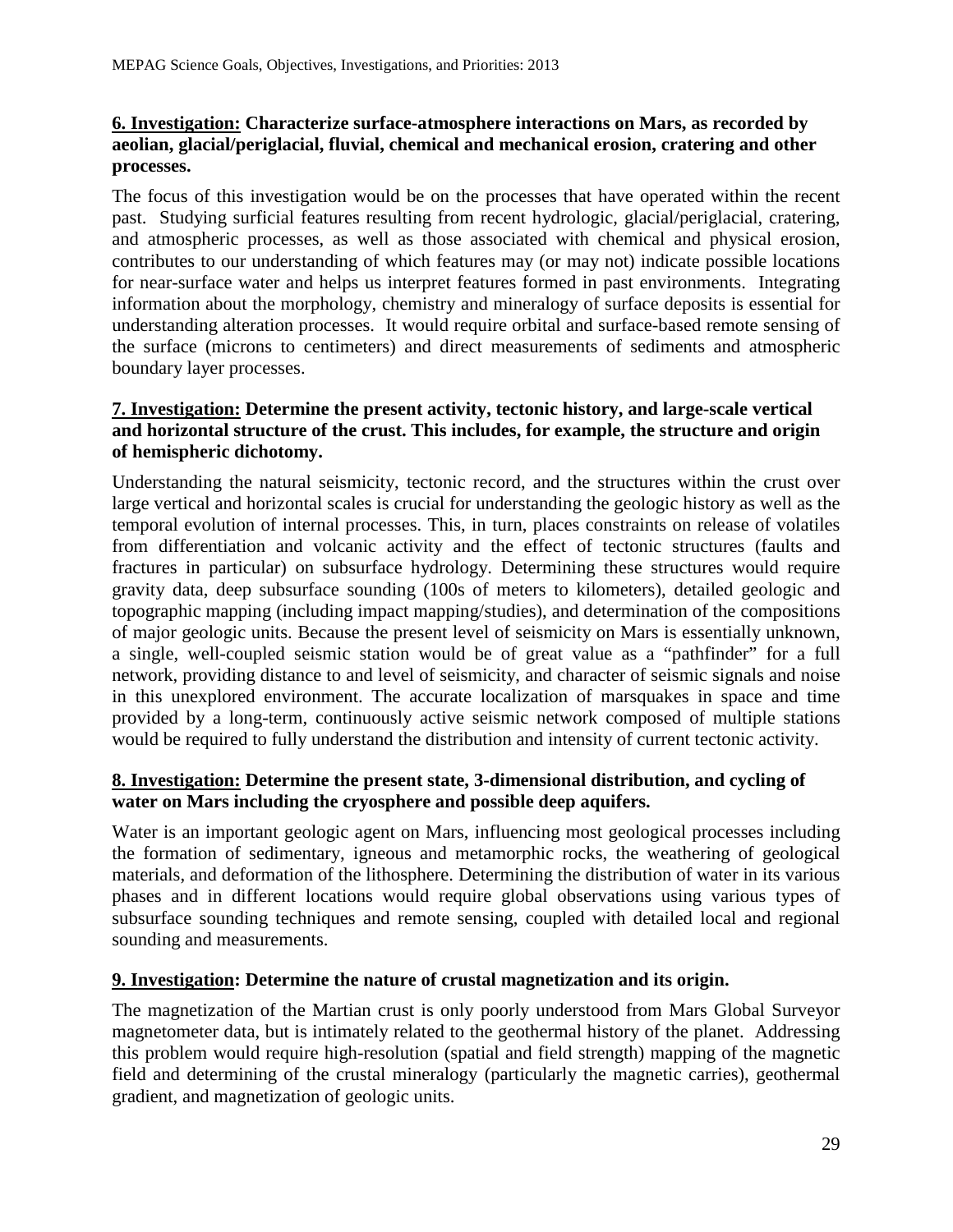### **10. Investigation: Evaluate the effect of large-scale impacts on the evolution of the Martian crust.**

Impacts are one of the most important of the processes shaping the crust and surface of Mars. A detailed understanding of effects of impact events (e.g., those producing quasi-circular depressions and basins) on the structural, topographic and thermal history of Mars is a prerequisite for any broad understanding of the history of the crust and lithosphere. Understanding impact effects would require geologic mapping using global topographic data combined with high-resolution images and remote sensing data.

### **Objective B.: Characterize the structure, composition, dynamics, and evolution of Mars' interior.**

Investigating the internal dynamics and structure of Mars would contribute to understanding the bulk chemical composition of the planet, the evolution of its crust, mantle, and core, its thermal evolution, the origin of its magnetic field, and the nature and origin of the geologic units. These are fundamental aspects of Mars that form the basis of comparative planetology.

### **1. Investigation: Characterize the structure and dynamics of the interior.**

Understanding the structure and dynamical processes of the mantle and core is fundamental to understanding the origin and evolution of Mars, its surface evolution, and the release of water and atmospheric gases. For example, the thickness of the crust and the size of the core provide strong constraints on the bulk composition of the planet, its thermal history, and the manner in which it differentiated. This investigation requires seismology (e.g., passive and active experiments and understanding of the seismic state of the planet), heat flow, gravity data, precision tracking for rotational dynamics, and electromagnetic sounding. Because accurate localization of seismic activity is necessary to fully address all objectives, at least four stations operating simultaneously for a full Mars year are required. However, progress in this investigation could be made with a single station. There are a number of techniques available for using single-station seismic, heat flow, and precision tracking data to obtain key information on interior structure and processes. Interpretation of such data depends on models and assumptions, and the results would be biased toward a single region of the planet. But given the nearly complete lack of data on the Martian interior, results from a single station would represent a significant advance.

### **2. Investigation: Determine the origin and history of the magnetic field.**

Evidence that Mars had a magnetic field early in its history has important implications for its formation and early evolution, as well as for the retention of an early atmosphere and for the shielding of the surface from incoming radiation. The collection of high-precision, highresolution global, regional, and local magnetic measurements, calibration of the ages of surfaces, and measurements of the magnetic properties of samples would now be required.

### **3. Investigation: Determine the chemical and thermal evolution of the planet.**

Knowledge of the chemical and thermal evolution places constraints on the composition, quantity, and rate of release of volatiles (water and atmospheric gasses) to the surface. This investigation would require measurements of the internal structure, thermal state, surface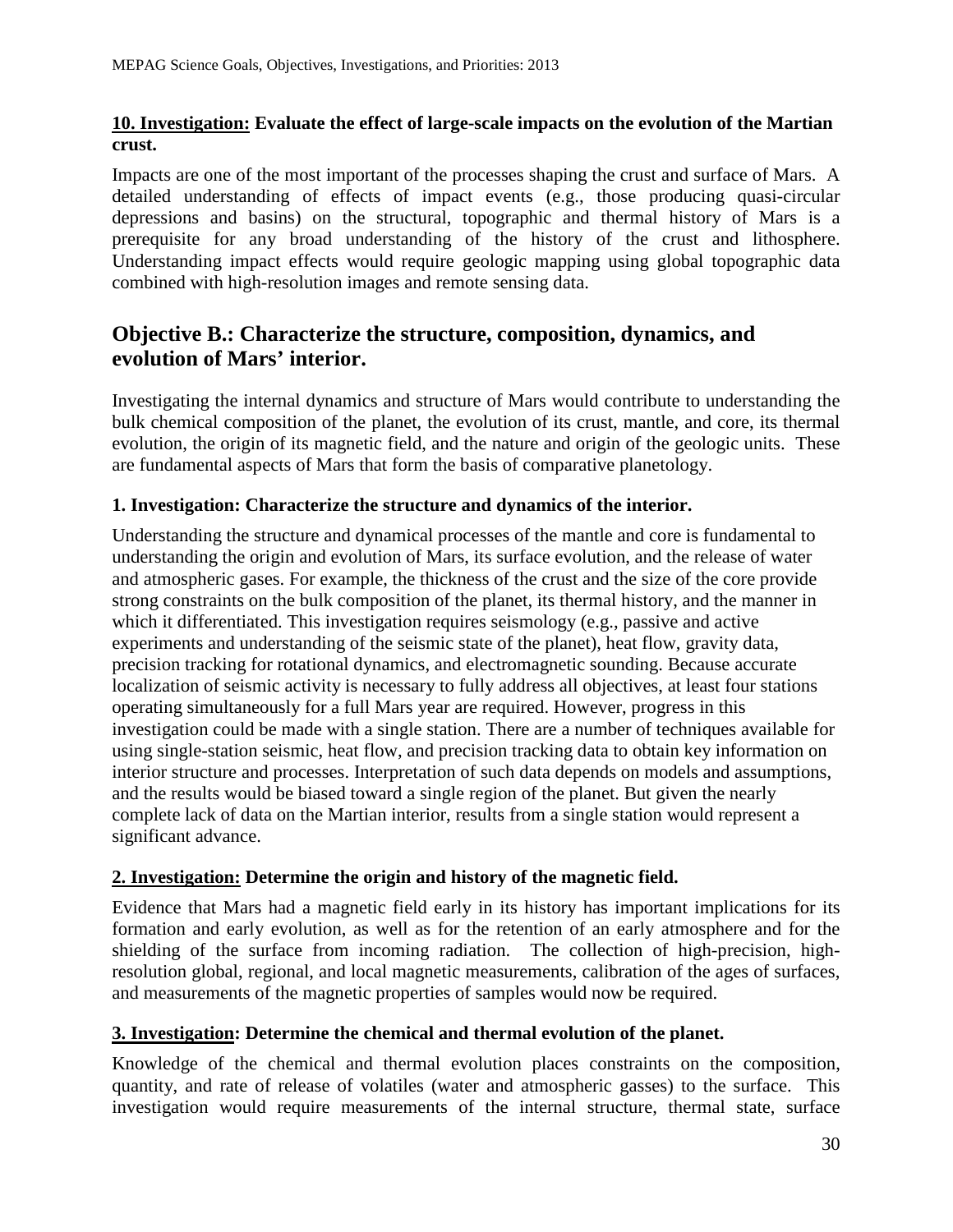composition and mineralogy, and geologic relationships. These data could be obtained through analysis of the seismic velocity profile, heat flow measurements, and study of the mineralogy and geochemistry of xenoliths in volcanic and plutonic rocks.

### **Objective C.: Understand the origin, evolution, composition and structure of Phobos and Deimos.**

### **1. Investigation: Determine the origin of Phobos and Deimos.**

These two satellites may represent captured asteroids, pieces of the Martian crust ejected during large basin formation, or residual accretionary debris. Understanding their origin would allow an understanding of the extent to which they represent pieces of Mars.

#### **2. Investigation: Determine the composition of Phobos and Deimos.**

Understanding the chemical and mineralogic composition of the satellites will would provide insight into their origin. Analysis of surface materials might also indicate whether the satellites preserve materials ejected from the surface of Mars. Such analyses would also shed light on processes of space weathering in the Martian environment. Understanding the pristine chemistry and mineralogy would require analysis of material unaffected by space weathering; this, in turn, would require the collection and analysis of subsurface materials.

#### **3. Investigation: Understand the internal structure of Phobos and Deimos.**

Determining the internal structure of these bodies would provide information on their origin, formation and evolution. They might be rubble piles or rocks bodies with a surface regolith. Determining their internal structure would require an active seismic experiment as they are unlikely to exhibit endogenic seismic activity.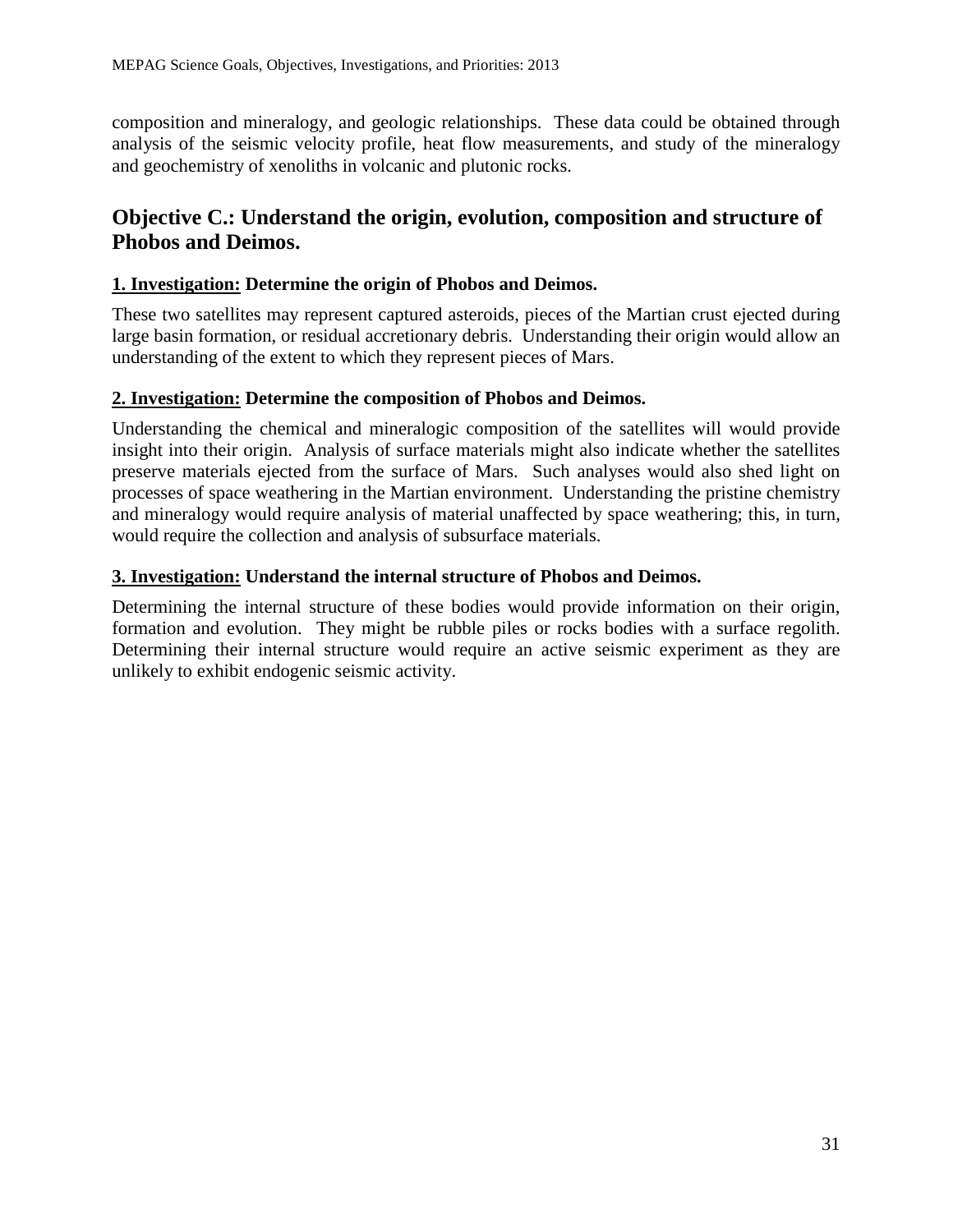# **GOAL IV: PREPARE FOR HUMAN EXPLORATION**

#### Introduction

Goal IV refers to the use of robotic flight missions (to Mars) to prepare for the first potential human missions (or set of missions) to Mars. Robotic missions serve as logical precursors to eventual human exploration of space. In the same way that the Lunar Orbiters, Ranger and Surveyor landers paved the way for the Apollo Moon landings, a series of robotic Mars Exploration Program missions is charting the course for potential future robotic-assisted human exploration of Mars.

It is obvious that preparing for the human exploration of Mars would involve precursor activities in several venues, including on Earth (e.g., in laboratories, in computers, and in field analogs), in low Earth orbit (including the International Space Station), and probably on nearby celestial objects such as the Moon and asteroids. Although all are important, the scope of this document is limited to precursor activity related to the Mars flight program. Connectivity between all of these precursor activities needs to be maintained separately.

#### History of Goal IV Revisions

This 2013 revision is based on analysis conducted by the joint MEPAG-SBAG (Small Bodies Assessment Group) Precursor Strategy Analysis Group (P-SAG 2012). The P-SAG was chartered to update and prioritize what measurements are needed before the first human missions to the Martian system (as described in DRA 5.0). The P-SAG was also asked to consider implementation options and priorities as well as technology needs (which are not appropriate for inclusion in the MEPAG Goals document). The P-SAG report provides additional measurement details beyond those described here.

• Note that the P-SAG measurements relevant to human missions to Phobos/Deimos are not described here. Check the SBAG website for details [\(http://www.lpi.usra.edu/sbag/\)](http://www.lpi.usra.edu/sbag/).

The 2010 revision of Goal IV was based on analysis conducted over a period of about four months between 2009-2010 by a committee lead by Lim et al. (see Goal IV text in the 2010 version of the Goals document). It considered both (1) new scientific and exploration data about Mars and (2) planning information related to the Design Reference Architecture (DRA) 5.0 document (Drake, 2009), released in late 2009. A considerable number of experts were consulted in the process of revising recommended investigations and priorities.

- Objective A, which is organized into a prioritized list of investigations, was updated. This structure is parallel to that of the objectives in Goals I, II, and III.
- Former Objective B was removed because it was inconsistent with the overall structure and purpose of the MEPAG Goals Document.
- Former Objective C, which relates to a set of atmospheric measurements, was merged with Investigation IVA. There was previously an unnecessarily high degree of overlap between the two.

A major revision of Goal IV was completed in 2005 (following the 2004 National Vision for Space Exploration and subsequent planning activities). The revision effort included the formation of two parallel MEPAG study teams, Beaty et al., 2005 and Hinners et al., 2005. Each prepared reports that became the foundations for Goal IV Objective A (a prioritized listing of the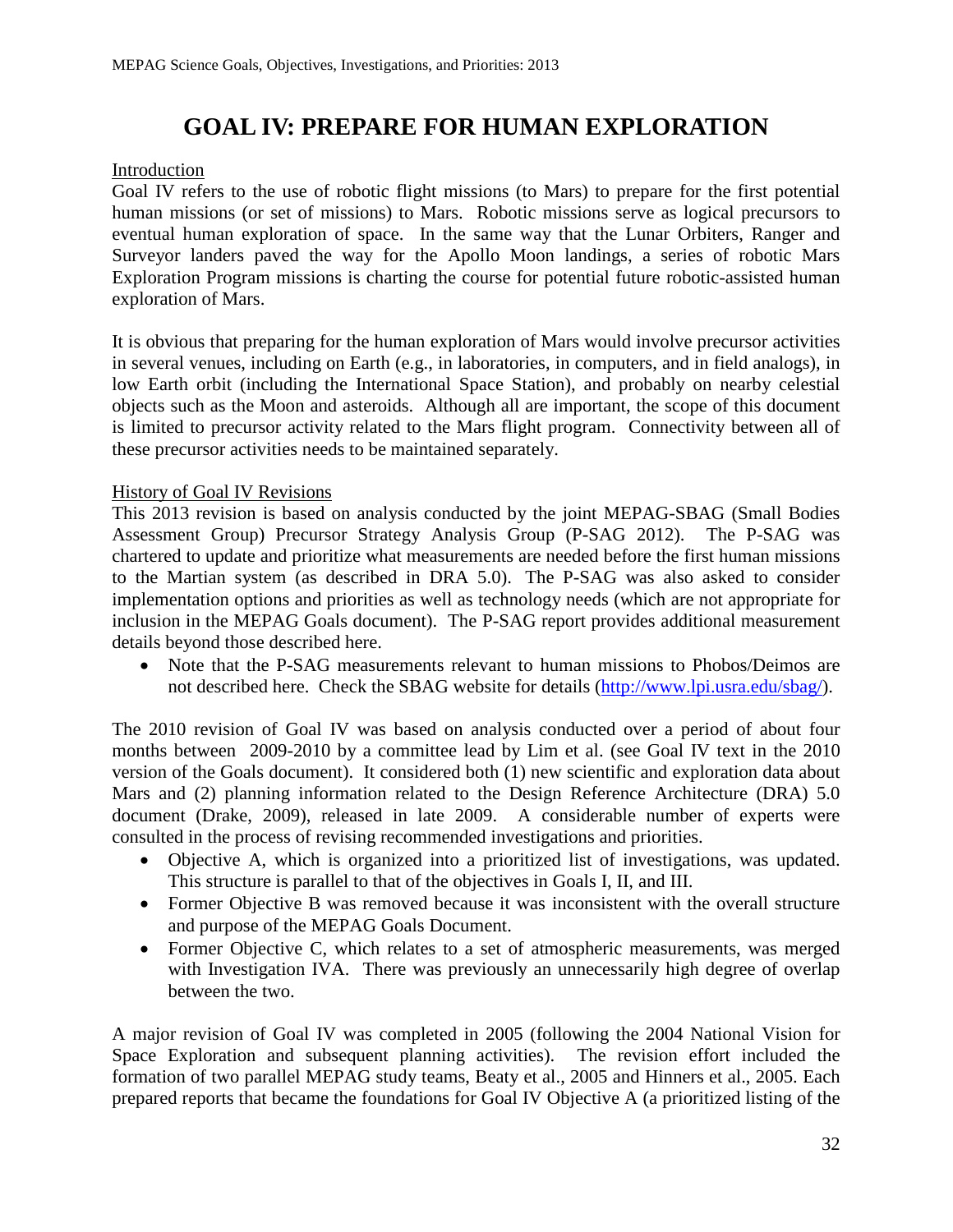investigations and measurements necessary to safely and effectively carry out the first human mission to Mars), and Goal IV Objective B (a roadmap that demonstrated the technologies on the critical path to the first human mission), respectively. Established more recently, Objective C (critical atmospheric measurements that would reduce mission risk and enhance overall science return) was derived from an objective that was originally part of Goal II, but which seemed better suited for inclusion under the purview of Goal IV.

References

- Beaty, D.W., Snook, K., Allen, C.C., Eppler, D., Farrell, W.M., Heldmann, J., Metzger, P., Peach, L., Wagner, S.A., and Zeitlin, C., (2005). An Analysis of the Precursor Measurements of Mars Needed to Reduce the Risk of the First Human Missions to Mars. Unpublished white paper, 77 p, posted June 2005 by the Mars Exploration Program Analysis Group (MEPAG) at http://mepag.jpl.nasa.gov/reports/index.html.
- Drake, B.G, editor, (2009). NASA/SP-209-566, Mars Design Reference Architecture 5.0, 83p document posted July, 2009 by the Mars Architecture Steering Group at http://www.nasa.gov/pdf/373665main\_NASA-SP-2009-566.pdf
- Hinners, N.W., Braun, R.D., Joosten, K.B., Kohlhase, C.E., and Powell, R.W., (2005), Report of the MEPAG Mars Human Precursor Science Steering Group Technology Demonstration and Infrastructure Emplacement (TI) Sub-Group, 24 p. document posted July, 2005 by MEPAG at [http://mepag.jpl.nasa.gov/reports/index.html.](http://mepag.jpl.nasa.gov/reports/index.html)
- Committee on Precursor Measurements Necessary to Support Human Operations on the Surface of Mars (2002), Safe on Mars Precursor Measurements Necessary to Support Human Operations on the Martian Surface, NATIONAL ACADEMY PRESS, Washington, D.C.
- P-SAG (2012) Analysis of Strategic Knowledge Gaps Associated with Potential Human Missions to the Martian System: Final report of the Precursor Strategy Analysis Group  $(P-SAG)$ , D.W. Beaty and M.H. Carr (co-chairs)  $+25$  co-authors, sponsored by MEPAG/SBAG, 72 pp., posted July 2012, by the Mars Exploration Program Analysis Group (MEPAG) at http://mepag.jpl.nasa.gov/reports/.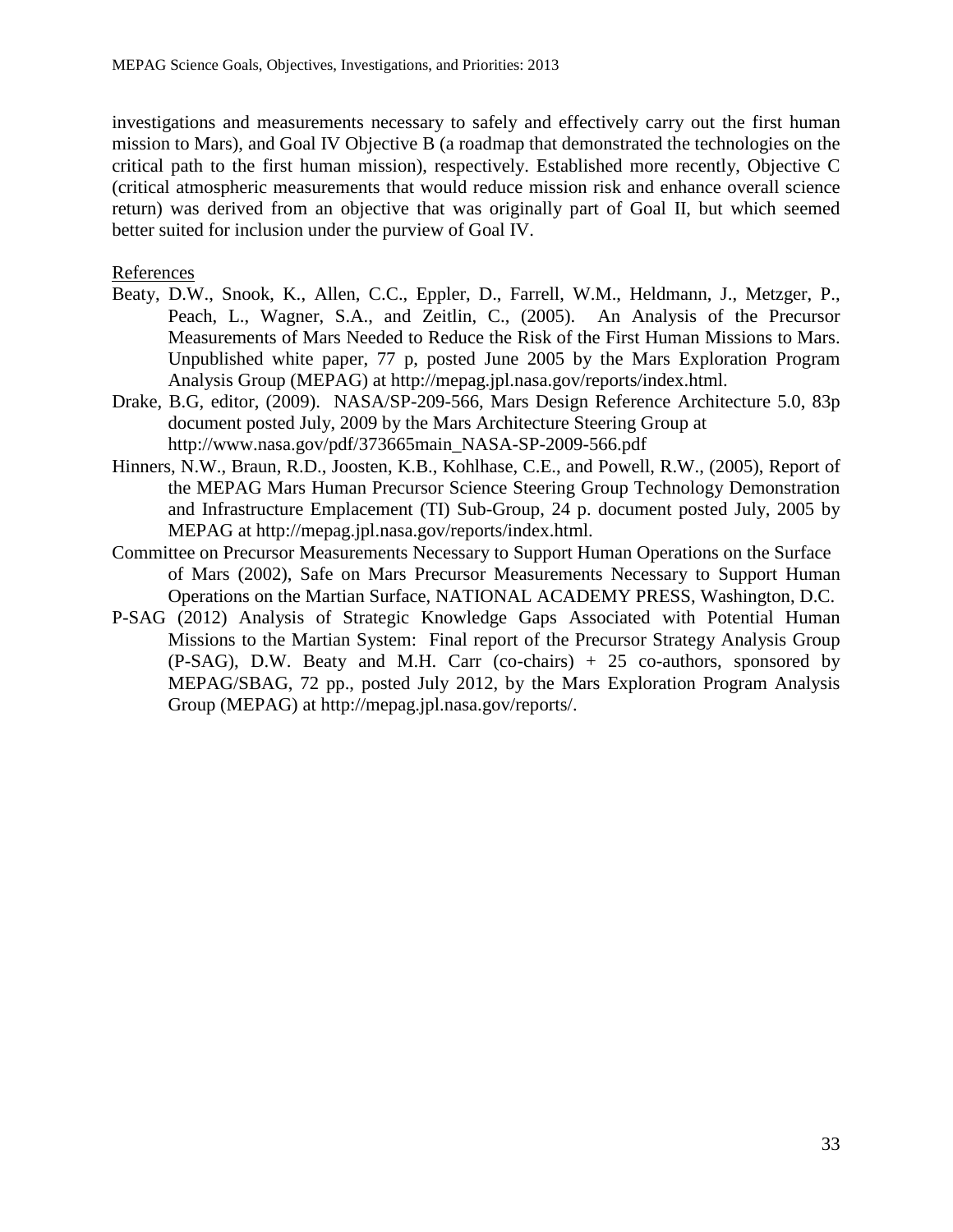### **Timing and Priorities**

 $\overline{a}$ 

The P-SAG (2012) was asked to consider preparation for all potential human missions to the martian system, including missions to Mars orbit, Phobos and/or Deimos, and the Martian surface (Figure IV-1 and Table IV-2).

Figure IV-1: Types of human missions to the Martian system. The missions appear in time sequence from left to right. Note that the Goal IV- and Goal IV– P/D missions are optional.

| <b>Goal IV-</b>                                                                              | <b>Goal IV-P/D</b>                                                                                        | <b>Goal IV</b>                               | Goal $IV+$                                                                   |
|----------------------------------------------------------------------------------------------|-----------------------------------------------------------------------------------------------------------|----------------------------------------------|------------------------------------------------------------------------------|
|                                                                                              |                                                                                                           |                                              |                                                                              |
| Human missions<br>to Mars orbit as a<br>precursor to Mars<br>surface missions<br>(optional). | Human missions<br>to Phobos and/or<br>Deimos as a<br>precursor to Mars<br>surface missions<br>(optional). | Human missions<br>to the Martian<br>surface. | Sustained human<br>presence on<br>Mars. Follows<br>Mars surface<br>missions. |

Human missions to Phobos and/or Deimos are not described in this document; these are the purview of the Small Bodies Analysis Group (SBAG).

Goal IV, human missions to the Martian surface, was divided into 2 phases to aid in the setting of priorities. "Goal IV Early" consists of the information needed to define the overall mission architecture<sup>[9](#page-33-0)</sup> for the mission or set of missions to the Martian surface. "Goal IV Late" consists of information needed to actually design systems to get to and operate on the Martian surface.

The criteria used to set priorities within the P-SAG report were based on the ability of each Gapfilling activity (GFA) to address the issues related to increasing safety, decreasing cost, and increasing the performance of human missions to Mars. The criteria are listed in Table IV-1.

|      | Table TV-1. PHOHIZATION CHIENA used by P-SAG (2012).                              |
|------|-----------------------------------------------------------------------------------|
|      | <b>Priority Definition</b>                                                        |
| High | Recognized as enabling a critical need or mitigating high risk items              |
|      | Medium   Enables important but not critical need or mitigates moderate risk items |

Table IV-1: Prioritization criteria used by P-SAG (2012).

<span id="page-33-0"></span><sup>&</sup>lt;sup>9</sup> "Architecture" as used here means defining at a high level how the missions will be structured. For example, as a mission to the Martian surface go into Mars orbit 1st or does it enter directly into the Martian atmosphere are on approach? Do we get into Mars orbit propulsively or using a combination of propulsion and aerocapture? Note these kinds of questions need to be answered before we can design the systems we will use on the missions. This is one reason why Goal IV Early is higher priority than Goal IV Late.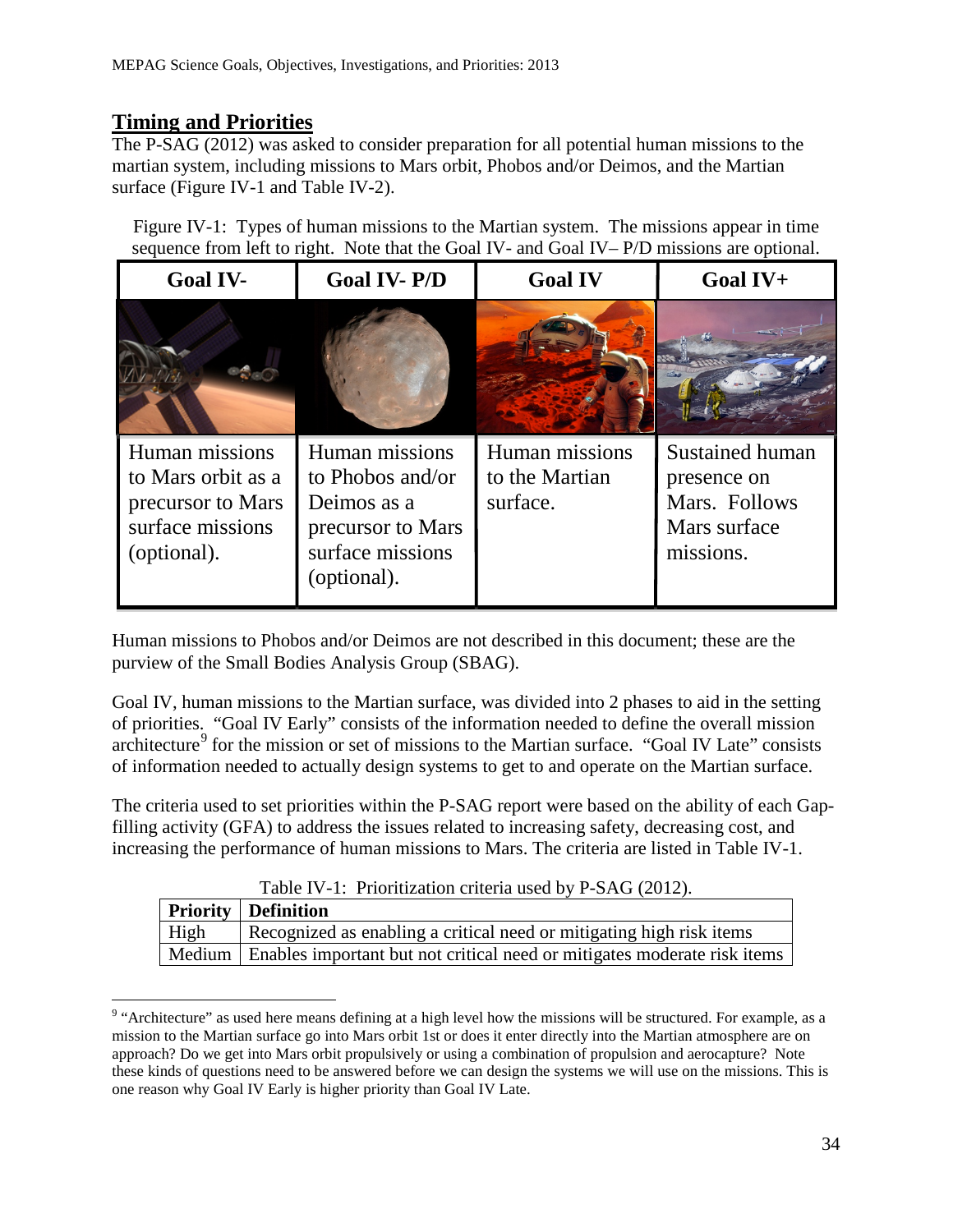### Low | Enhances mission or mitigates lower risk items

**Table IV-2** Partial listing of P-SAG Strategic Knowledge Gaps and Gap-filling Activities. This table focuses on the Gap-filling Activities (GFAs, equivalent to measurements) to be performed at Mars from P-SAG (2012). See the full P-SAG report and associated matrix for details, including technology demonstrations and investigations not needing Mars flight opportunities, at http://mepag.jpl.nasa.gov/reports/.

| <b>Investi-</b><br>gation | <b>Priority</b> | <b>SKG</b>                                              | Gap filling activity (GFA)                                                              |
|---------------------------|-----------------|---------------------------------------------------------|-----------------------------------------------------------------------------------------|
| 1A                        | Highest         |                                                         | A1-1. Global temperature field.                                                         |
| 1A                        | Highest         | A1. Upper<br>Atmosphere                                 | A1-2. Global aerosol profiles and properties                                            |
| 1A                        | High            |                                                         | A1-3. Global winds and wind profiles                                                    |
| 3A                        | Medium          | A3. Orbital<br>Particulates                             | A3-1. Orbital particulate environment                                                   |
| 1A                        | High            |                                                         | B1-1. Dust Climatology                                                                  |
| 1A                        | Highest         |                                                         | B1-2. Global surface pressure; local weather                                            |
| 1A                        | High            | B1. Lower<br>Atmosphere                                 | B1-3. Surface winds                                                                     |
| 1A                        | Medium          |                                                         | B1-4. EDL profiles                                                                      |
| 4A                        | Low             |                                                         | B1-5. Atmospheric Electricity conditions                                                |
| 1B                        | Highest         | B2. Back<br>Contamination                               | B2-1. Biohazards                                                                        |
| 3B                        | Medium          |                                                         | B3-1. Neutrons with directionality                                                      |
| 3B                        | Medium          | <b>B3.</b> Crew Health                                  | B3-2. Simultaneous spectra of solar energetic<br>particles in space and in the surface. |
| 3B                        | Medium          | & Performance                                           | B3-4. Spectra of galactic cosmic rays on surface.                                       |
| 3C                        | Medium          |                                                         | B3-5. Toxicity of dust to crew                                                          |
| 4A                        | Low             |                                                         | B4-1. Electricity                                                                       |
| 2A                        | High            | <b>B4. Dust Effects</b><br>on Surface<br><b>Systems</b> | B4-2. Dust physical, chemical and electrical<br>properties                              |
| 3D                        | Medium          |                                                         | B4-3. Regolith physical properties and structure                                        |
| 1B<br>2B                  | High            | B5. Forward<br>Contamination                            | B5-1. Identify and map special regions                                                  |
| 2A                        | High            | B6. Atmospheric                                         | B6-1. Dust physical, chemical and electrical<br>properties                              |
| 2A                        | Low             | <b>ISRU</b>                                             | B6-2. Dust column abundances                                                            |
| 4B                        | Low             |                                                         | B6-3. Trace gas abundances                                                              |
| 3D                        | Medium          |                                                         | B7-1. Regolith physical properties and structure                                        |
| 3Е                        | Medium          | B7. Landing Site                                        | B7-2. Landing site selection                                                            |
| 3E                        | Low             | and Hazards                                             | B7-3. Trafficability                                                                    |
| 5                         | High            |                                                         | D1-3. Hydrated mineral compositions                                                     |
| 5                         | High            | D1. Water                                               | D1-4. Hydrated mineral occurrences                                                      |
| 5                         | Medium          | Resources                                               | D1-5. Shallow water ice composition and properties                                      |
| 5                         | Medium          |                                                         | D1-6. Shallow water ice occurrences                                                     |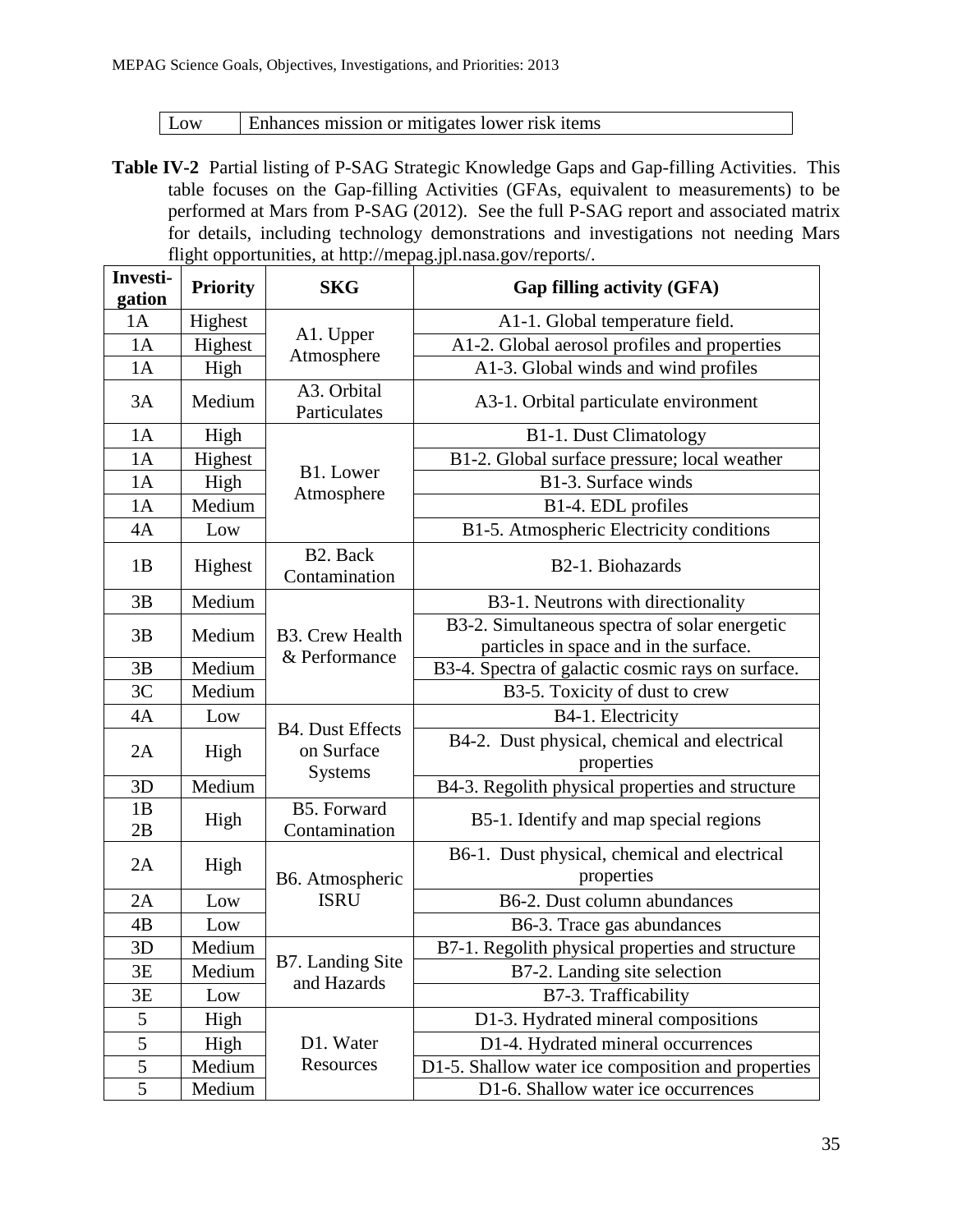The human mission types were assumed to follow a defined order, with missions to Mars orbit or Phobos/Deimos optionally happening before missions to the Martian surface. Sustained human presence was assumed to happen long after the first missions to the Martian surface. Therefore, in setting the priorities in this document, timing also was considered (in addition to the P-SAG priorities) to set the 5 priority levels of Investigations used in this section of this document. Table IV–3 shows the mapping of the P-SAG priorities and timing into the priorities in this document. GFAs needed earlier occur at higher priority than those needed later. All of the items related to Goal IV+ occur at priority 5 due to the late nature of the need for this information.

| Priority:<br>Timing | High | Mediun | $_{\rm Low}$ |
|---------------------|------|--------|--------------|
| IV-                 |      |        |              |
| <b>IV Early</b>     |      |        |              |
| <b>IV</b> Late      |      |        |              |
| $IV+$               |      |        |              |

Table IV-3: Investigation priority levels mapped to Timing and Priority for individual Gap-filling Activities. The numbers in the table relate to the 5 Investigations in Objective A, which follows.

Note that in this document assignment of a specific "Investigation" to a priority level is based on the highest priority Gap-Filling Activity within that Investigation. No attempt was made to order investigations within each priority level; for instance, Investigations 1A and 1B are judged to be of indistinguishable highest priority.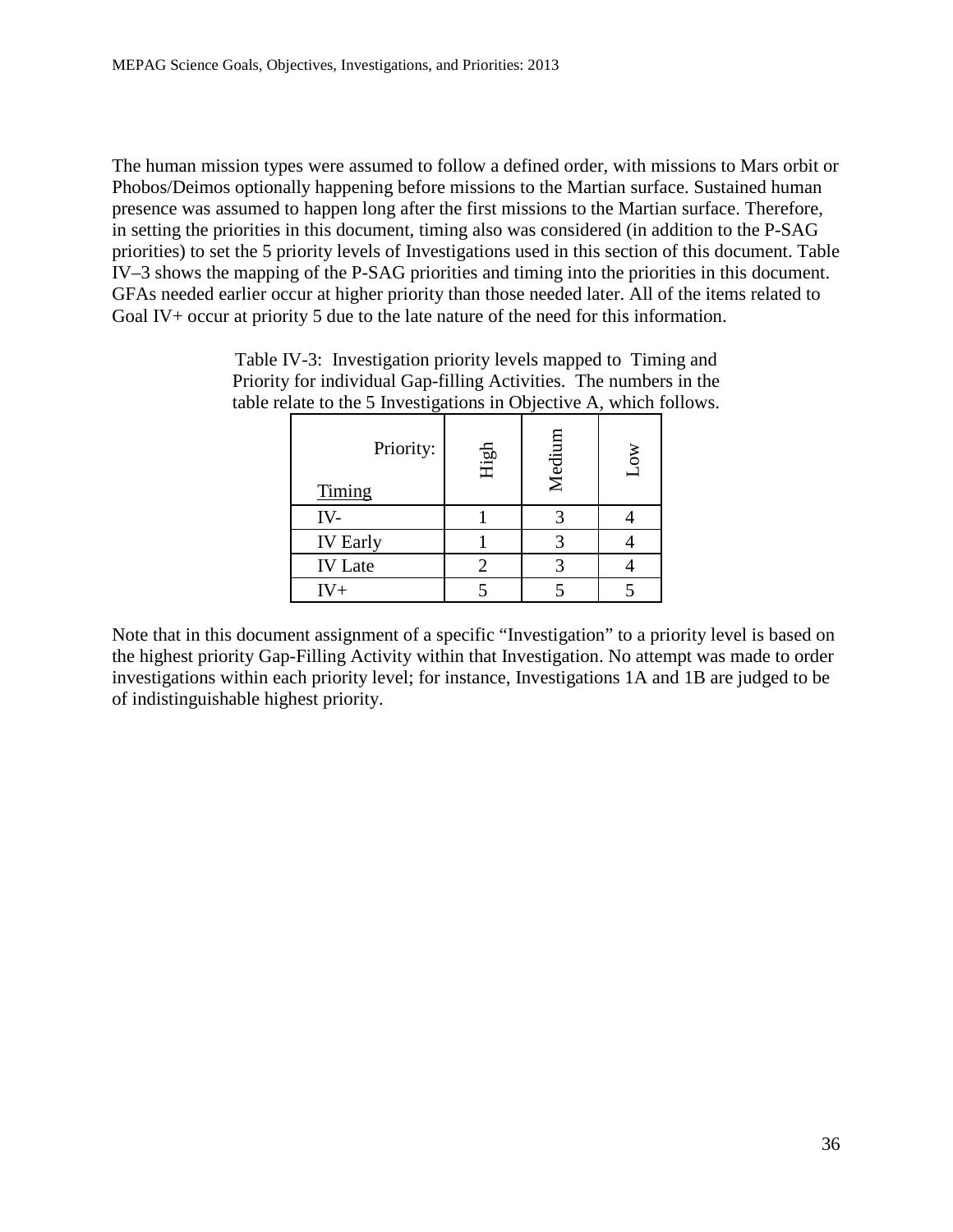### **A. Objective: Obtain knowledge of Mars sufficient to design and implement a human mission with acceptable cost, risk and performance.**

**1A. Investigation: Determine the aspects of the atmospheric state that affect aerocapture, Entry Design and Landing (EDL) and launch from the surface of Mars. This includes the variability on diurnal, seasonal and inter-annual scales from ground to >80 km in both ambient and various dust storm conditions. The observations are to directly support engineering design and also to assist in numerical model validation, especially the confidence level of the tail of dispersions (>99%).**

Atmospheric precursor data requested in Investigation 1A would reduce the risk of loss of crew and loss of mission primarily by reducing the risk during EDL. This data would also reduce the risk during aerocapture and launch from Mars. The level of acceptable risk is much lower for manned missions than robotic landers and significant additional atmospheric measurements would be required to support the engineering design and modeling fidelity necessary to reduce the risk. Thus the Investigation 1A observations would be mission-enabling. The combination of mission-enabling observations and a reduction in the risk of loss of crew yields a high priority for the investigation.

The measurements listed in Investigation 1A are designed to fulfill the needs of the consulted EDL engineers; in particular, those working on design studies for human class (~40t) landing systems for Mars. The observations are designed to both directly support engineering studies and to validate atmospheric numerical models. The latter are essential to help characterize the potential dispersion of parameters. Existing recent observations fulfill some of the measurement requirements, but are currently insufficient to provide the necessary fidelity for the engineering modeling. The current orbital record is not yet long enough and fails to provide good coverage at a range of local times. The surface observations are both too short and only exist at four locations.

The global nature of the measurements (spatially and temporally) is driven by two factors. First, global coverage avoids having to limit site selection due to lack of observations. Local time coverage may allow access to sites otherwise deemed dangerous when conditions are safe. Secondly, it provides context for weather prediction during critical events. Atmospheric temperatures (measurements "a" and "f" below) would provide the density information necessary to determine entry trajectories, atmospheric heating, and deceleration rates. The aerosol information (measurement "b" below) is primarily necessary to understand and model the performance of guidance systems (especially optical systems). Surface pressure (measurement "c" below) directly controls the total atmospheric mass and thus the altitude of critical events during EDL. The dust activity climatology (measurement "d" below) is primarily designed to understand the statistical frequency of events and their expected durations (to determine the necessary margins for waiting them out in orbit or on the surface). A better understanding of winds (measurement "e" below) would help allow pinpoint landing of surface systems.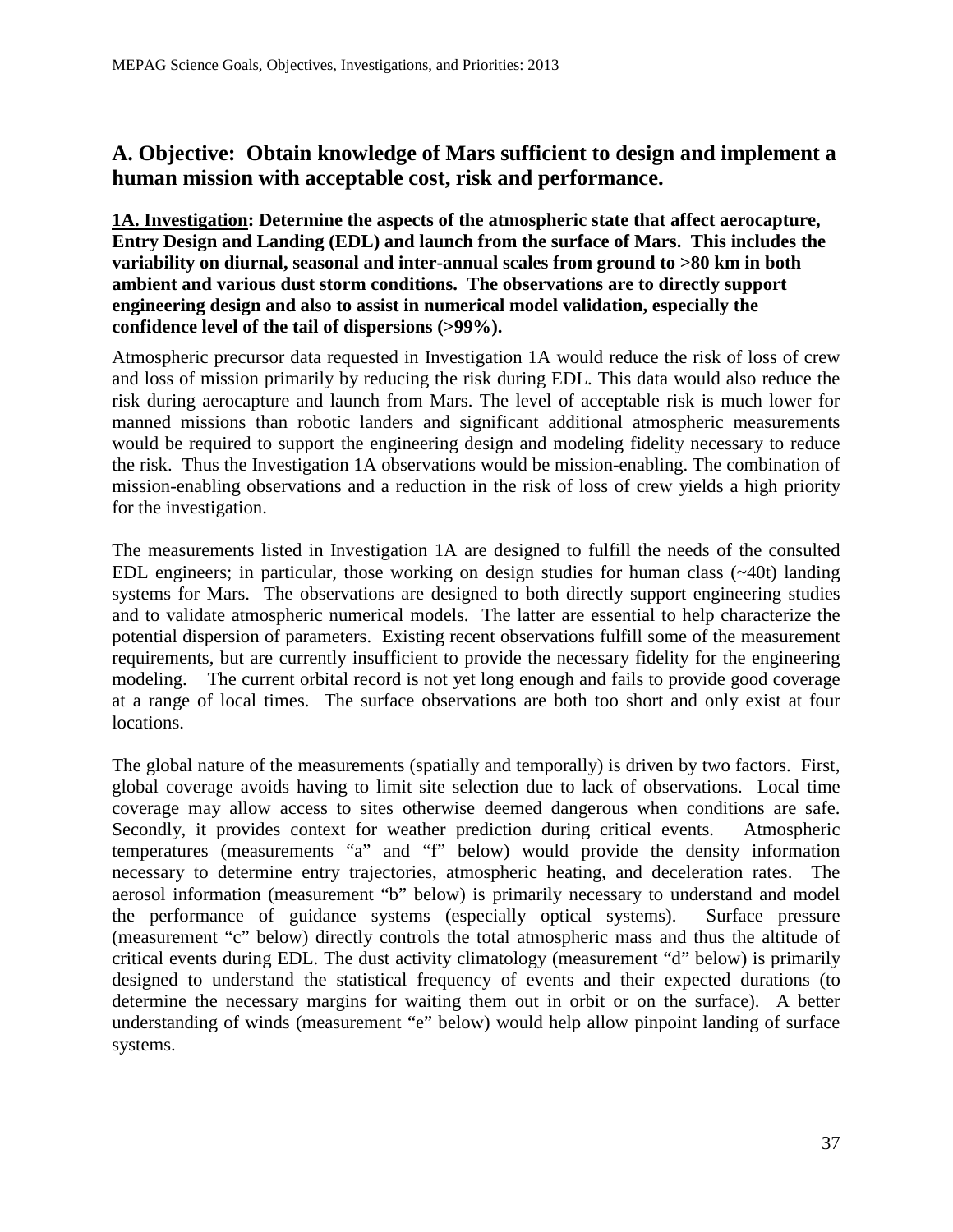### Assumptions:

We have not reached agreement on the minimum number of atmospheric measurements described above, but it would be prudent to instrument all Mars atmospheric flight missions to extract required vehicle design and environment information. Our current understanding of the atmosphere comes primarily from orbital measurements, a small number of surface meteorology stations and a few entry profiles. Each landed mission to Mars has the potential to gather data that would significantly improve our models of the Martian atmosphere and its variability. It is thus desired that each opportunity be used to its fullest potential to gather atmospheric data. Reconstructing atmospheric dynamics from tracking data is useful but insufficient. Properly instrumenting entry vehicles would be required.

| <b>Priority</b> | <b>GFA</b> | <b>Gap-Filling Activity needed measurements</b>                                              |
|-----------------|------------|----------------------------------------------------------------------------------------------|
| Highest         | $A1-1$     | Make long-term $($ > 5 Martian year) observations of the global atmospheric<br>a.            |
|                 |            | temperature field (both the climatology and the weather variability) at all                  |
|                 |            | local times from the surface to an altitude $>80$ km. The global coverage                    |
|                 |            | would need observations with a vertical resolution $\leq$ 5 km as well as                    |
|                 |            | observations with a horizontal resolution of $\leq 10$ km (the horizontal and                |
|                 |            | vertical resolutions do not need to be met by the same observation).                         |
| Highest         | $A1-2$     | b. Make global measurements of the vertical profile of aerosols (dust and                    |
|                 |            | water ice) at all local times between the surface and $>60$ km with a vertical               |
|                 |            | These observations should include the optical<br>resolution $\leq$ 5 km.                     |
|                 |            | properties, particle sizes and number densities.                                             |
| Highest         | $B1-2$     | Monitor surface pressure in diverse locales over multiple Martian years to<br>$\mathbf{c}$ . |
|                 |            | characterize the seasonal cycle, the diurnal cycle (including tidal                          |
|                 |            | phenomena) and to quantify the weather perturbations (especially due to                      |
|                 |            | dust storms). The selected locations are designed to validate global model                   |
|                 |            | extrapolations of surface pressure. The measurements would need to be                        |
|                 |            | continuous with a full diurnal sampling rate $> 0.01$ Hz and a precision of                  |
|                 |            | $10^{-2}$ Pa. Surface meteorological packages (including temperature, surface                |
|                 |            | winds and relative humidity) and upward looking remote sounding                              |
|                 |            | instruments (high vertical resolution temperature and aerosol profiles                       |
|                 |            | below ~10 km) would be necessary to validate model boundary schemes.                         |
| High            | $B1-1$     | Globally monitor the dust and aerosol activity, especially large dust events,<br>d.          |
|                 |            | to create a long term dust activity climatology $(> 10$ Martian years).                      |
| High            | $A1-3$     | Make long-term $($ > 5 Martian year) observations of global winds and wind<br>e.             |
|                 | $B1-3$     | direction with a precision $\leq$ 3 m/s at all local times from 15 km to an                  |
|                 |            | altitude $> 60$ km. The global coverage would need observations with a                       |
|                 |            | vertical resolution of $\leq$ 5 km and a horizontal resolution of $\leq$ 300 km.             |
|                 |            | Simultaneous with the global wind observations, profile the near-surface                     |
|                 |            | winds (< 15 km) with a precision $\leq$ 2 m/s in representative regions (plains,             |
|                 |            | up/down windo of topography, canyons). The boundary layer winds                              |
|                 |            | would need a vertical resolution of $\leq 1$ km and a horizontal resolution of $\leq$        |
|                 |            | 100 m. The surface winds would be needed on an hourly basis throughout                       |
|                 |            | the diurnal cycle. During the daytime (when there is a strongly convective                   |
|                 |            | mixed layer), high frequency wind sampling would be necessary.                               |
| Medium          | $B1-4$     | Occasional temperature or density profiles with vertical resolutions $< 1$ km<br>f.          |
|                 |            | between the surface and 20 km are also necessary.                                            |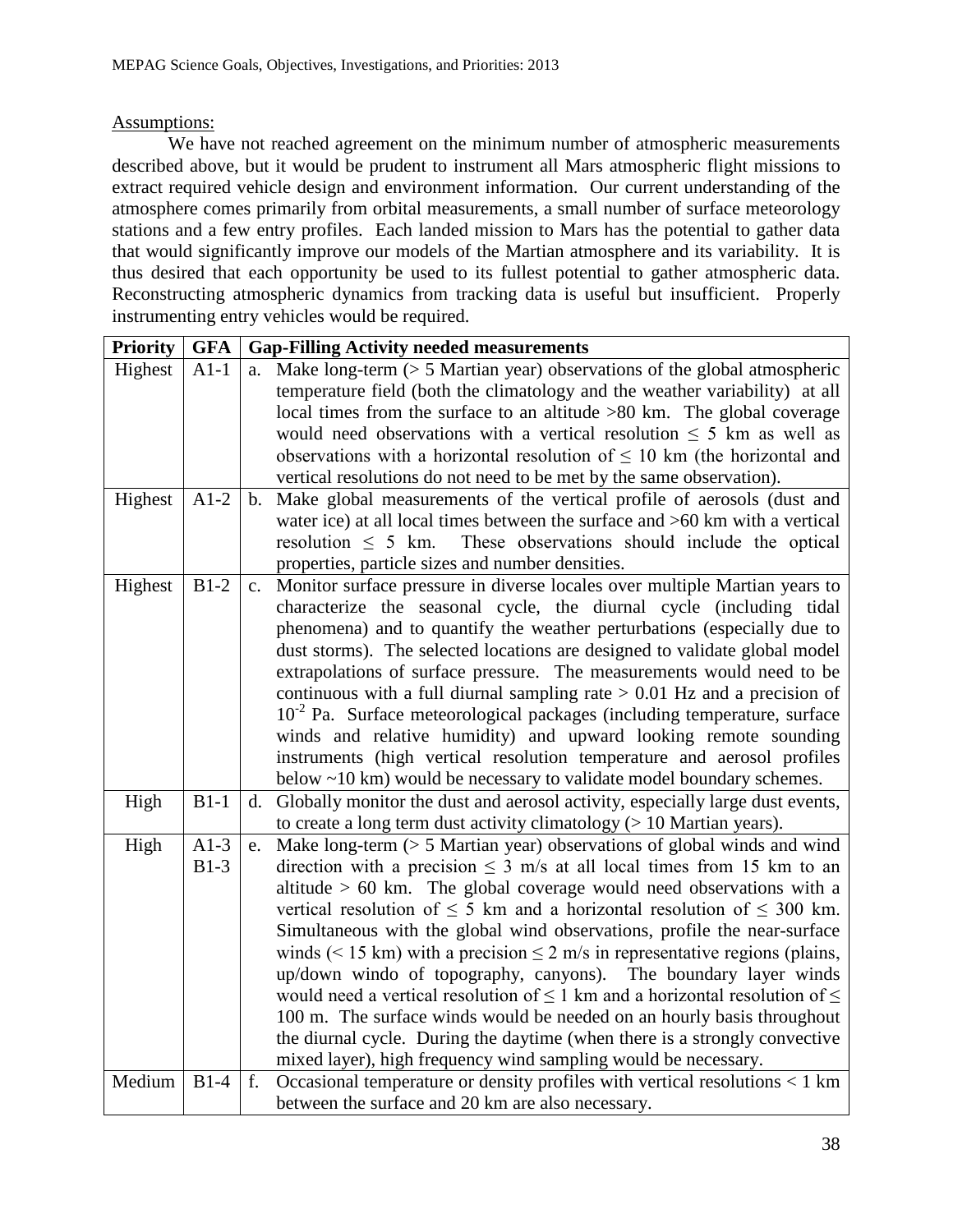### **1B. Investigation: Determine if the Martian environments to be contacted by humans are free, to within acceptable risk standards, of biohazards that might have adverse effects on the crew that might be directly exposed while on Mars, and on other terrestrial species if uncontained Martian material would be returned to Earth. Note that determining that a landing site and associated operational scenario would be sufficiently safe is not the same as proving that life does not exist anywhere on Mars.**

The measurements described in Investigation 1B would aid in reducing risks associated with back planetary protection to acceptable, as-yet undefined, standards as they pertain to: 1) the human flight crew, 2) the general public, and 3) terrestrial species in general. The risks in question relate to the return of uncontained Martian material, such as regolith and dust, that would certainly be on the outside of the ascent vehicle, within the cabin, or even within the astronauts' bodies when the crew leaves Mars. As shown by our experience with Apollo, when the crews open the seals to their landed systems to carry out EVA explorations, it is impossible to avoid getting dust on the outsides of the spacesuits as well as into the living quarters. For robotic sample return missions, a step called "breaking the chain of contact" is necessary to avoid these kinds of problems, but for a crewed mission, this prevention currently is not thought to be possible. Because it would not be possible to prevent human contact with the dust, it is necessary to determine in advance whether or not that dust is biologically hazardous. The action of returning the astronauts to Earth at the end of the mission, along with any associated uncontained Martian material, could pose a low but as-yet undefined risk to the Earth's ecosystem. For this reason, the impact of the data from this investigation on mission design has been rated high (mission enabling) and the impact of the data on risk reduction has also been rated high (public safety), for a combined priority rating of high.

| <b>Priority</b> | <b>GFA</b> | <b>Gap-Filling Activity needed measurements</b>                                  |
|-----------------|------------|----------------------------------------------------------------------------------|
| Highest         | $B2-1$     | a. Determine if extant life is widely present in the Martian near-surface        |
|                 |            | regolith, and if the air-borne dust is a mechanism for its transport. If life is |
|                 |            | present, assess whether it is a biohazard. For both assessments, a               |
|                 |            | preliminary description of the required measurements is described in the         |
|                 |            | MSR Draft Test Protocol (Rummel et al., 2002). This test protocol would          |
|                 |            | need to be regularly updated in the future in response to instrumentation        |
|                 |            | advances and a better understandings of Mars and of life itself.                 |
| High            | $B5-1$     | b. Determine the distribution of Martian special regions (see also               |
|                 |            | Investigation IV-2B below), as these may be "oases" for Martian life. If         |
|                 |            | there is a desire for a human mission to approach one of these potential         |
|                 |            | oases, either the mission would need to be designed with special                 |
|                 |            | protections, or the potential hazard would need to be assessed in advance.       |

### References

Rummel, J.D., Race, M.S., DeVincenzi, D.L., Schad, P.J., Stabekis, P.D., Viso, M., and

Acevedo, S.E., editors. (2002) A Draft Test Protocol for Detecting Possible Biohazards in Martian Samples Returned to Earth [NASA=CP-20-02-211842], NASA Ames Research Center, Moffett Field, CA.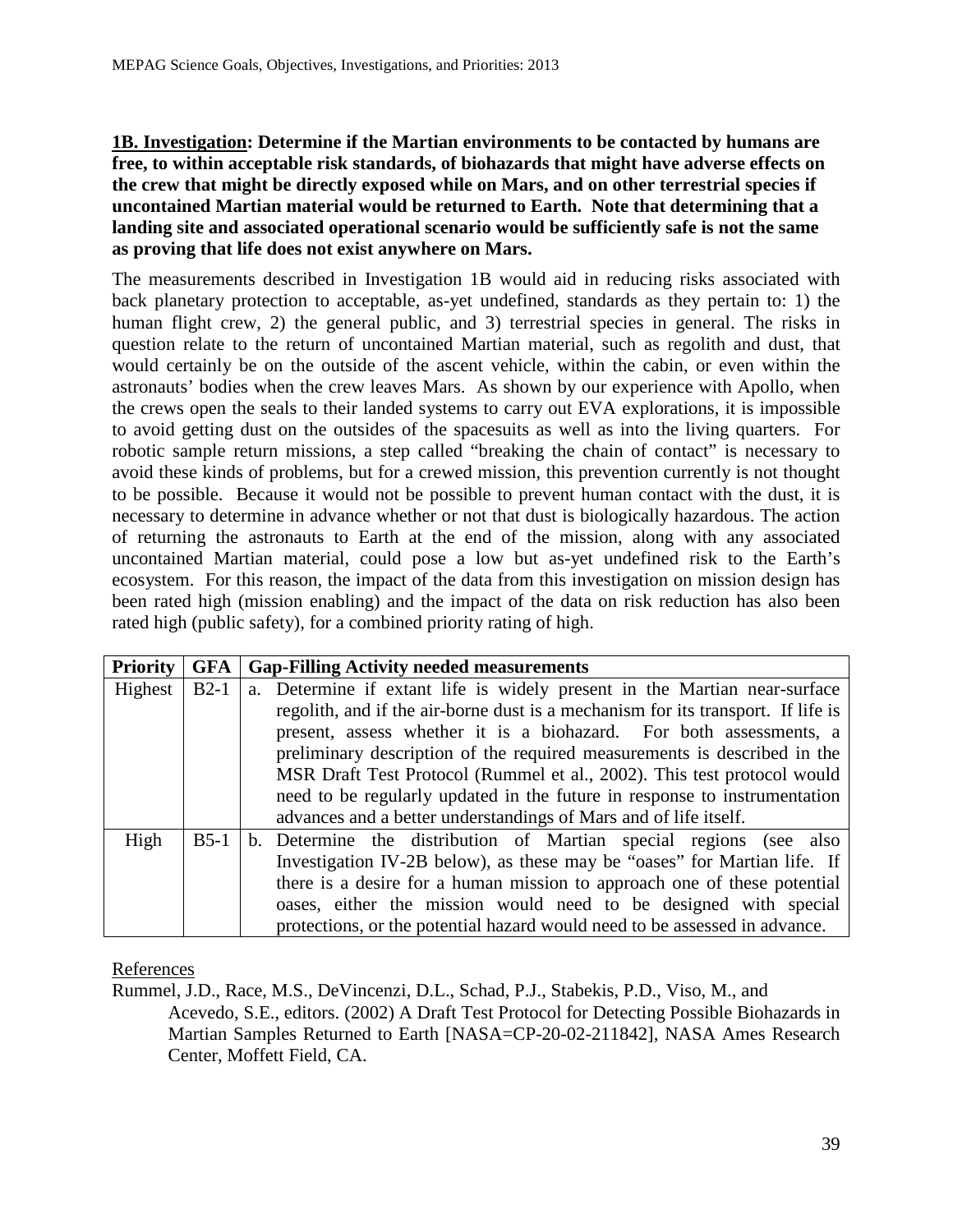**2A. Investigation: Characterize the particulates that could be transported to hardware and infrastructure through the air (including natural aeolian dust and other materials that could be raised from the Martian regolith by ground operations), and that could affect engineering performance and** *in situ* **lifetime. Analytic fidelity sufficient to establish credible engineering simulation labs and/or performance prediction/design codes on Earth would be required.**

Mars is a dry, dusty place. Past experience with surface operations on the Moon illuminated that that it would be difficult, if not impossible, to prevent dust from getting into different parts of a landed system on Mars. On the Moon, there were three primary anthropogenic dust-raising mechanisms (ranked according to increased importance): astronaut walking, rover wheels spinning up dust, and landing and takeoff of spacecraft. On Mars, there are also winds, which are capable of raising and transporting dust.

We need to understand the potential impacts of dust on the surface system. There are at least three potential deleterious effects that need to be understood: 1) effects of dust on seals, especially seals that need to be opened and then reestablished, 2) effect of dust on the electrical properties of the surfaces on which it would accumulate (for example, the effect of dust on circuit boards), and 3) the corrosive chemical effects of Martian dust on different kinds of materials. Note that for the purpose of this investigation, we distinguish between the direct effects of Martian dust on human beings (Investigation #3C below) and the effect of dust on the engineering system that would keep the humans on Mars alive and productive. Significant data about dust properties, dust accumulation rates, and effects on mechanical surface systems on Mars have been obtained from MER (Opportunity and Spirit) and Phoenix, thus the impact of additional measurements of these properties are now ranked lower than in previous versions of this document. However, additional measurements of these properties at other sites would help to understand the range of conditions expected and might still have an impact on mission design.

This investigation requires collecting enough data about the Martian dust to be able to create a large quantity of a Martian dust simulant that could be used in engineering laboratories on Earth. These data would be best obtained by analysis of a returned sample.

| <b>Priority</b> | <b>GFA</b> | <b>Gap-Filling Activity needed measurements</b>                                 |
|-----------------|------------|---------------------------------------------------------------------------------|
| High            | $B4-2$     | a. A complete analysis of regolith and surface aeolian fines (dust), consisting |
|                 | $B6-1$     | of shape and size distribution, density, shear strength, ice content and        |
|                 |            | composition, mineralogy, electrical and thermal conductivity, triboelectric     |
|                 |            | and photoemission properties, and chemistry (especially chemistry of            |
|                 |            | relevance to predicting corrosion effects), of samples of regolith from a       |
|                 |            | depth as large as might be affected by human surface operations.                |
| Low             | $B4-2$     | b. Repeat the above measurements at a second site in different geologic         |
|                 | $B6-1$     | terrain. Note this is not seen as a mandatory investigation/measurement.        |
| Low             | $B6-2$     | c. Determine the column abundance and size-frequency distribution, resolved     |
|                 |            | at less than scale height, of dust particles in the Martian atmosphere.         |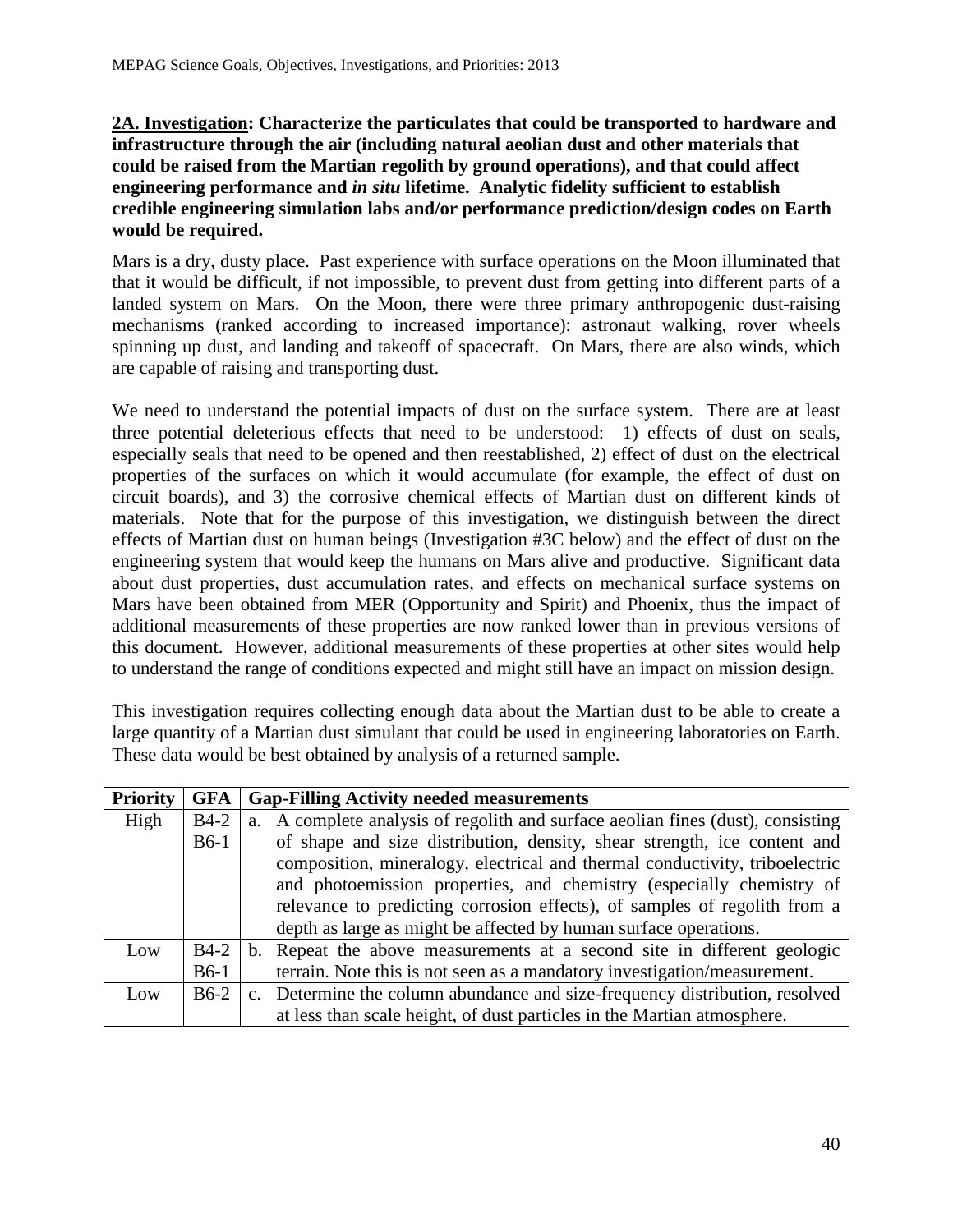**2B. Investigation: Determine the Martian environmental niches that meet the definition (as**  defined by COSPAR) of "Special Region.<sup>[10](#page-40-0)</sup>" It is necessary to consider both naturally **occurring special regions and those that might be induced by the (human-related) missions envisioned. Evaluate the vulnerability of any special regions identified to terrestrial biological contamination, and the rates and scales of the Martian processes that would allow for the potential transport of viable terrestrial organisms to these special regions.** 

The measurements described in this investigation relate to characterizing "Special Regions" on the Martian surface, either extant or possibly induced by a human mission. One of the major mission objectives of the proposed human mission would be to determine if and how life arose naturally on Mars. Therefore, data that contributes to the understanding of the location of extant Special Regions where Martian life could exist is considered of the highest priority (mission enabling). This mission objective could be compromised, however, by inducing a Special Region through the engineering aspects and biological inputs innate to a human mission. Evaluating the extent of this potential compromise would require data from the measurements described below.

|  | <b>Priority   GFA   Gap-Filling Activity needed measurements</b>                        |
|--|-----------------------------------------------------------------------------------------|
|  | High $ B5-1 $ a. Map the distribution of naturally occurring surface special regions as |
|  | defined by COSPAR <sup>5</sup> . One key investigation strategy is change detection.    |

### **3A. Investigation: Determine the orbital particulate environment in high Mars orbit that may impact the delivery of cargo and crew to the Martian system.**

There may be a dust ring between Phobos and Deimos located in and around the equatorial plane of Mars. Knowledge of the presence of these particulates and their size frequency distribution would help mission architecture planning and engineering designs for cargo and human missions to Mars orbit.

|  | <b>Priority   GFA   Gap-Filling Activity needed measurements</b>                                        |
|--|---------------------------------------------------------------------------------------------------------|
|  | Medium $\vert$ A3-1 $\vert$ a. Spatial variation in size-frequency distribution of Phobos/Deimos ejecta |
|  | particles in Mars orbit                                                                                 |

### **3B. Investigation: Characterize in detail the ionizing radiation environment at the Martian surface, distinguishing contributions from the energetic charged particles that penetrate the atmosphere, secondary neutrons produced in the atmosphere, and secondary charged particles and neutrons produced in the regolith.**

Risks to astronauts from radiation in space have been characterized for decades. Outside the protection of Earth's magnetic field and atmosphere, the ever-present flux of galactic cosmic rays (GCRs) poses a long-term cancer risk. The particle energies in GCRs are so powerful that

<span id="page-40-0"></span> $10$  A Special Region is defined as "a region within which terrestrial organisms are likely to propagate, or a region which is interpreted to have a high potential for the existence of extant Martian life. As of 2010, no Special Regions had definitively been identified, however as of this writing, HiRISE has only covered 1% of the Martian surface. It is presumed that the policy of protecting special regions from terrestrial contamination would continue into the era of human exploration.  $\overline{a}$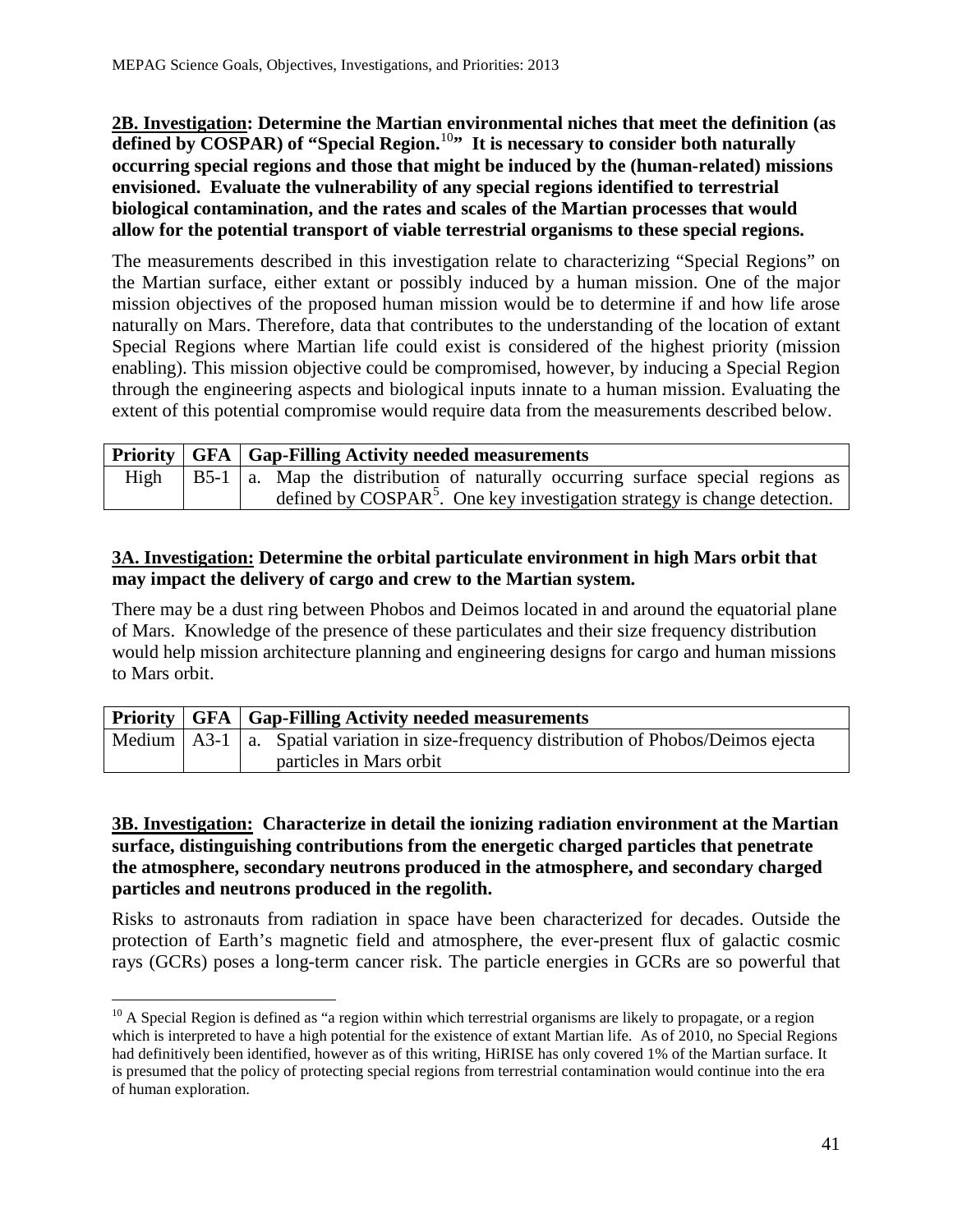using shielding mechanisms as a mitigation would be possible but impractical in most situations. Superimposed on the continual GCR background are solar energetic particles (SEPs), generated episodically by a component of solar activity known as coronal mass ejections (CMEs). SEPs are composed primarily of protons, generally lower in energy than GCRs, and possess much higher number fluxes. An individual SEP event could be fatal to a crewmember if a crewmember is caught unprotected. Given the energy distribution and fluxes of typical SEP events, the use of shielding to mitigate their impact is feasible but shielded areas might be limited in size due to mass constraints. Hence, avoiding SEP exposures would rely primarily on gaining an understanding of space weather, with predictive and monitoring capabilities for CMEs and the SEPs that commonly accompany them. By having such knowledge, precautionary measures and appropriate actions could be taken.

The central issue with radiation exposure on Mars involves validating radiation transport codes and other tools designed to simulate and predict the biological relevancy of being exposed to radiation on Martian surface by taking into account all of the major variables. On Earth, the relatively thick Earth atmosphere combined with a sizeable, global magnetic field effectively shields humanity from the direct exposure to SEP events and substantially reduces GCR fluxes. Conversely, the Martian atmosphere is geometrically thinner and of lower density than Earth's, and lacks adequate global, intrinsic magnetic field, thus posing a higher risk to radiation exposure.

As energetic particles dissipate energy into the Martian atmosphere and regolith, they would also produce a host of secondary particles. These include neutrons, which can be highly biologically effective and therefore contribute a significant share of the dose equivalent. Radiation dose is expected to vary not only with solar activity and GCR levels, but also with topography and regolith composition. Although GCR energies cause the majority of these particles to pass through the atmosphere, many SEP events most likely deposit the bulk of their energy towards the atmosphere with a significant production of biologically relevant secondaries. Of these, the efficiency for the production of secondary neutrons is currently uncertain. Thus, GCRs and SEPs are fairly distinct in terms of the physics of their interaction with the atmosphere. During future missions, SEP intensities would most likely be forecasted and detected from the vantage point of space or Earth. Models and tools must account for the details of SEP energy deposition into the atmosphere to assess the impact of these events on the surface of Mars. Hence, successful development of these tools would require simultaneous, accurate measurements of the radiation field both above the atmosphere and on the surface, such that the inputs and resulting outputs of the model system are fully constrained.

MSL is carrying the Radiation Assessment Detector (RAD), designed to assess radiation hazards from both neutrons and energetic charged particles on the surface of Mars. MSL will provide ground-truth measurements of the radiation environment on the surface of Mars, for both GCR and the SEP events, which it will observe over the course of the MSL mission (nominally 2 Earth years). These measurements will be useful in providing necessary boundary conditions to constrain radiation exposure models primarily for GCRs, whose input flux, energy spectra, and variations are approximately uniform over much of the length of the solar system, but have never been measured on the Martian surface. MSL will also characterize the contribution to the surface radiation environment of the SEP events that it samples; however, due to the highly variable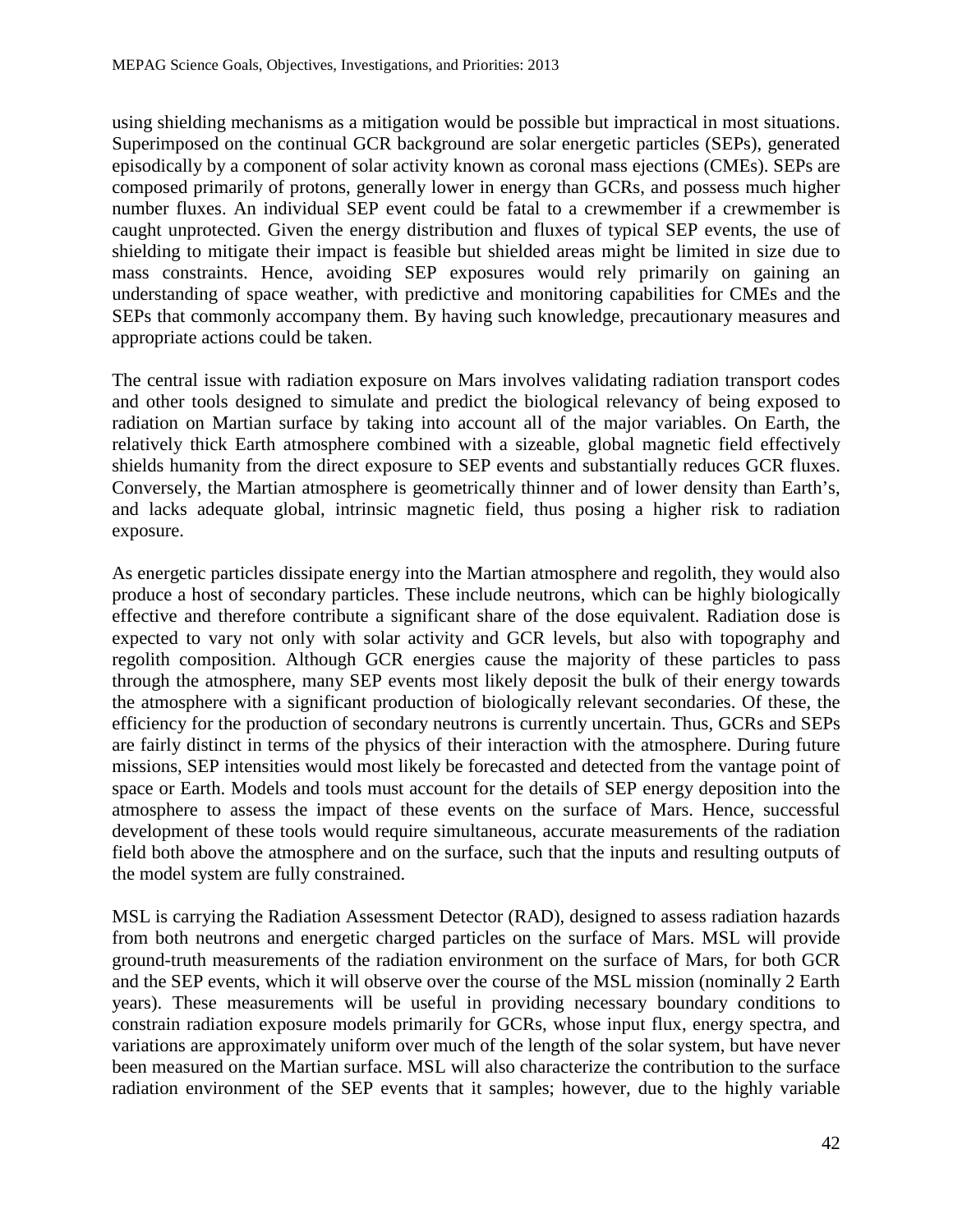spectral, spatial, and temporal properties of SEPs, the properties of the radiation input at the top of the atmosphere will be far less well understood. Thus measurements on MSL will likely satisfy the listed measurement goals "a" and "b" below for GCRs only. The impact of SEPs will not be fully characterized by MSL, either due to solar variability (few or no significant CMEs during the mission) or more importantly, a lack of an orbital reference to compare the measured inputs and outputs from the Martian atmosphere (measurement goal "c" below).

| <b>Priority</b> | <b>GFA</b>        | <b>Gap-Filling Activity needed measurements</b>                                 |
|-----------------|-------------------|---------------------------------------------------------------------------------|
| Medium          | $B3-4$            | a. Identification of charged particles at the surface from hydrogen to iron and |
|                 |                   | measure particle energies from 10 MeV/nuc to 400 MeV/nuc along with             |
|                 |                   | LET measurement during solar min.                                               |
| Medium          | $B3-1$            | b. Measurement of neutrons with directionality. Energy range from <10 keV       |
|                 |                   | to $>100$ MeV.                                                                  |
| Medium          | $\overline{B3-2}$ | c. Simultaneous with surface measurements, a detector should be placed in       |
|                 |                   | orbit to measure energy spectra in solar energetic particle events.             |

### **3C. Investigation: Determine the possible toxic effects of Martian dust on humans.**

A discussion about the importance of the potential toxic effects of Martian surface materials is detailed in the NRC report, "Safe on Mars" (2002), by the Committee on Precursor Measurements Necessary to Support Human Operations on the Surface of Mars. They considered the presence and distribution of Cr(VI), commonly called "hexavalent cromium," especially important to understand because it is a strong human carcinogen. None of the past missions to Mars have carried instrumentation capable of measuring this species. Also discussed in the report are other potential cancer-causing compounds, many of which are still of concern due to lack of sufficient data. Potential chronic effects like lung injury in the form of silicosis must also be studied in greater detail, preferably with a returned sample. Collection of data related to the measurements listed above was considered of highest priority from a risk perspective because the risk of insufficient data connects directly to the probability of loss of crew. In terms of impact on design, it was of comparatively less importance given the fact that EVA systems, as well as dust mitigation protocols and design features, would already be significant, driven by other environmental challenges and forward and back contamination protocols.

| <b>Priority</b> | <b>GFA</b> | <b>Gap-Filling Activity needed measurements</b>                                 |
|-----------------|------------|---------------------------------------------------------------------------------|
| Medium          | $B3-5$     | a. Assay for chemicals with known toxic effect on humans. Of particular         |
|                 |            | importance are oxidizing species (e.g., Cr(VI)) associated with dust-sized      |
|                 |            | particles. Might require a sample returned to Earth as previous assays have     |
|                 |            | not been conclusive enough to retire risk.                                      |
| Medium          | $B3-5$     | b. Fully characterize soluble ion distributions, reactions that occur upon      |
|                 |            | humidification and released volatiles from a surface sample and sample of       |
|                 |            | regolith of similar depth might be affected by human surface operations.        |
|                 |            | Previous robotic assays (Phoenix) have not been conclusive enough to            |
|                 |            | significantly mitigate this risk.                                               |
| Medium          | $B3-5$     | c. Analyze the shapes of Martian dust grains with a grain size distribution (1) |
|                 |            | to 500 microns) sufficient to assess their possible impact on human soft        |
|                 |            | tissue (especially eyes and lungs).                                             |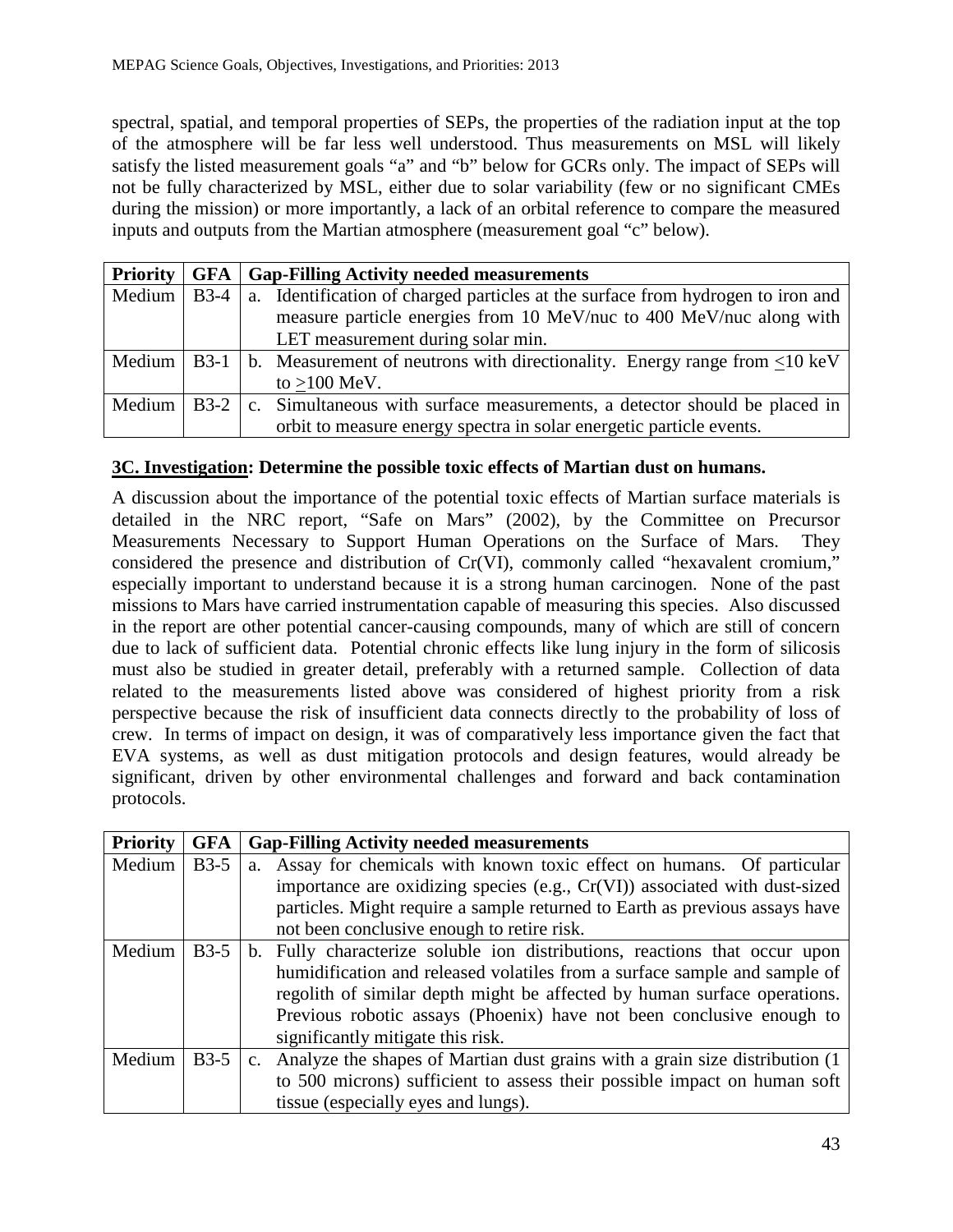### **3D. Investigation: Characterize the properties of the Martian regolith sufficiently to design systems that will land, work properly, and survive on the Martian surface. Analytic fidelity sufficient to establish credible engineering simulation labs and/or performance prediction/design codes on Earth would be required.**

Landing and working on Mars means interacting with the Martian surface, which is mostly regolith. Therefore it is important to understand the properties of the Martian regolith in order to design and operate systems on Mars. The main interactions include landing, roving, and siting habitats and other facilities. In addition, it may be desirable to excavate regolith materials, both to establish foundations for facilities and as an in situ resource.

Landing on Mars with human-scale systems will likely include rocket propulsion to slow the vehicle down for landing. Blast ejecta from descent engines could exceed the bearing capacity of soils, as demonstrated on the Phoenix and MSL missions. This can lead to excavation of holes under the landers as well as the ejection of materials that potentially damage other systems at the landing site.

Both landing and the construction of habitats and other facilities will require a surface with sufficient bearing strength to handle the load placed on the surface. In addition, excavation to establish foundations or to provide protection from the surface environment by, for example, burying habitats beneath the regolith to provide protection from radiation, will require understanding subsurface structure of the regolith in order to design and operate systems capable of excavating and using the regolith materials.

The regolith is also a potential resource. In bulk form it could be used to cover habitats as radiation shielding. It could also be used has a source material for extraction of water or other useful materials.

| <b>Priority</b> | <b>GFA</b> | <b>Gap-Filling Activity needed measurements</b>                               |
|-----------------|------------|-------------------------------------------------------------------------------|
| Medium $  B7-1$ |            | a. Regolith physical properties and structure, including surface bearing      |
|                 |            | strength; presence of significant heterogeneities or subsurface features of   |
|                 |            | layering; and an index of shear strength.                                     |
| Medium          | $B4-3$     | b. Regolith particle shape and size distribution, as well as Flow Rate Index  |
|                 | $B7-1$     | test or other standard flow index measurement on the regolith materials.      |
| Medium $  B7-1$ |            | c. Gas permeability of the regolith in the range 1 to 300 Darcy with a factor |
|                 |            | of three accuracy.                                                            |
| Medium          | $B4-3$     | d. Determine the chemistry and mineralogy of the regolith, including ice      |
|                 | $B7-1$     | contents.                                                                     |

#### **3E. Investigation: Assess landing site-related hazards, including those related both to safe landing and safe operations within the possible area to be accessed by elements of a human mission.**

A successful human surface mission would need to land safely at a site of significant scientific interest, and in terrain that would allow the astronauts to move about the site as part of their exploration activity. We know from experience with site selection for past robotic landers/rovers that sites with some of the most interesting scientific attributes also tend to have more difficult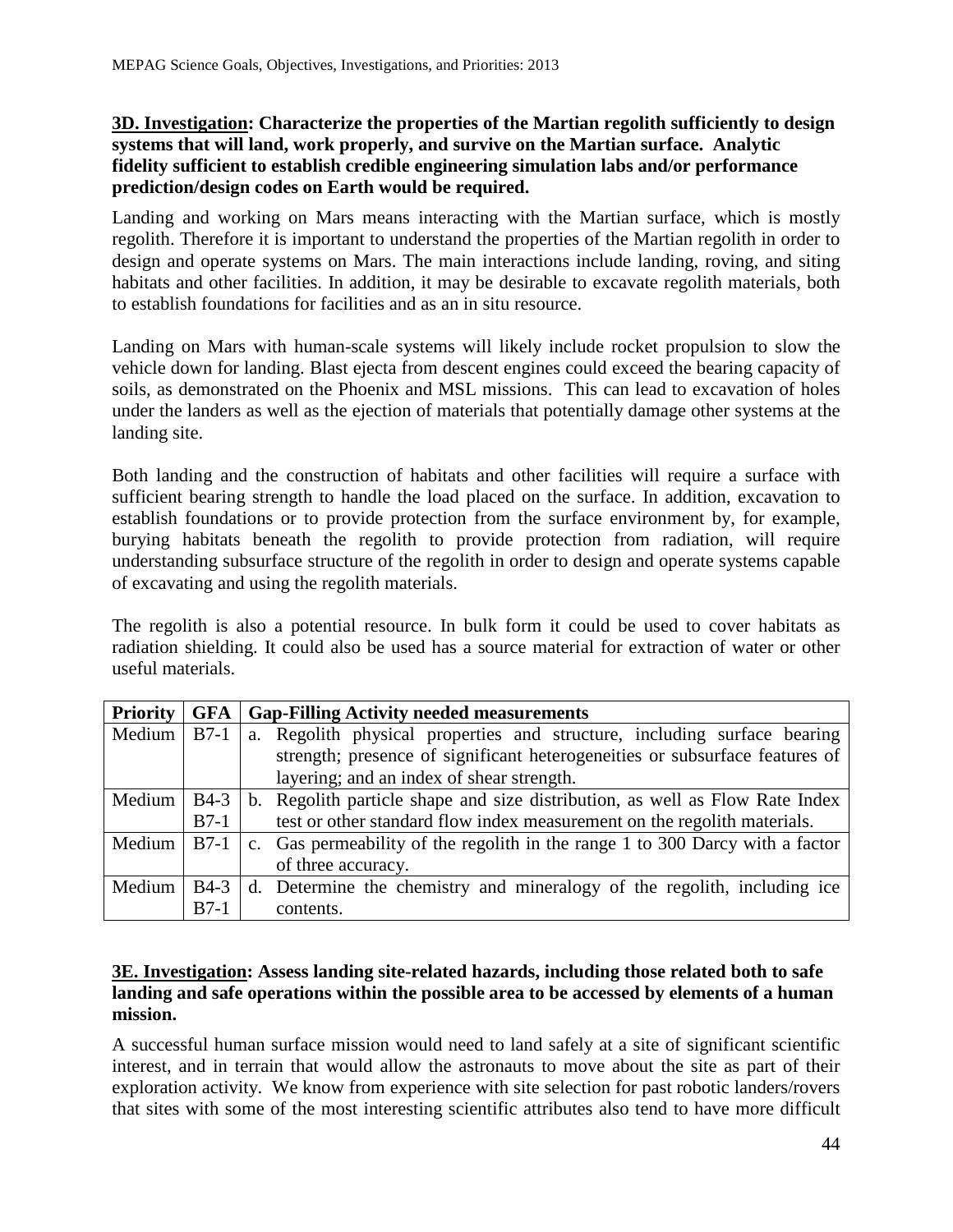and risky terrain. Correctly understanding the trade-off between landing site hazards and expected scientific return for a crewed mission would be fundamental to realizing the full potential of sending humans to Mars. Landing site-related hazards can be grouped into two categories: 1) hazards related to landing safely, and 2) hazards related to the various movements at the Martian surface needed to achieve a mission's objectives. Hazards in both areas would be capable of causing mission-ending failures. In the case of safe landing, we know from experience with prior Mars landers that the following four factors are particularly relevant: the size and concentration of surface rocks, terrain slopes, and the concentration of dust. The specific safety thresholds for these parameters would depend on the specific design of the mission (for example, ground clearance provided by landing legs), but we know from prior experience that these factors have to be considered carefully for all landed missions at Mars.

In order for landed human missions to achieve their objectives, movement across the Martian surface would be required. This might manifest itself in establishing and maintaining necessary surface infrastructure, or in accessing specific scientific targets. Thus, trafficability hazards need to be considered. In the case of MER, both Spirit and Opportunity became embedded in soft soil while driving. Opportunity was able to extricate itself and continue driving, but Spirit was not. Other trafficability hazards include rock fields and steep slopes. Although the operation of the MER rovers has significantly improved our general understanding of the issues related to trafficability on the Martian surface, such assessements would need to be made on a site-by-site basis given the range of mobile elements associated with a human mission.

| <b>Priority</b> | <b>GFA</b> | <b>Gap-Filling Activity needed measurements</b>                                              |
|-----------------|------------|----------------------------------------------------------------------------------------------|
| Medium          | $B7-2$     | a. Imaging of selected potential landing sites to sufficient resolution to detect            |
|                 |            | and characterize hazards to both landing and trafficability at the scale of                  |
|                 |            | the relevant landed systems.                                                                 |
| Low             | $B7-3$     | b. Determine traction/cohesion in Martian regolith throughout planned                        |
|                 |            | landing sites; where possible, feed findings into surface asset design                       |
|                 |            | requirements.                                                                                |
| Low             | $B7-3$     | c. Determine vertical variation of <i>in situ</i> regolith density within the upper 30       |
|                 |            | cm for rocky areas, on dust dunes, and in dust pockets to within 0.1 $\mu$ cm <sup>3</sup> . |

### **4A. Investigation: Assess atmospheric electricity conditions that might affect Mars Takeoff, Ascent, and Orbit-Insertion (MTAO) and human occupation.**

Atmospheric electricity has posed a hazard to aircraft and space launch systems on Earth, and might pose similar danger on Mars. One notable incident was the lightning strike that hit the Apollo 12 mission during the ascent phase, causing the flight computer in the spacecraft to reset. Far from a random event, the strike was likely triggered by the presence of the vehicle itself, combined with its electrically conducted exhaust plume that provided a low resistance path to the ground. Future explorers on Mars might face similar risks during MTAO after the completion of their mission due to charge suspended in the atmosphere by local, regional or global dust activity. The amount of charge contained in these events, their spatial and temporal variations, and discharge mechanisms remain largely unknown. Surface measurements of electrodynamic phenomena within the atmosphere (i.e., below the ionosphere) could reveal whether or not charge buildup is sufficient for large scale discharges, such as those that affected Apollo 12.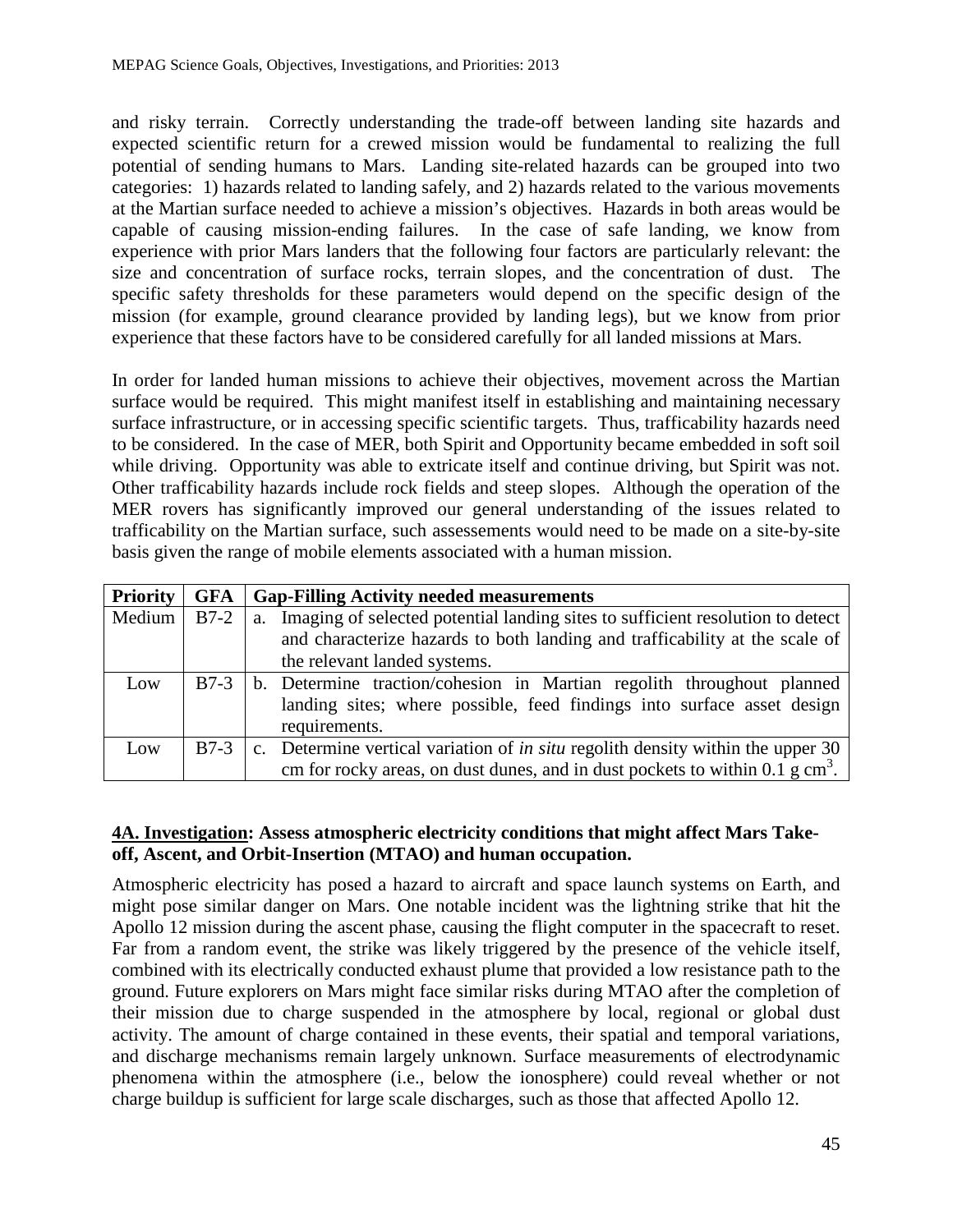Electrified dust and discharge processes might also represent a hazard during surface operations, which might effect everything from static-discharge sensitive equipment to communications. Unknown frictional charging interactions ("triboelectricity") between EVA suits, rovers, and habitats might also come into play. Understanding the ground and atmospheric conductivity, combined with the electrical properties of dust, would help to constrain the magnitude of these risks.

| <b>Priority</b> | <b>GFA</b> | <b>Gap-Filling Activity needed measurements</b>                                                  |
|-----------------|------------|--------------------------------------------------------------------------------------------------|
| Low             | $B1-5$     | a. Measure the magnitude and dynamics of any quasi-DC electric fields that                       |
|                 | $B4-1$     | may be present in the atmosphere as a result of dust transport or other                          |
|                 |            | processes, with a dynamic range of $5 \text{ V/m-80 kV/m}$ , with a resolution                   |
|                 |            | $\Delta V = 1V$ , over a bandwidth of DC-10 Hz (measurement rate = 20 Hz)                        |
| Low             | $B1-5$     | b. Determine if higher frequency (AC) electric fields are present between the                    |
|                 | $B4-1$     | surface and the ionosphere, over a dynamic range of 10 $\mu$ V/m – 10 V/m,                       |
|                 |            | over the frequency band 10 Hz-200 MHz. Power levels in this band should                          |
|                 |            | be measured at a minimum rate of 20 Hz and also include time domain                              |
|                 |            | sampling capability.                                                                             |
| Low             | $B1-5$     | c. Determine the electrical conductivity of the Martian atmosphere, covering                     |
|                 | $B4-1$     | a range of at least $10^{-15}$ to $10^{-10}$ S/m, at a resolution $\Delta S = 10\%$ of the local |
|                 |            | ambient value.                                                                                   |
| Low             | $B4-1$     | d. Determine the electrical conductivity of the ground, measuring at least 10                    |
|                 |            | <sup>13</sup> S/m or more, at a resolution $\Delta S$ of 10% of the local ambient value          |
| Low             | $B1-5$     | e. Determine the charge on individual dust grains equal to a value of $10^{-17}$ C               |
|                 | $B4-1$     | or greater, for grains with a radius between $1-100 \mu m$                                       |
| Low             | $B1-5$     | Combine the characterization of atmospheric electricity with surface<br>f.                       |
|                 |            | meteorological and dust measurements to correlate electric forces and their                      |
|                 |            | causative meteorological source for more than 1 Martian year, both in dust                       |
|                 |            | devils and large dust storms                                                                     |

#### **4B. Investigation: Understand trace gas abundances and their potential to interfere with atmospheric ISRU processing.**

The resources to support a human stay at the Martian surface would be C, O, and H for both life support and ascent propellant (see DRA 5.0). Key trades include quantifying the mass, power, and risk associated with the equipment necessary to acquire and process these three commodities from Martian resources compared to the mass, power, and risk of simply delivering them from Earth. One of the outcomes of the DRA 5.0 analysis was that in the case of C and O, the chemical pathways and processing equipment required to obtain these commodities from the Martian  $CO<sub>2</sub>$  atmosphere were so well understood and mechanically simple that it became logical to plan to acquire them via ISRU. Carbon and oxygen acquired via ISRU could be used to supply breathing oxygen for the crew.

However, we do not understand in sufficient detail the properties of atmospheric constituents near the surface to determine the adverse effects on ISRU atmospheric processing system life and performance within acceptable risk for human missions. Dust is a concern for all surface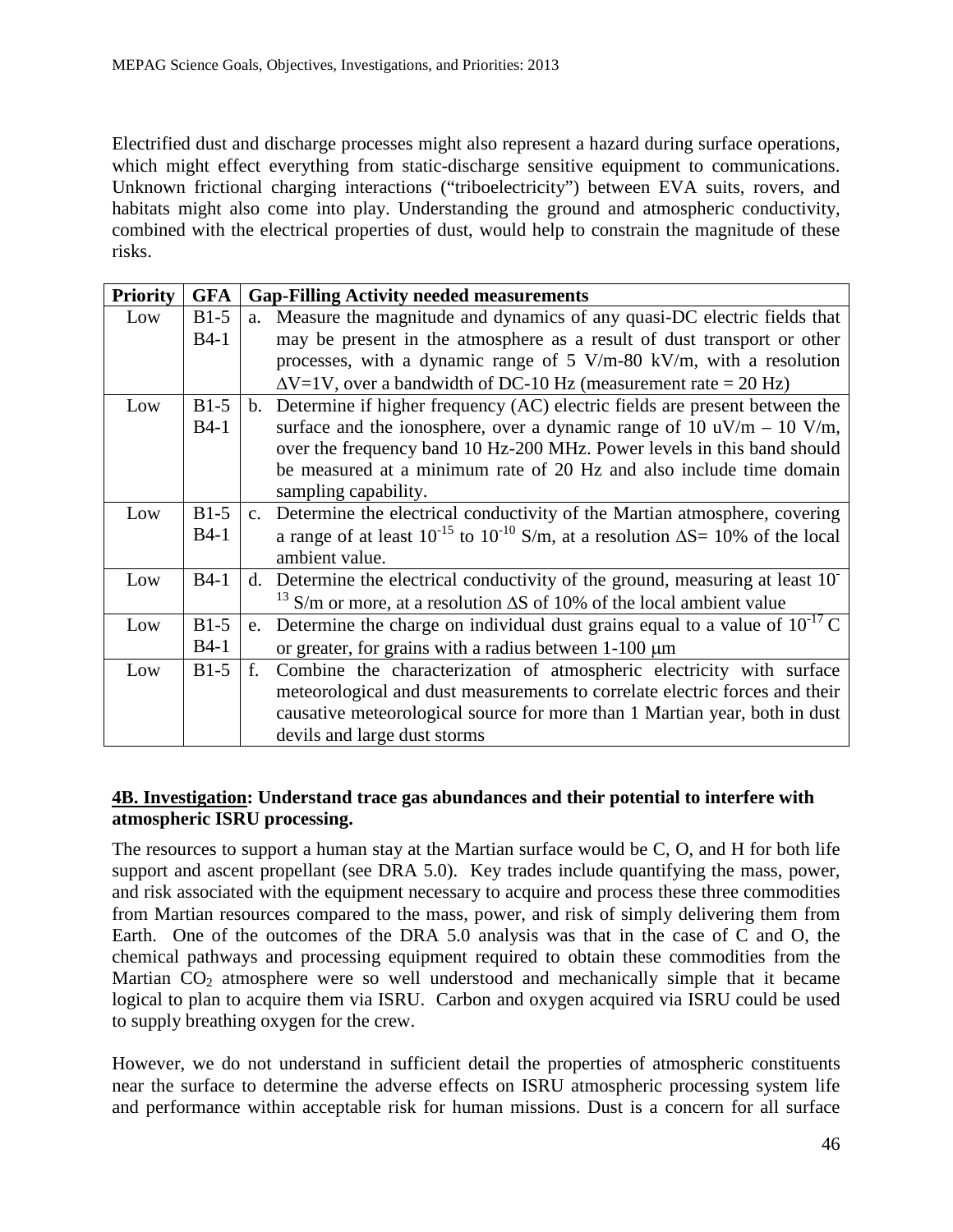systems, as described in Investigation 2A. Trace gas abundances and their potential to interfere with atmospheric ISRU processing are not completely understood, so measurement of the trace gas composition of the Martian atmosphere are desired. Because the Martian atmosphere is wellmixed, it is close enough to isochemical that only a single advance measurement would be needed. The SAM instrument on MSL has sufficient capability to make this measurement.

|     | <b>Priority   GFA   Gap-Filling Activity needed measurements</b>                             |
|-----|----------------------------------------------------------------------------------------------|
| Low | $B6-3$   a. Measure the trace gas composition of the martian atmosphere with                 |
|     | sufficient resolution and accuracy to detemine the potential effects on<br>atmospheric ISRU. |

### Assumptions:

Perchlorate was considered as a possible oxidant for producing ascent fuel, but a) a more readily form of oxidant exists from the Martian atmosphere  $(O_2$  extracted from  $CO_2$ ) and b) there is no known method for clearly distinguishing perchlorate from orbit, thus no measurements of perchlorate are called for at this time.

### **5. Investigation: Characterize potential key resources to support In Situ Resource Utilization (ISRU) for eventual human missions.**

As stated above, the resources to support a human stay at the Martian surface would be C, O, and H for both life support and ascent propellant (see DRA 5.0). Key trades include quantifying the mass, power, and risk associated with the equipment necessary to acquire and process these commodities from Martian resources compared to the mass, power, and risk of simply delivering them from Earth.

In the case of hydrogen (or equivalently, water), ISRU has the potential to have a substantial impact on mission affordability (particularly as related to the amount of mass to be delivered to the surface) especially for long-stay missions. Information gathered from MGS, Mars Odyssey, MEx, MER, Phoenix, MRO and telescopic observations have shown that H resources exist on Mars in at least three settings: hydrated minerals in rocks and soils, in ground ice, and in the atmosphere. This information has been of potential interest for ISRU. Nevertheless, it is unknown whether any of the resource deposits and the demands placed on the mission's processing system to extract the deposits would be compatible with the engineering, risk, and financial constraints of a human mission to Mars.

At this time it is not known where on Mars potential human exploration might occur, whether at multiple sites or repeated visits to the same site. However, a key implication is that delivery of high-mass ISRU processing equipment to a single site on Mars would likely cause future missions to return to the same site. Returning to a single site might not be in line with overall science objectives and this must be taken into account.

As is true of all extractive natural resources, determining whether a resource deposit is "ore" or "waste" cannot be determined without knowledge of *both* the resource and processing system. ISRU power estimates depend on mineral composition because of varying heating needs when extracting water from each mineral type. Therefore, deciding whether or not H-ISRU should be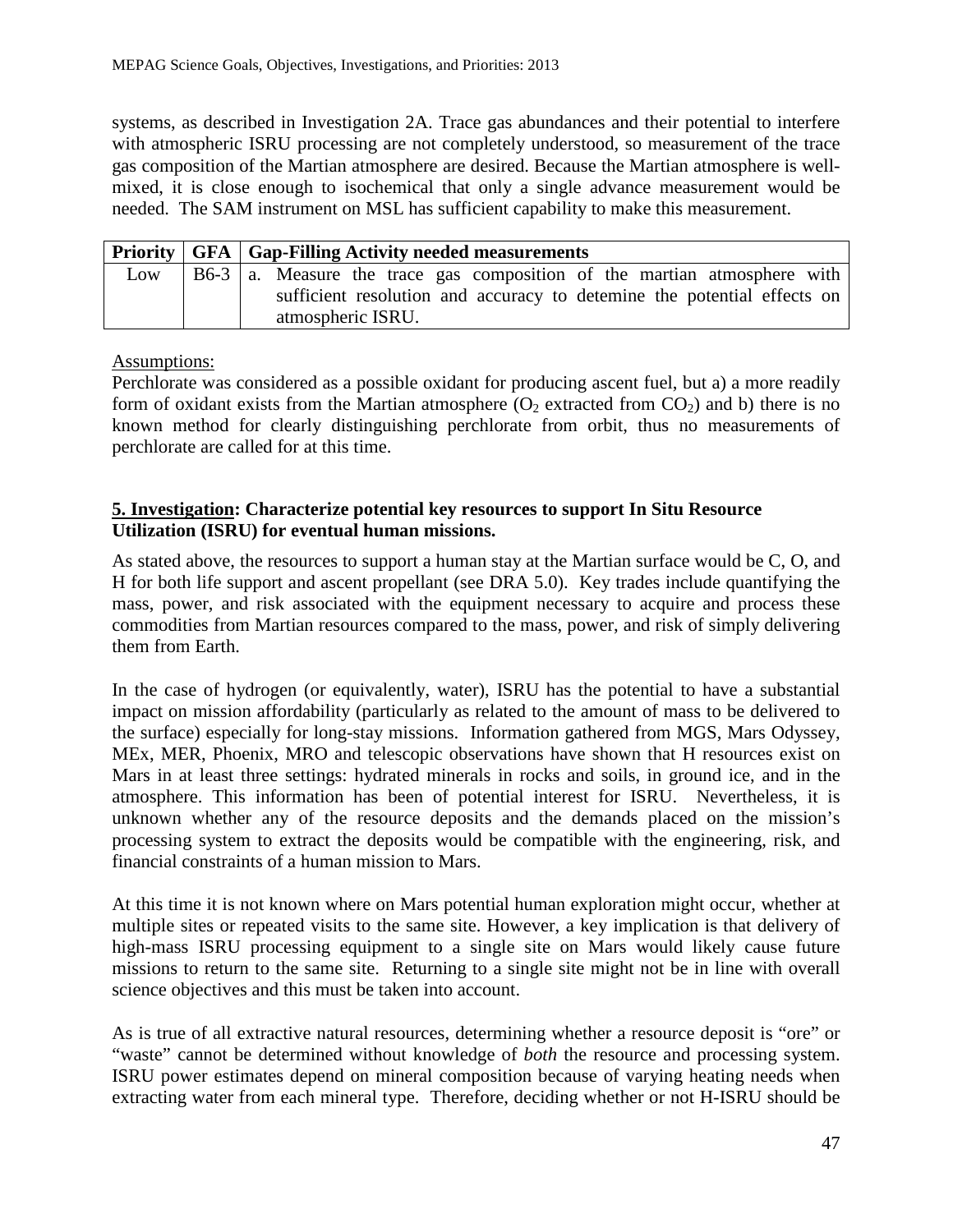part of a future human mission scenario would require characterizing the candidate resource deposits on Mars and technology development work on Earth. The answer to this question could be best arrived at through two sequential phases: Reconnaissance-scale characterization sufficent to make prioritization decisions (Phase I) and a detailed site-specific characterization sufficient to plan for specific mission design (Phase II).

### Hydrated minerals:

Numerous deposits of hydrated silicate and sulfate minerals have been identified on Mars from spectroscopic measurements [e.g., Bibring et al. 2005]. These deposits are attractive candidates for ISRU because: 1) they exist on the surface, thus their surface spatial distributions are easy to constrain using remote methods, 2) they exist in a variety of locations across the globe, thus provide many choices for mission landing sites, and 3) the low water activity in these minerals would preclude planetary protection issues. Limitations on existing measurements include: 1) uncertainty of volume abundance within the upper meter of the surface, 2) best available spatial resolution (~20 m/pixel) might not be sufficient for ISRU processing design, and 3) mechanical properties of H-bearing materials are not sufficiently constrained.

### Subsurface ice:

Accessible, extractable hydrogen is likely at most high-latitude sites in the form of subsurface ice [Boynton et al., 2002; Feldman et al. 2002; Mitrofanov et al. 2002]. In addition, theoretical models can predict subsurface ice in some mid-latitude regions, particularly on poleward facing slopes [Aharonson and Schorghofer, 2006]. Indeed, ice at northern latitudes as low as 42° has been detected in fresh craters using high resolution imaging and spectroscopy. Based on observed sublimation rates and the color of these deposits, the ice is thought to be nearly pure with <1% debris concentration [Byrne et al. 2009]. Pure subsurface ice and other ice-cemented soil were also detected by the Phoenix mission [Smith et al., 2009]. Subsurface ice deposits have ISRU potential, but are ranked lower than deposits of hydrated minerals because: 1) low-latitude ice deposits are currently thought to exist only in glacial deposits that are associated with high elevations and difficult topography, and 2) mid-latitude deposits have substantial overburden that would make mining difficult (and in some cases are also in areas of difficult topography).

Additional reconnaissance would be required to better constrain the excavatibility, overburden, and mission power/volume needs associated with each of these H-resource types. In-situ measurements would be critical to confirming the resource abundance associated with excavatibility, depth, and power necessary for processing the H-resource(s) at the chosen landing site. Thus, the following proposed measurement specifications for the chosen landing site include both initial reconnaissance and follow-up in-situ measurements.

| <b>Priority</b> |        | <b>GFA</b> Gap-Filling Activity needed measurements                                |
|-----------------|--------|------------------------------------------------------------------------------------|
| High            | $D1-3$ | High spatial resolution maps $(\sim 2 \text{ m/pixel})$ of mineral composition and |
|                 | $D1-4$ | abundance. Verification of mineral volume abundance and physical properties        |
|                 |        | within approximately the upper 3 meters of the surface. Mineral identification     |
|                 |        | must also be verified.                                                             |
|                 |        | Measurement of the energy required to excavate/drill the H-bearing material.       |
|                 |        | Measurement of the energy required to extract water from the H-bearing             |
|                 |        | material.                                                                          |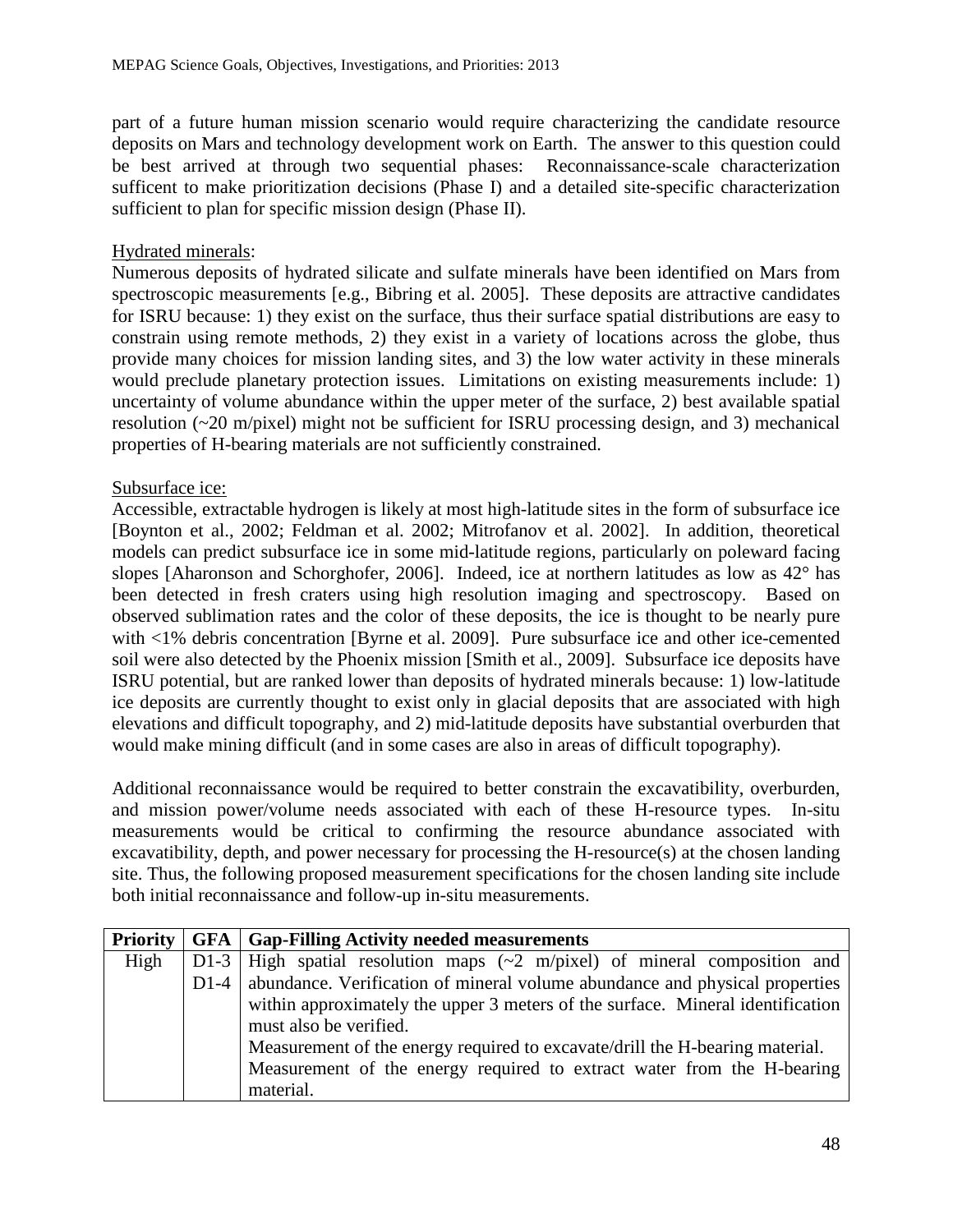|  | Medium   D1-5   High spatial resolution maps $(\sim 100 \text{ m/pixel})$ of subsurface ice depth and |
|--|-------------------------------------------------------------------------------------------------------|
|  | D1-6   concentration within approximately the upper $\beta$ meters of the surface.                    |
|  | Verification of ice volume abundance and physical properties within                                   |
|  | approximately the upper 3 meters of the surface.                                                      |
|  | Measurement of the energy required to excavate/drill the H-bearing material.                          |
|  | Measurement of the energy required to extract water from the H-bearing                                |
|  | material.                                                                                             |

### Note:

The 2m spatial resolution is based on the measurements for terrestrial mineral prospecting, which is achieved by using a combination of high-resolution (2.5 m/pixel) visible imagery, lower resolution multispectral imagery (15-90 m/pixel), and ore formation models. This spatial resolution might be achieved on Mars by using data from recent orbital sensors—combining the highest-resolution visible imagery  $(\sim 50 \text{ cm/pixel})$  with the highest-resolution spectral data  $(\sim 18 \text{ m})$ m/pixel) for specific areas or regions. When using this technique, one would need to assume similar surface textures/albedos between resolutions.

### References

- Aharonson, O., and Schorghofer, N., 2006, Subsurface ice on Mars with rough topography: Journal of Geophysical Research-Planets, v. 111, E11007, doi:10.1029/2005JE002636.
- Bibring, J. P., Langevin, Y., Gendrin, A., Gondet, B., Poulet, F., Berthe, M., Soufflot, A., Arvidson, R., Mangold, N., Mustard, J., Drossart, P., and Team, O., 2005, Mars surface diversity as revealed by the OMEGA/Mars Express observations: Science, v. 307, p. 1576-1581.
- Boynton, W. V., Feldman, W. C., Squyres, S. W., Prettyman, T. H., Bruckner, J., Evans, L. G., Reedy, R. C., Starr, R., Arnold, J. R., Drake, D. M., Englert, P. A. J., Metzger, A. E., Mitrofanov, I., Trombka, J. I., d'Uston, C., Wanke, H., Gasnault, O., Hamara, D. K., Janes, D. M., Marcialis, R. L., Maurice, S., Mikheeva, I., Taylor, G. J., Tokar, R., and Shinohara, C., 2002, Distribution of hydrogen in the near surface of Mars: Evidence for subsurface ice deposits: Science, v. 297, p. 81-85.
- Byrne, S., Dundas, C. M., Kennedy, M. R., Mellon, M. T., McEwen, A. S., Cull, S. C., Daubar, I. J., Shean, D. E., Seelos, K. D., Murchie, S. L., Cantor, B. A., Arvidson, R. E., Edgett, K. S., Reufer, A., Thomas, N., Harrison, T. N., Posiolova, L. V., and Seelos, F. P., 2009, Distribution of Mid-Latitude Ground Ice on Mars from New Impact Craters: Science, v. 325, p. 1674-1676.
- Feldman, W. C., Boynton, W. V., Tokar, R. L., Prettyman, T. H., Gasnault, O., Squyres, S. W., Elphic, R. C., Lawrence, D. J., Lawson, S. L., Maurice, S., McKinney, G. W., Moore, K. R., and Reedy, R. C., 2002, Global distribution of neutrons from Mars: Results from Mars Odyssey: Science, v. 297, p. 75-78.
- Mitrofanov, I., Anfimov, D., Kozyrev, A., Litvak, M., Sanin, A., Tret'yakov, V., Krylov, A., Shvetsov, V., Boynton, W., Shinohara, C., Hamara, D., and Saunders, R. S., 2002, Maps of subsurface hydrogen from the high energy neutron detector, Mars Odyssey: Science, v. 297, p. 78-81.
- Smith, P. H., Tamppari, L. K., Arvidson, R. E., Bass, D., Blaney, D., Boynton, W. V., Carswell, A., Catling, D. C., Clark, B. C., Duck, T., DeJong, E., Fisher, D., Goetz, W.,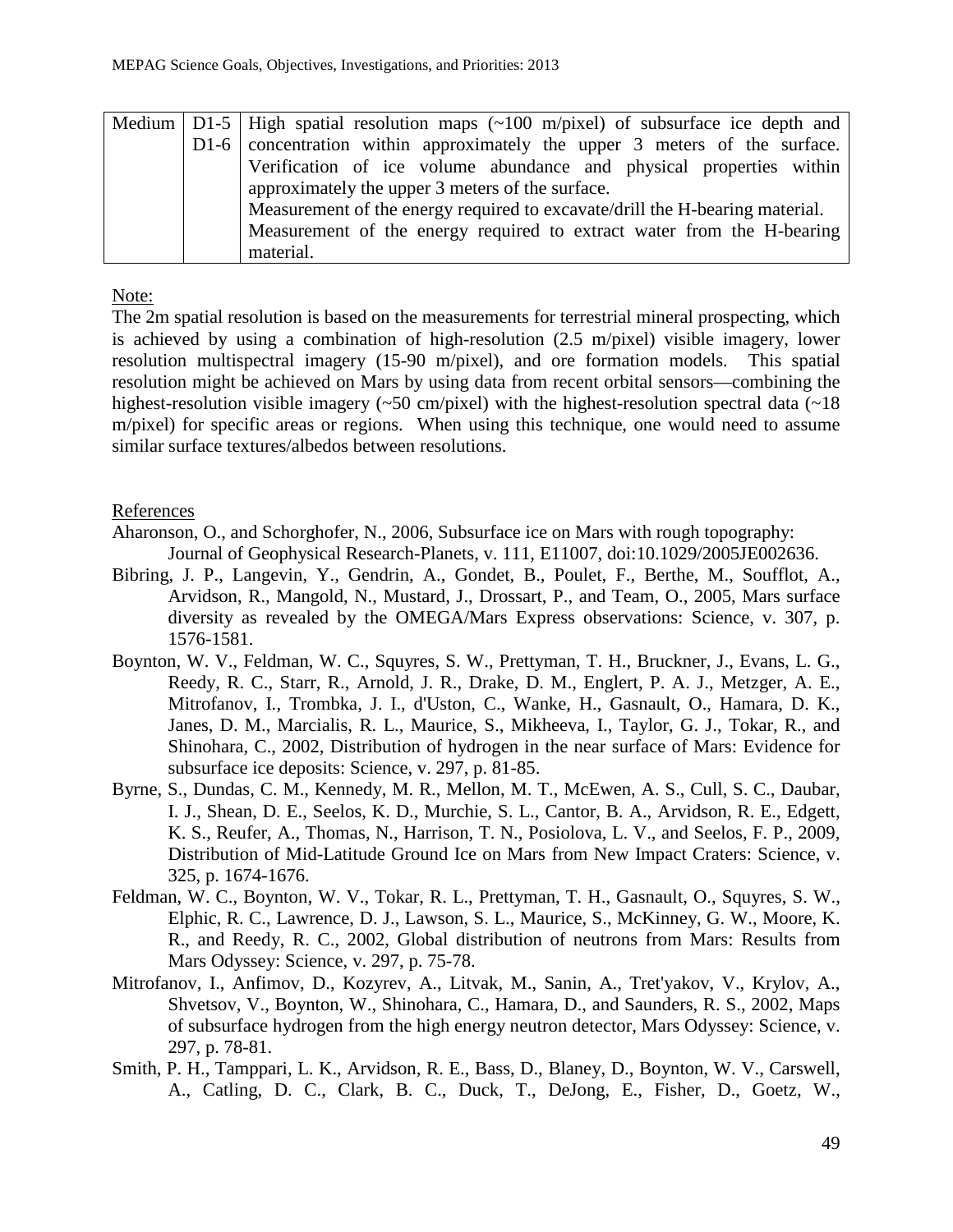Gunnlaugsson, H. P., Hecht, M. H., Hipkin, V., Hoffman, J., Hviid, S. F., Keller, H. U., Kounaves, S. P., Lange, C. F., Lemmon, M. T., Madsen, M. B., Markiewicz, W. J., Marshall, J., Mckay, C. P., Mellon, M. T., Ming, D. W., Morris, R. V., Pike, W. T., Renno, N., Staufer, U., Stoker, C., Taylor, P., Whiteway, J. A., and Zent, A. P., 2009, H2O at the Phoenix Landing Site: Science, v. 325, p. 58-61.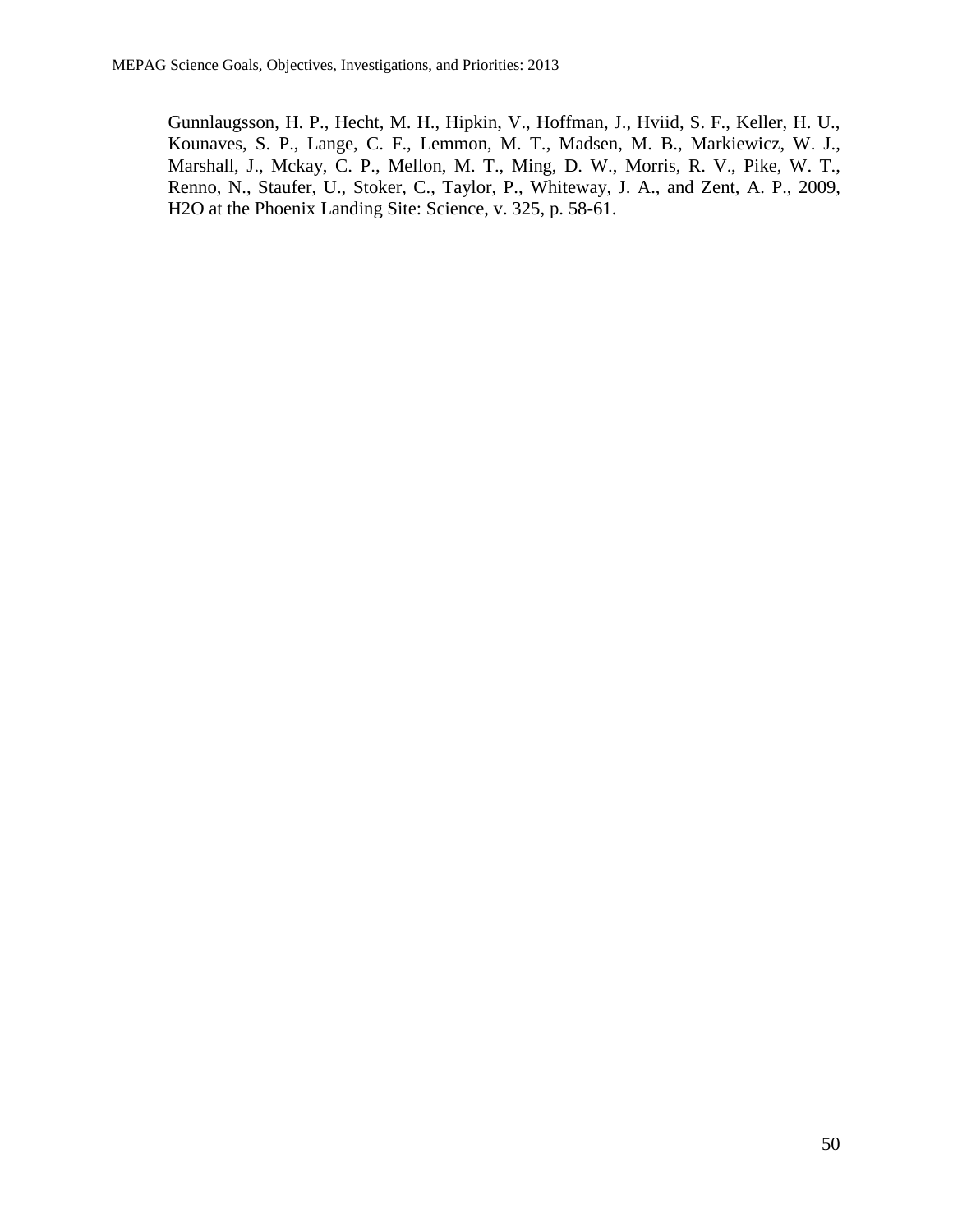# **V. CROSS-CUTTING STRATEGIES**

Analysis of the above goals, objectives, and investigations has led to the formulation of several cross-cutting strategies that could be used to guide the present and future exploration of Mars. These include:

**Follow the Water**. In 2000-2001, at the time of the formation of MEPAG and the establishment of the first version of the Goals Document, it was recognized that water was a central aspect of many of the high-priority objectives and investigations in each of the four goals areas. MEPAG proposed the strategy of "follow the water" as a means of simultaneously approaching multiple objectives.

- For Goal I (Life), water (and in liquid form) is essential to life as we know it. Thus, finding past or present liquid water is our best starting point for the search for life.
- For Goal II (Climate), water is one of the keys to understanding the climate system in the form of the polar caps, the seasonal movement of water into the atmosphere, atmosphere-crust interactions associated with the circumpolar permafrost belts, the progressive loss of water and other molecules from the top of the atmosphere, etc.
- For Goal III (Geology), water plays a major role in many fundamental geologic processes that have formed and shaped the Martian crust, including volcanism, erosion, sedimentation, alteration/diagenesis, and glaciation.
- For Goal IV (Preparation for Humans), water would be a critical local resource needed for the support of human explorers.

This strategy served as a very important focal point of the Mars program through the missions Mars Global Surveyor (MGS) (1996-2006), Mars Odyssey (ODY) (2001-present), Mars Exploration Rovers (MER) (2003-present), Mars Reconnaissance Orbiter (MRO) (2005-present), and Phoenix (PHX) (2007-2008). Although as of 2013 we have not completed our analyses of water on Mars, it is generally considered that our discoveries to date are sufficient to no longer warrant water as a primary focal point for the program.

**Understand Mars as a System**. By the end of 2004, with extensive results from MGS, several years of data from ODY, and one year of data from the two MER rovers, it was recognized that Mars is significantly more diverse and complex than had been previously thought. Thus, achieving a full understanding of Mars would require understanding the primary components of the Martian system, and how they have interacted with each other during different epochs of Martian history. This strategy implies that we need to understand the diversity of Mars, how that diversity originated, and the interconnectivity of the different components.

**Seek Habitable Environments**. Upon recognition that Mars has a variety of different local environments, past and present, and that these environments have different potential for habitability, this cross-cutting strategy was proposed in 2008. Developing a quantitative understanding of that habitability potential would require investigations and measurements that span many of the aspects of Goals I, II, and III. In addition, although Goal I relates to indigenous habitability (and actual habitation), Goal IV relates to exogenous habitability (i.e., habitability by human explorers). Thus, this strategy applies to all four goal areas and is likely to become the primary focus of Mars exploration efforts in the coming decade.